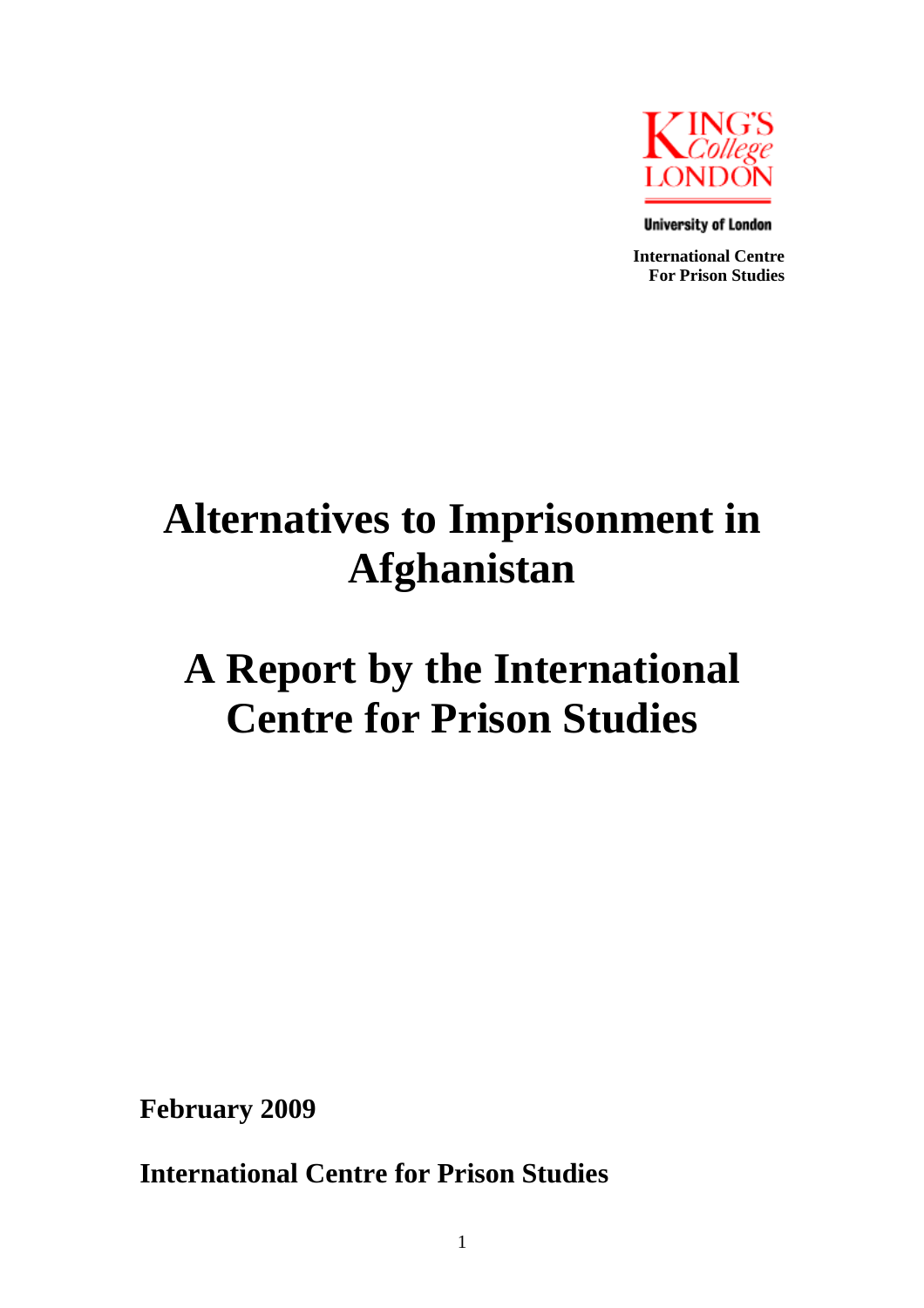# **CONTENTS**

| <b>FOREWORD</b>                                                                                 | 3  |
|-------------------------------------------------------------------------------------------------|----|
| <b>SUMMARY</b>                                                                                  | 4  |
| <b>SECTION ONE</b><br>Justice reform in developing and post-conflict countries –<br>the context | 6  |
| <b>SECTION TWO</b><br>Bringing change to Afghanistan                                            | 10 |
| <b>SECTION THREE</b><br>Introducing alternatives to prison                                      | 25 |
| <b>SECTION FOUR</b><br>Learning from experience – some case studies from other<br>jurisdictions | 30 |
| <b>SECTION FIVE</b><br>Conclusions                                                              | 37 |
| <b>ANNEX1</b><br>Legal Provisions Relating to Alternatives to Prison for Adults                 | 40 |
| <b>ANNEX 2</b><br><b>Costs of Prison and Alternatives</b>                                       | 42 |
| <b>ANNEX 3</b><br>Bibliography                                                                  | 43 |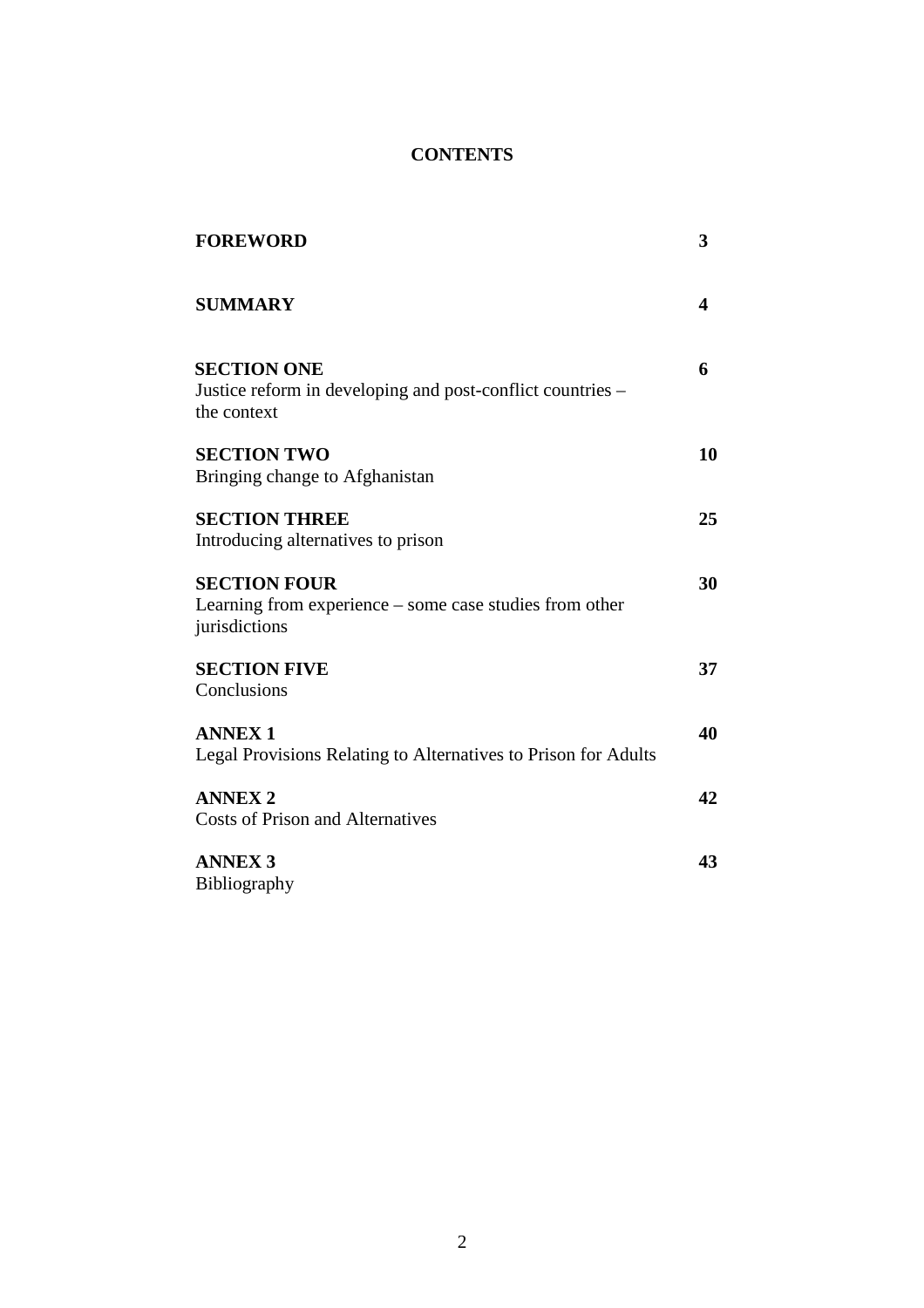# **Foreword**

This report on the potential for alternatives to prison in Afghanistan draws on contributions from many individuals and organisations to whom thanks are due.

At ICPS Vivien Stern, Helen Fair, Andrew Coyle and Nefeli Dardanou have all worked on the report. We are grateful to those who attended the roundtable in London: Vivien Andrew, Tomris Atabay, Denise Bradshaw, Mary Cunneen, Paul English, Professor Julio Faundez, Sophie Goodrick, Natalie Rea, Dr Rani Shankardass and Dr Ali Wardak. I would also like to thank those who gave up their time during my visit to Kabul in February 2008: Deputy Attorney General Samedi, Dep Chief Justice Bihar Scott Gracie, Linda Garwood, Michael Hartmann, Katherine Blanchette, Ray Micklewright, Damien Krauss Bob Gibson, Michael Rummels, Gary Peters, Martin Lau and Knut Hagen.

Rob Allen Director, International Centre for Prison Studies February 2009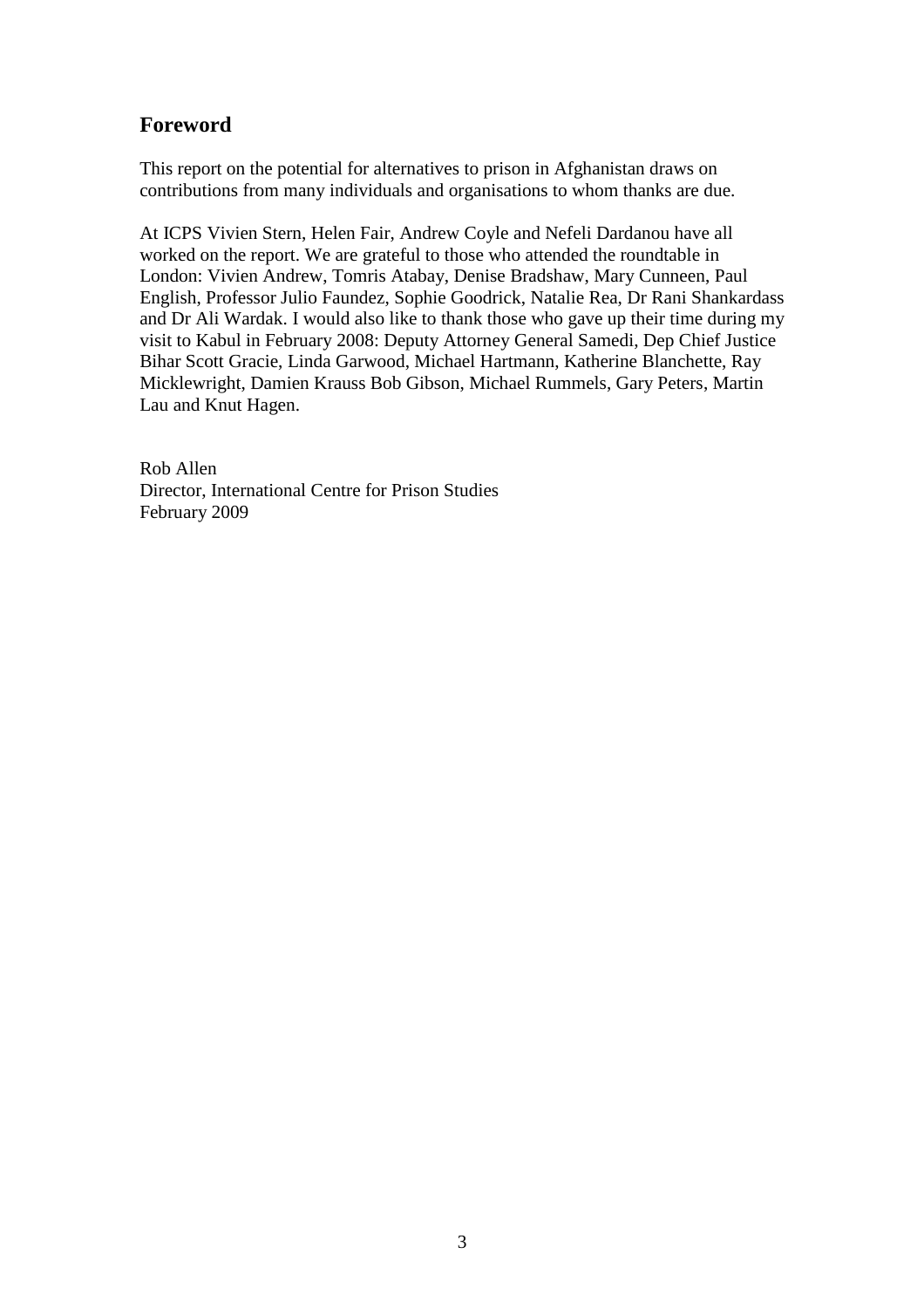# **Summary**

- 1. Providing assistance to strengthen the rule of law in Afghanistan, given the history and socio-economic situation, is likely to be a complex task. When it is a multi-lateral effort with states and intergovernmental organisations also playing a role the complexities multiply. Inevitably therefore there has been:
	- duplication of effort
	- lack of co-ordination between and within organisations
	- inordinate speed in the introduction of new systems
	- too little Afghan involvement
	- substantial spending on inappropriate prison facilities that are not used
- 2. In the haste to re-establish a formal justice system too little attention has been given to seeing criminal justice in its social and development context and little planning has been done for the consequences of decisions taken.
- 3. The outcome is that whilst some positive developments have taken place, a range of problems has been created. Rapid increases in the size of the inadequately trained police force and the introduction of new criminal laws and a comprehensive counter-narcotics law without planning for their impact has led to an increase in cases coming before the courts. Legal representation is still not widely available so many defendants are imprisoned without having been represented. The result is a rapidly increasing prison population of detainees about whom there is little information. Many are adjudged to be lesser offenders from the poorer section of society. Should the rate of increase continue at the present rate, the prison population in 2010 could in theory reach 110,000.
- 4. This rapid increase means the buildings are not available to house detainees in conditions approximating even remotely to basic international human rights standards. During the preparation of this report, information was published about serious disturbances at Pul-i-Charkhi prison. Riots and infectious disease epidemics can be the result of rapid and unplanned rises in prison populations. The National Justice Programme draft of February 2008 which aims to introduce some coherence into the development of the justice system is therefore welcome but other steps need to be taken urgently if the penal system in Afghanistan is not to spiral downhill into a situation where human rights abuses are rampant, the prisons become a breeding ground for criminal gangs and the inherent strengths of those parts of the Afghan justice system that survived the 30 years of turmoil are lost for ever.
- 5. The system has within it elements on which a more positive future can be built. However, a sense of urgency is necessary. Prison populations can rise very rapidly when imprisonment suddenly becomes available as a disposal not just for those convicted of serious offences but also for those at the margins of society, people without relatives to arrange their release, or those who need welfare and medical attention rather than punishment. Finding ways of limiting the growth of the Afghan prison population should therefore be a high priority.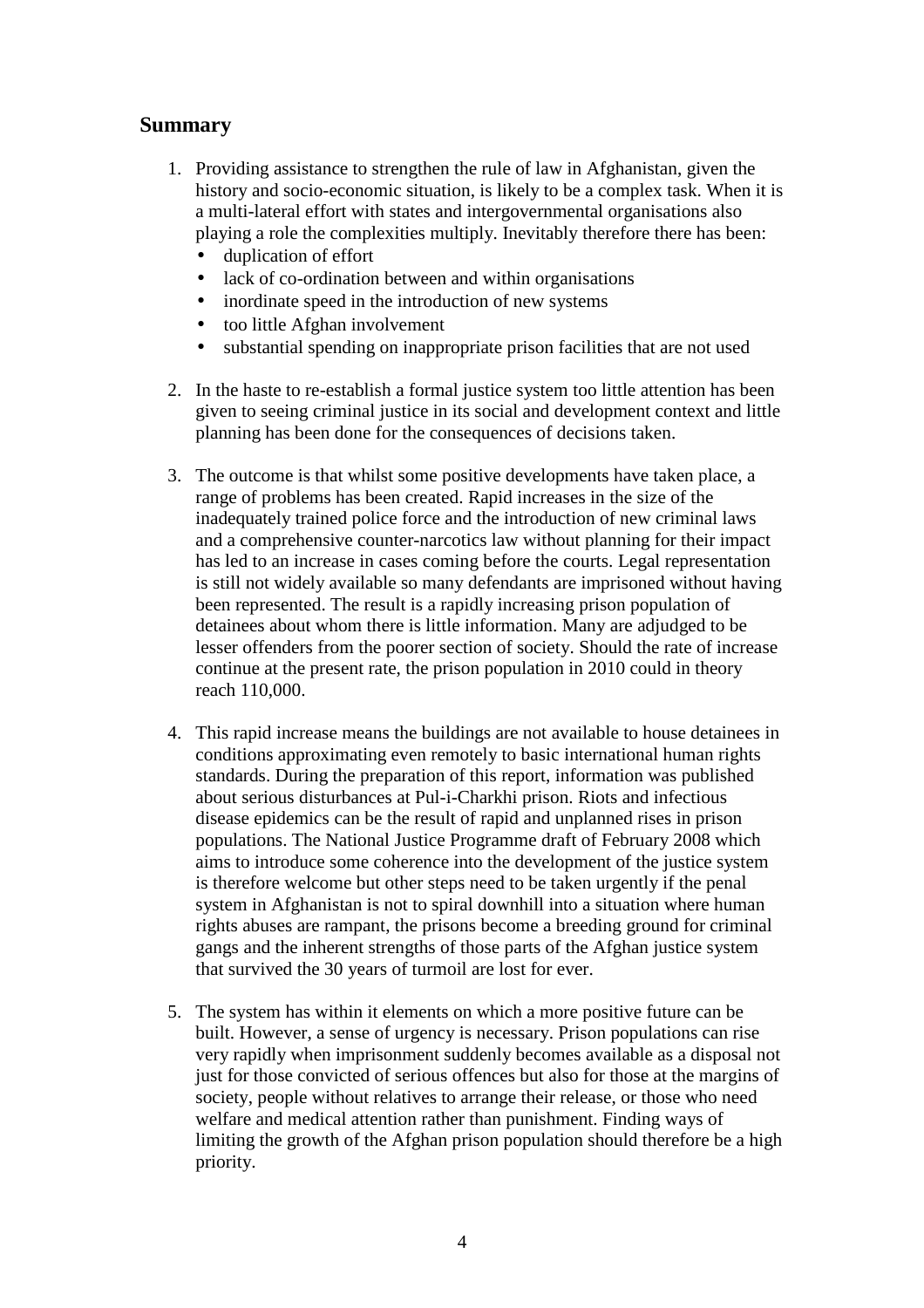- 6. To achieve this it is necessary to look at alternatives to prison in its widest context rather than in the narrow sense of measures which courts can impose instead of pre-trial detention or short custodial sentences. The framework for implementing alternatives needs to consider:
	- limiting the circumstances under which suspects can be arrested and held in pre-trial detention
	- reducing the length of time suspects are held in pre-trial detention
	- ensuring proper, affordable legal or paralegal representation is available to all defendants
	- finding ways of reducing delay in the criminal process
	- ensuring prisoners are released no later than their due date
	- introducing measures to release from prison during their sentence those lesser offenders whose imprisonment is related to the failure of a relative to produce the money for recompense to the victim
	- finding responses to health or welfare problems outside the criminal justice process
	- developing a functioning early release system for more serious offenders
	- encouraging the use of the traditional system as an option for cases that do not reach an agreed threshold of seriousness
	- mobilising a civil society movement concerned to improve the workings of the penal system
	- putting in place special measures for women and juveniles
- 7. We consider it is important to ensure that as much use as possible is made of existing opportunities for diversion from prison such as bail for detainees, fines for convicted offenders and conditional release for those sentenced to prison. We have serious reservations about whether Afghanistan is at a stage in its development where formal alternative sentencing options such as community service or community based supervision could be implemented or be cost-effective.
- 8. The level of legal knowledge is low and understanding of the Western system is not widespread. Much more activity should be taking place to spread information, legal education and understanding of the formal justice system, the limitations of prison and the benefits of alternative sentencing options.
- 9. Large numbers of disputes are currently dealt with in traditional and informal systems of justice, including matters which involve criminal offences. Opinion within Afghanistan is sharply divided about aspects of the jirga and shura systems but in the short to medium term it is likely that they will continue to play an important role and in any event they provide accessible and enforceable mechanisms of dispute resolution including potential for reconciliation.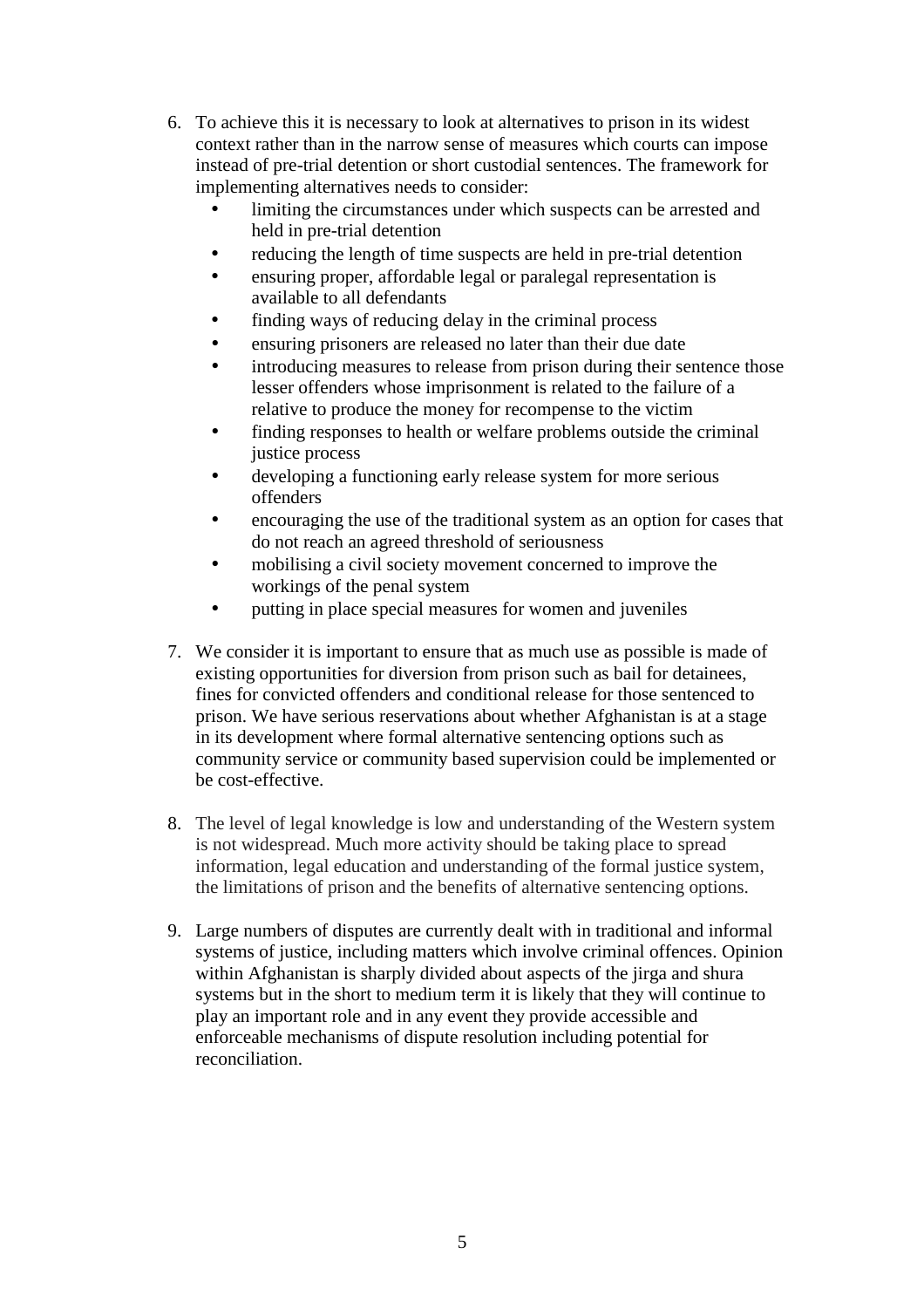# **Report**

# **Section One**

## **Justice reform in developing and post-conflict countries – the context**

*Justice reform generally concentrates primarily on providing support to the formal institutions of the justice sector. However, reform is slow, and problems exist within the institutions that in some cases may take many years or generations to resolve. Moreover, reform efforts have usually consisted of top-down technocratic initiatives and many have not taken into account the social and cultural specificity of the particular context in which they operate<sup>1</sup>* Ewa Wojkowska, Doing Justice: How informal justice systems can contribute, 2006.

## **Rule of law reform**

- 10. The reform of the justice system in Afghanistan can draw on the experiences of the past 20 years in 'rule of law' reform in various regions of the world and in different socio-political contexts. There is considerable support in the international community for the spread of what is called 'the rule of law'. A useful definition comes from the World Bank: 'While defined in various ways, the rule of law prevails where (i) the government itself is bound by the law, (ii) every person in society is treated equally under the law, (iii) the human dignity of each individual is recognized and protected by law, and (iv) justice is accessible to all.<sup>2,</sup>
- 11. The impetus for rule of law reform comes from a number of sources. A commercial perspective sees the need for the law to protect investors or there will be no investment. From a development perspective a framework of law to govern land rights and property is necessary for development to take place. A good governance perspective sees the rule of law as essential to control corruption, hold governments to the law and protect the rights of citizens against the arbitrary power of the state. The human rights argument is that rights of individuals cannot be protected unless there is a functioning system of law to protect them.
- 12. Much has been done by Western states unilaterally and by inter-governmental bodies, to try and reform justice systems in developing and transitional  $countries<sup>3</sup>$ .

<sup>1</sup> Wojkowska, E. (2006). Doing Justice: How informal justice systems can contribute. Oslo: UNDP. P.12

<sup>2</sup> Quoted in Golub, S. (2003). *Beyond Rule of Law Orthodoxy: The Legal Empowerment Alternative.*  Washington DC: Carnegie Endowment for International Peace. P.7

<sup>&</sup>lt;sup>3</sup> See Carothers, T. (ed) (2006). *Promoting the Rule of Law Abroad: In search of knowledge.* Washington DC: Carnegie Endowment for International Peace, Samuels, K. (2006). *Rule of Law Reform in Post-Conflict Countries: Operational Initiatives and Lessons Learnt.* Washington DC: World Bank.

and Golub, S. (2003). *Beyond Rule of Law Orthodoxy: The Legal Empowerment Alternative.*  Washington DC: Carnegie Endowment for International Peace.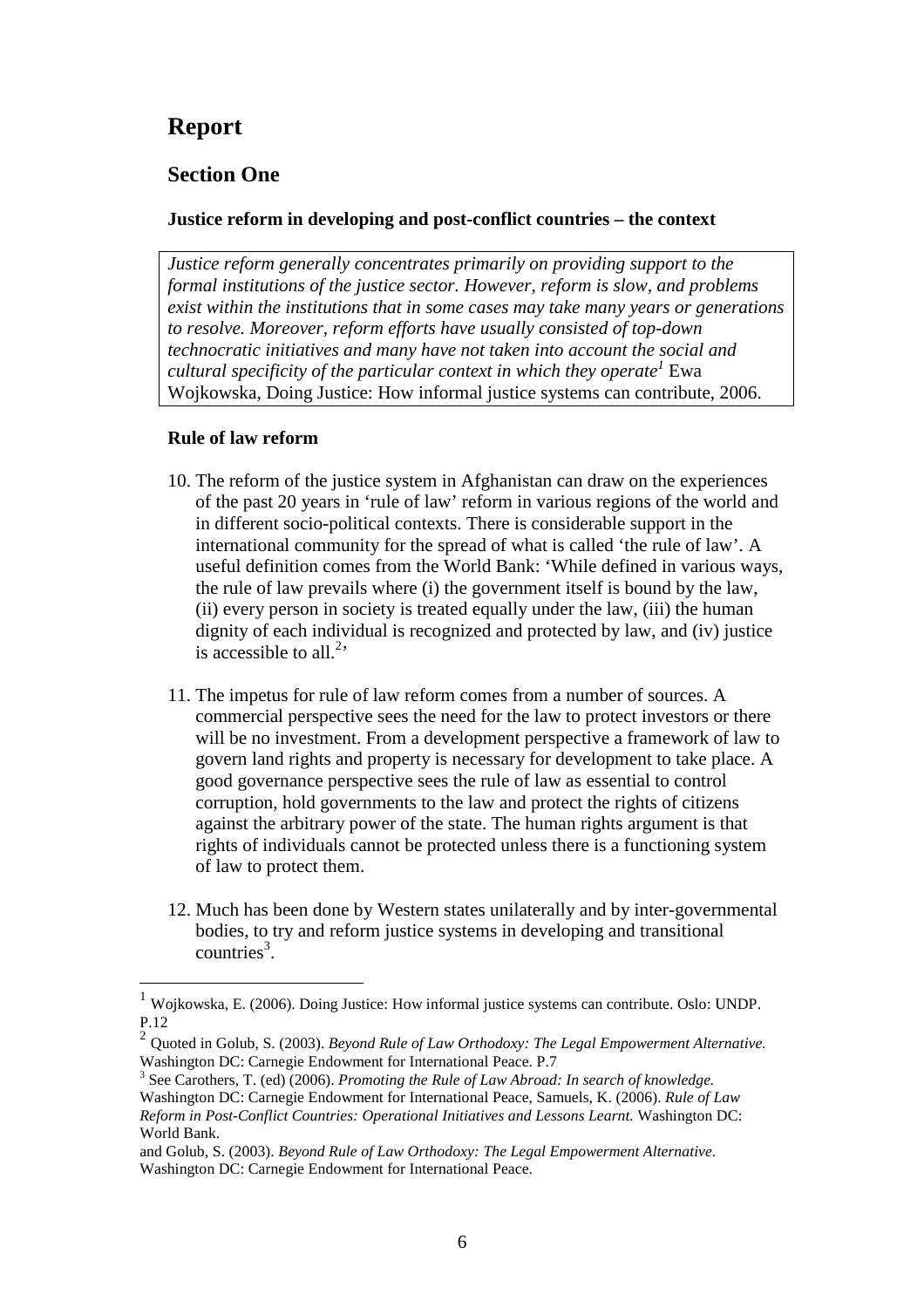*…Western nations and private donors have poured hundreds of millions of dollars into rule-of-law reform, but outside aid is no substitute for the will to reform, which must come from within. .... Meanwhile, donors must learn to spend their reform dollars where they will do the most good – and expect few miracles and little leverage in return.<sup>4</sup>* Thomas Carothers, Promoting the Rule of Law Abroad: In search of knowledge, 2006.

- 13. In the case of Central and Eastern Europe rule of law reform has been undertaken as part of the accession process to the Council of Europe and for some states in order to qualify for EU membership. This reform process has been successful in many respects. Accession to the Council of Europe treaties, particularly the Convention on Human Rights, has led all countries to stop using the death penalty, reform their criminal procedure codes to ensure fairer trials, reform their prison systems within the framework of the European Prison Rules (as far as resources have allowed) and work towards an independent judiciary.<sup>5</sup>
- 14. Efforts in other regions of the world by Western interests to promote the rule of law have been much less successful. In Latin America, work to change the trial process has produced some benefits but the judicial and prison systems still operate on the edge of legality and function badly. In North Africa and the Middle East some small efforts are nibbling at the edges of systems which are riddled with human rights abuses.
- 15. In the poor countries of Asia and in Sub-Saharan Africa justice systems are grossly defective. There is no country in Sub-Saharan Africa, except South Africa, that has a criminal justice system which meets minimum standards of justice and makes an effective contribution to maintaining the rule of  $law<sup>6</sup>$ . Even in South Africa where the legal system is much admired corruption in the prison system is rife.<sup>7</sup>

#### **Attempts at justice reform can have unintended consequences**

 $\overline{a}$ 

16. The lessons of the past two decades suggest that justice reform in poor countries especially in a situation of post conflict can be very challenging. When the formal system of policing, courts and penalties is corrupt attempts at reform may just succeed in strengthening the potential for corruption or in increasing the flow of arrested people into overcrowded brutal prisons where they can wait for years for their cases to come to court.

<sup>4</sup> Carothers, T. (ed) (2006). *Promoting the Rule of Law Abroad: In search of knowledge.* Washington DC: Carnegie Endowment for International Peace. P.4.

<sup>5</sup> See Murdoch, J. (2006). *The treatment of prisoners: European standards.* Strasbourg: Council of Europe and Carothers, T. (ed) (2006). *Promoting the Rule of Law Abroad: In search of knowledge.*  Washington DC: Carnegie Endowment for International Peace. Pp8-10.

<sup>&</sup>lt;sup>6</sup> See US State Department Country Reports on Human Rights Practices, Amnesty International Country Reports, Human Rights Watch Country Reports.

<sup>7</sup> Jali Commission (2005). *White Paper on Corrections in South Africa.* Pretoria: Department of Correctional Services.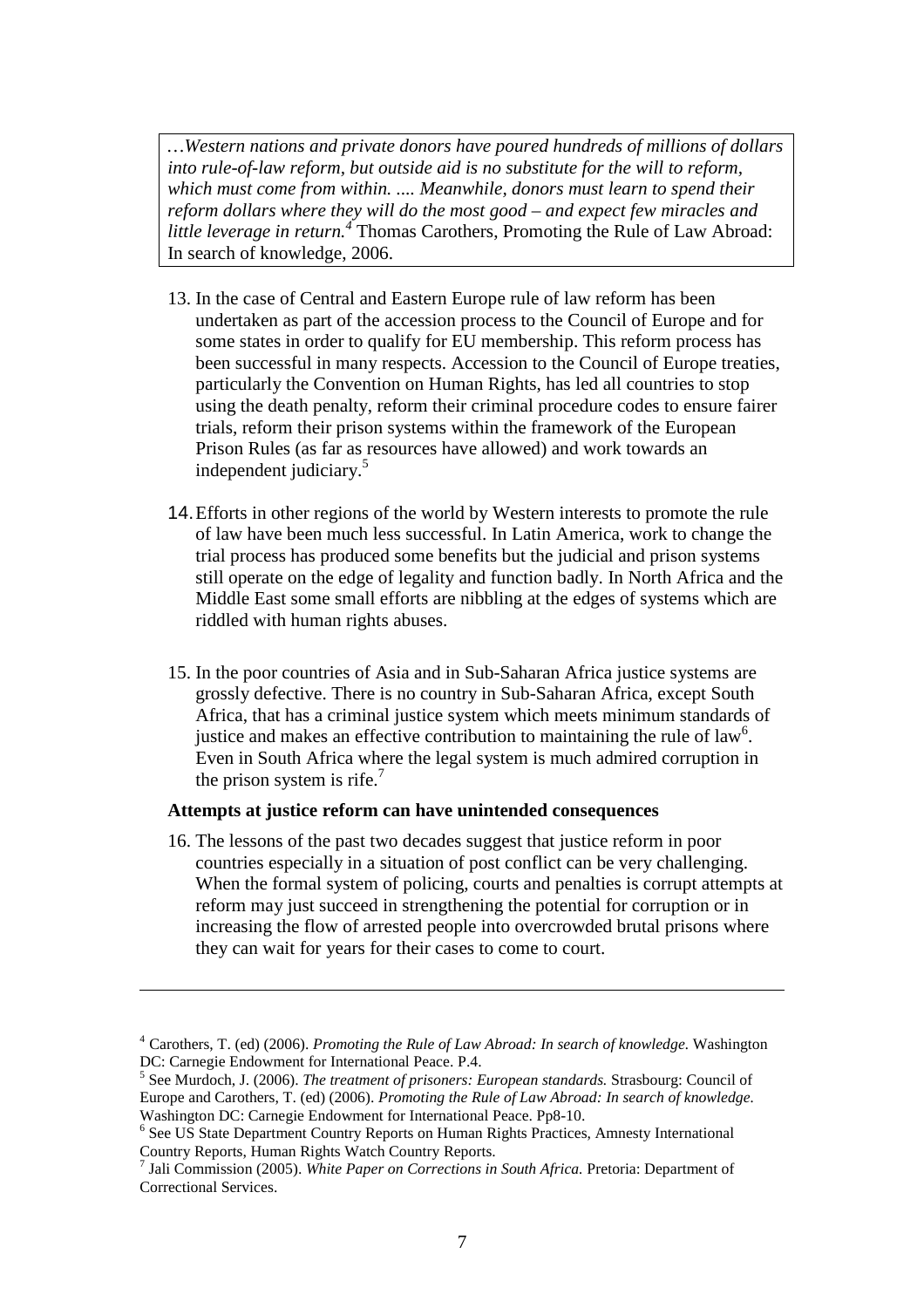17. Supporting justice system reform in ways that improve rather than worsen the lot of the poor is even more challenging. In poor countries it is poor people who suffer most from the lack of security caused by crime and the impunity that the rich and powerful enjoy since poor people cannot afford to buy protection. Poor people also suffer most from ill-functioning justice systems since they cannot bribe the police, pay a good lawyer or buy a place in a less crowded cell in prison. Rule of law reform programmes aim to improve the lot of poor people but they achieve limited success when they unintentionally reinforce an existing unjust system.

#### **Counter-narcotics legislation**

- 18. Counter-narcotics laws that criminalise possession and use have created considerable problems in criminal justice systems round the world $8$ . In countries where poor people have no access to medicines or painkillers substances that have been used for generations become illegal under counter narcotics laws and there are no affordable substitutes available. Whole swathes of a country's population are criminalised. This criminalisation fills the prisons of the world with people at the lowest level of drug activity, leaves the higher level of the market untouched and further impoverishes poor people.
- 19. In its 2007 Annual Report the UN International Narcotics Control Board notes that, in dealing with drug crime, forward-looking states have become 'more focused on problem-solving… instead of being focused on punishment alone' and 'more interdependent and collaborative in working with other authorities, agencies and communities affected by cases'. The Board welcomes these responses as 'more proportionate, particularly [towards] certain lower level offences committed by drug abusers.<sup>9,</sup>
- 20. The House of Commons Select Committee on International Development noted problems with the law in Afghanistan. '*Children involved in the harvest, through their contact with the crop, develop an addiction. In addition, in the absence of readily available alternative medication, it is often used as an analgesic and even to tackle teething problems in babies*. <sup>10</sup>' It is suggested in Afghanistan that there are 1 million drug addicts and treatment facilities are  $minimal.<sup>11</sup>$
- 21. Thailand had a policy of imprisoning low-level drug offenders which led to a high use of imprisonment. However after a change in policy the number of

<sup>8</sup> See See Klein, A. Day, M. and Harriott, A. (eds) (2004) *Caribbean Drugs: From Criminalization to Harm Reduction.* London: Zed Books; Schiraldi, V. and Zeidenberg, J. (2003) *Costs and Benefits? The Impact of Drug Imprisonment in New Jersey*, Washington D.C*,* Justice Policy Institute; and Shankardass, R.D. and Haider, S. (2004) *Barred from Life Scarred for Life: Experiences of Women in the Criminal Justice System.* Gurgaon: PRAJA

<sup>9</sup> International Narcotics Control Board (2008). *Report of the International Narcotics Control Board for 2007.* New York: UN. P.5.

<sup>10</sup> House of Commons International Development Committee (2008). *Reconstructing Afghanistan. Fourth Report of Session 2007-08.* London: The Stationery Office. Para 128

<sup>11</sup> Atabay, T. and English, P. (2008) *Afghanistan: Implementing Alternatives to Imprisonment, in line with International Standards and National Legislation.* Vienna: UNODC.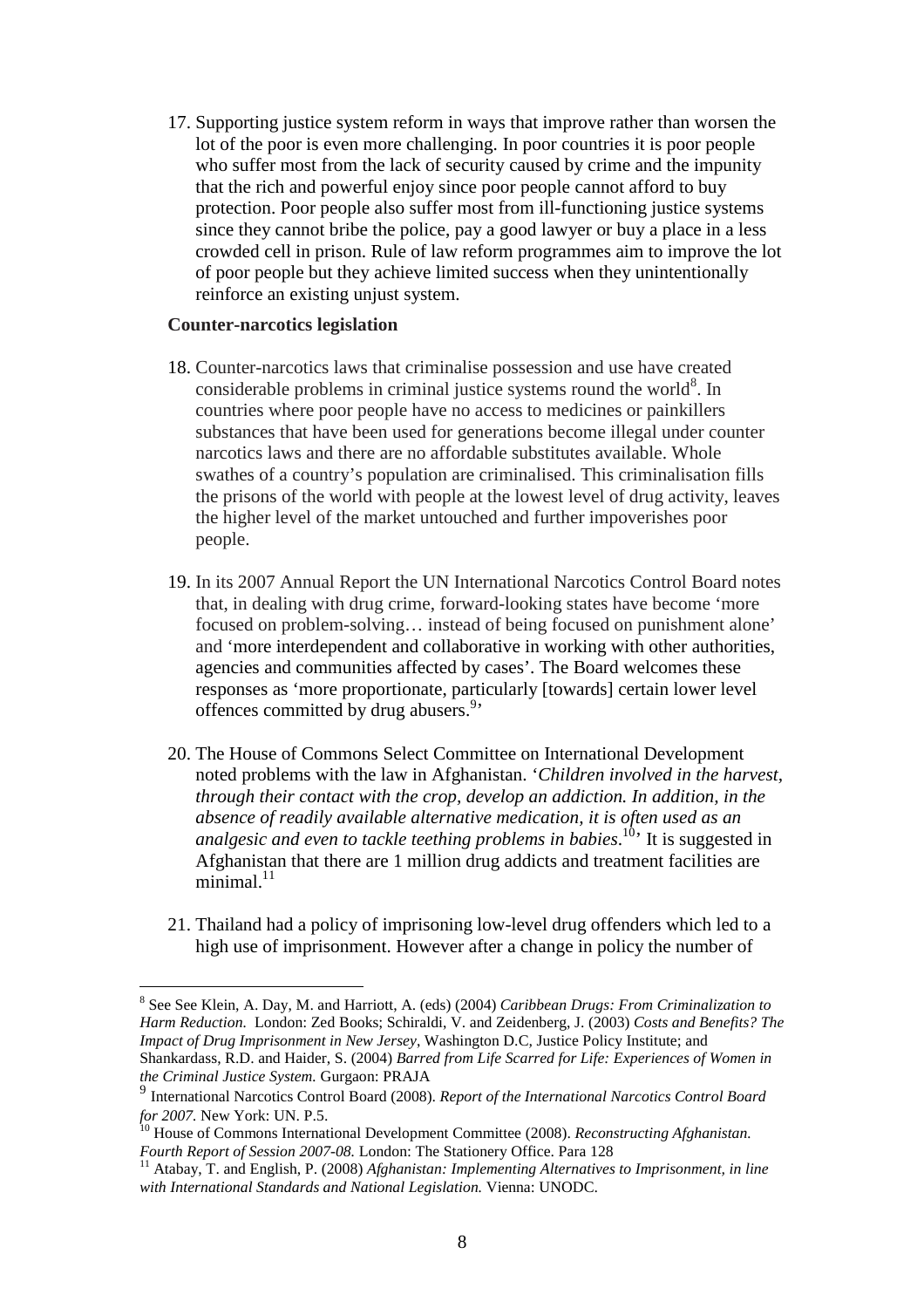prisoners has gone down from 254,070 in 2002, to 165,316 in 2007. The Director General of the Thailand Department of Corrections attributes much of the reduction to the effects of a new law on rehabilitation for drug addicts. He says: 'The new law holds 'drug addicts' as patients who cannot help themselves, not as criminals as the old law. Therefore, it aims to cure and rehabilitate drug addicts in the community or in drug rehabilitation centers rather than confining them in prisons'.<sup>12</sup>

# **Taking a wider approach**

 $\overline{a}$ 

22. Building on the lessons of two decades of attempts to support the rule of law in a range of countries, a set of approaches has been developed which do not just aim to improve the performance of state institutions. Based on an understanding that change does not just call for new resources but primarily for new attitudes they also work to strengthen civil society so that more people ask for justice. These approaches spread knowledge and understanding of the law throughout society, and create some capacity to monitor the state system and hold it to account. The development of a functioning law enforcement system based on police, courts, and penalties needs to be balanced with the development of a legal aid system available to all who cannot pay and strong civil society institutions to work to mitigate the injustices that can result.

<sup>12</sup> International Corrections and Prisons Association (2007) *Keynote of Mr. Wanchai Roujanavong, Director General of Thailand Department of Corrections on the Opening Ceremony of the 9th ICPA AGM & Conference, Monday 22 October 2007, Bangkok, Thailand.*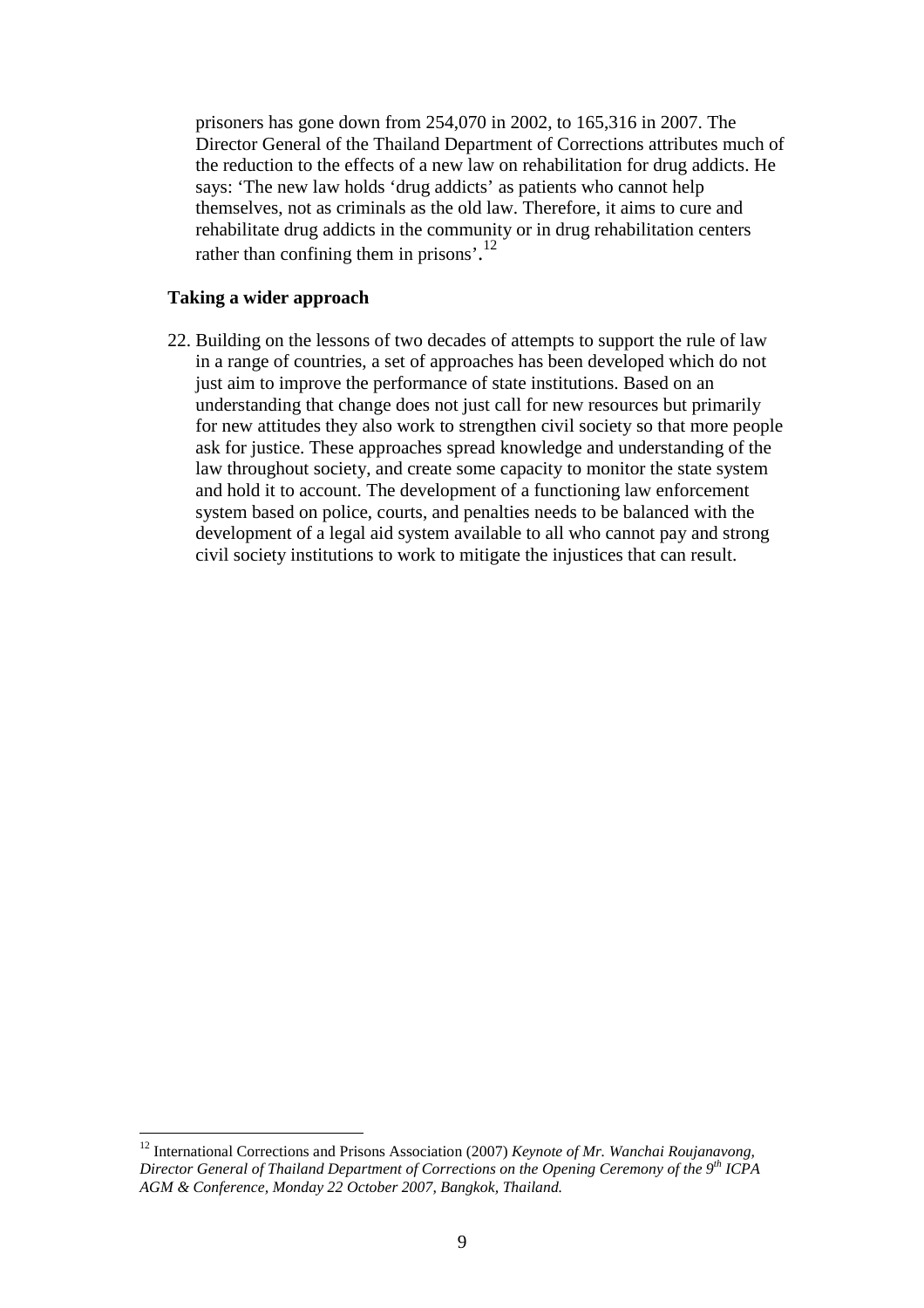# **Section Two**

## **Bringing change to Afghanistan**

*Because Afghanistan is emerging as a modern state in a society still anchored in traditional values, the simplistic approach of replicating existing systems of rule of law that evolved elsewhere cannot work here<sup>13</sup> .* Afghanistan Human Development Report 2007, UNDP.

## **The socio-economic background**

23. Afghanistan is a very poor country, placed 174th out of 178 in the Human Development Index. The literacy level is 50% for men and 20% for women and the average life expectancy is below 44 years.<sup>14</sup> Only one in three people have clean drinking water and life expectancy is  $43^{15}$ . It has suffered many years of war. This is a very challenging environment in which to introduce a formal, state-wide justice system based on written texts, record-keeping, databases (and a regular supply of electricity) and all the appropriate protections for the rights of suspects, defendants and prisoners that accompany such systems in the West.

*Reestablishing a legitimate justice system in this context presents enormous, if not insurmountable, challenges. Every aspect of the picture of a functioning judiciary is presently absent. There are few buildings to house judges, prosecutors, attorneys, police, prisoners. There are equally few skilled professionals to fill the buildings. There is no communications infrastructure, no files, or libraries. It remains unclear which laws are in force – but even those approved by Kabul aren't in the hands of officials in the provinces. Fundamentally, a political culture that respects the rule of law is also missing<sup>16</sup> .* J. Alexander Thier, Reestablishing the Judicial System in Afghanistan, 2004

## **Reforming the justice system**

*Reform of the justice sector has also been slow. A reformed justice sector would be less vulnerable to corruption and more capable of tackling corruption in other sectors.<sup>17</sup> Reconstructing Afghanistan,* report of the House of Commons International Development Committee 2008

24. The legal system in Afghanistan has evolved over the past 120 years. During the years from 1963 to 1978 changes were brought in to

 $\overline{a}$ 

http://www.umsl.edu/services/govdocs/wofact2003/geos/af.html

<sup>13</sup> United Nations Development Programme (2007). *Afghanistan Human Development Report 2007.*  Islamabad: UNDP. P. vi.

<sup>&</sup>lt;sup>14</sup> Statistics taken from CIA World Factbook

<sup>&</sup>lt;sup>15</sup> Brown, G. (2007). Statement by the Prime Minister on Britain's future strategy in Afghanistan, 7 December 2007.

<sup>&</sup>lt;sup>16</sup> Thier, J.A. (2004). Reestablishing the Judicial System in Afghanistan. Stanford: CDDRL. P.2.

<sup>&</sup>lt;sup>17</sup> House of Commons International Development Committee (2008). *Reconstructing Afghanistan*. *Fourth Report of Session 2007-08.* London: The Stationery Office. Para 97.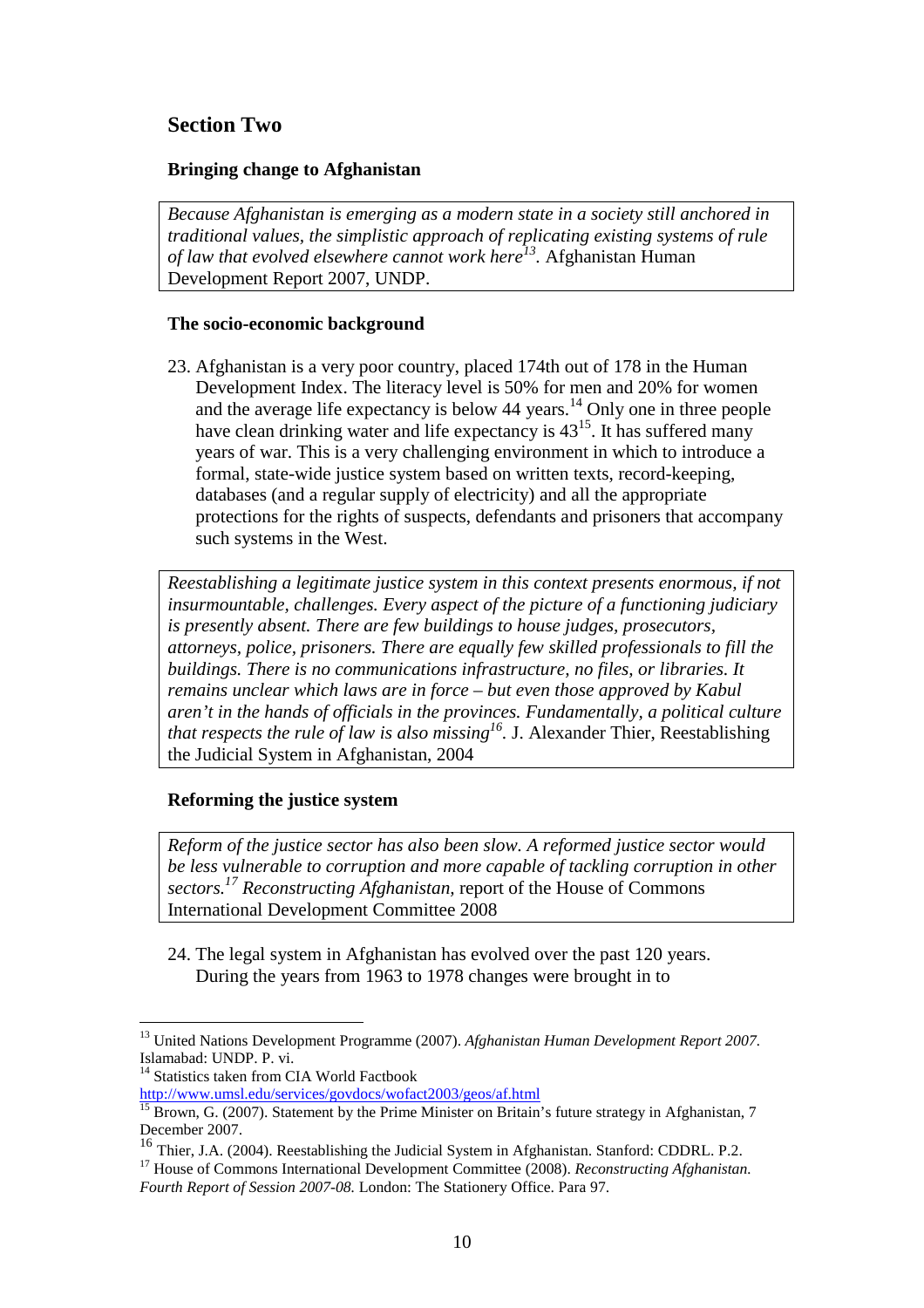modernise the legal system $18$ . However the process stopped during the many years of disruption and war.<sup>19</sup> Since the Bonn Agreement in 2001 considerable resources have been devoted to introducing a national, formal law system. Courts are being rebuilt, the judiciary trained, the police reformed $^{20}$  new prisons built and old prisons refurbished. A Euro/American prison system is being superimposed on the remnants of a Russian-based system<sup>21</sup> and the responsibility for the prison system was transferred from the Minister of the Interior to the Ministry of Justice in  $2003^{22}$  in line with international good practice<sup>23</sup>.

- 25. The National Justice Programme acknowledges that the criminal justice system falls short of minimally acceptable standards. Despite "numerous efforts directed at prison reform….overcrowding and other deficient conditions remain problematic and need to be addressed for instance by consideration of alternative sentencing schemes."<sup>24</sup>
- 26. Readers of this report will be familiar with the difficulties that have been encountered. A number of papers and reports suggest that there has been considerable duplication of effort and a failure to co-ordinate activities between organisations and within organisations. Attempts have been made to introduce quite new and culturally unfamiliar ways of working very quickly. There is a feeling that Afghans have not been as involved as they should have been in all decision-making and questions have arisen about how large sums of money have been spent, for instance on high-tech prison facilities that are not being used. $25$

<sup>&</sup>lt;sup>18</sup> Lau, M. (2003). Afghanistan's Legal System and its Compatibility with International Human Rights Standards. Geneva: International Commission of Jurists. P.29-30.

 $19$  Ibid. p.6.

<sup>20</sup> Wilder, A. (2007). Cops or Robbers? The Struggle to Reform the Afghan National Police. Kabul: AREU.

 $21$  Report from a UK roundtable participant recently involved in advising on prison reform in Afghanistan, 21 February 2008.

 $^{22}$  International Secretariat of the Prison Working Group and the Central Prisons Department (2007). *Rome Conference Afghan Prison Update.* Conference on the Rule of Law in Afghanistan. Rome, 2-3 July 2007.

 $23$  The Council of Europe strongly recommends to member states that the Ministry of Justice, where it exists, is the most appropriate parent department for prison administration and since the end of the 1980s the Council has required all new accession states to transfer prison administration to this department. Also see the accompanying commentary to Rule 71 of the European Prison Rules: It is important that there should be a clear organisational separation between the police and the prison administrations. In most European countries the administration of the police comes under the Ministry of the Interior while the administration of prisons comes under the Ministry of Justice. The Committee of Ministers of the Council of Europe has recommended that 'There shall be a clear distinction between the role of the police and the prosecution, the judiciary and the correctional system.' (Recommendation N° R (2001)10, The European Code of Police Ethics).

<sup>24</sup> Islamic Republic of Afghanistan (2008). *National Justice Programme: Afghanistan National Development Strategy.* Kabul: Islamic Republic of Afghanistan. P.6.

<sup>25</sup> United Nations Development Programme (2007). *Afghanistan Human Development Report 2007.*  Islamabad: UNDP.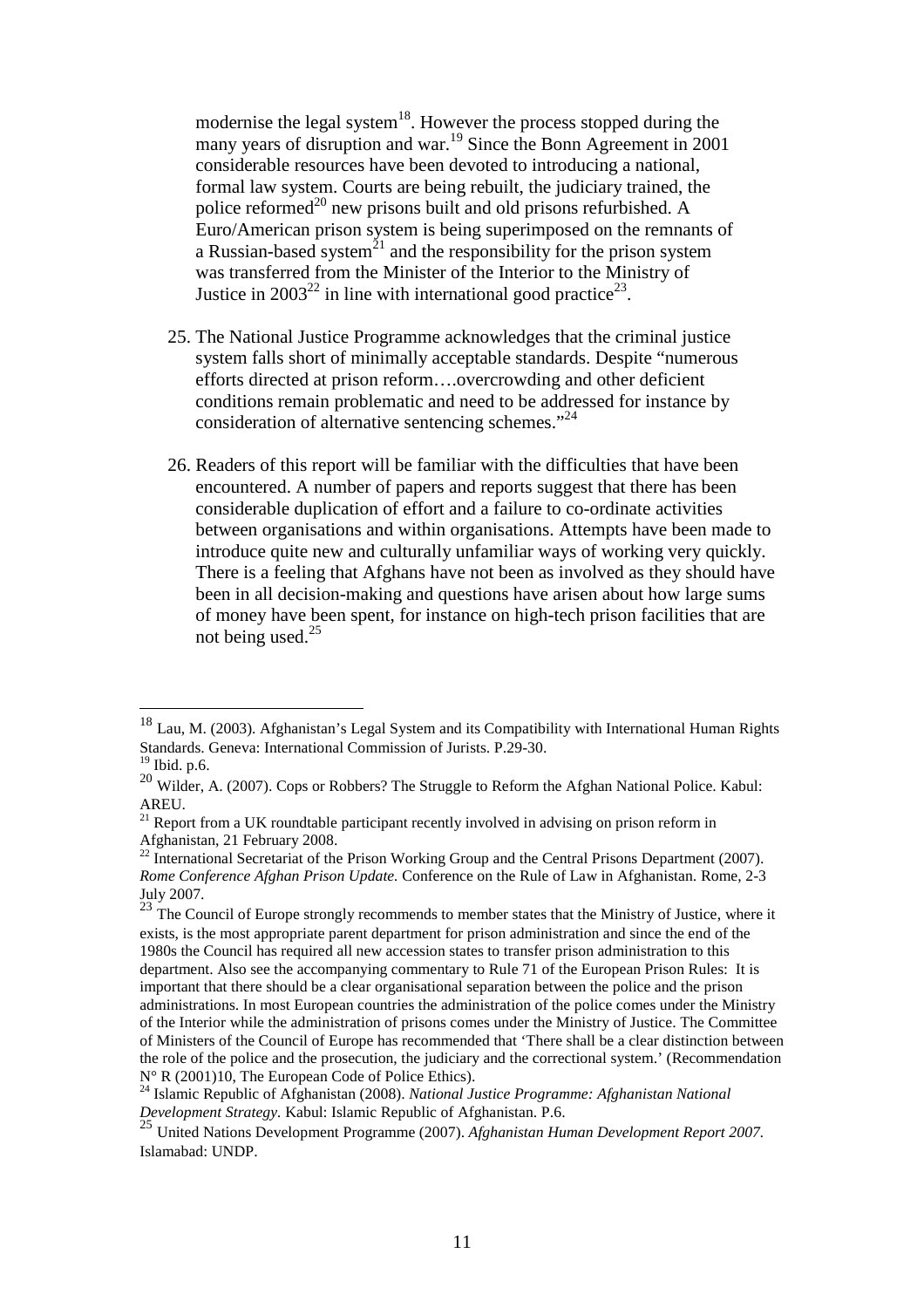- 27. It is suggested<sup>26</sup> that the process has been unhelpfully dominated by meeting targets, for example, increasing the number of police, the number of arrests, the volume of new laws, the capacity of the prisons. Quality and relevance have been put into second place. It is also suggested<sup>27</sup> that there is confusion in the minds of some as to whether the prisons are part of the civilian criminal justice system or belong to a militarised security system. Such confusion is not helpful to the public understanding or to the staff working in the prisons.
- 28. It may be also that there are misunderstandings that come from a different view of law and of justice. Discussions during the field visit and the roundtable indicated that the role of the victim was much greater in Afghan views of justice. For example it was pointed out that if a criminal case goes through the formal system and the perpetrator is imprisoned, the victim may not feel the matter is adequately settled and may seek some recompense once the perpetrator is released from prison. The actions of the State in taking on the responsibility for punishment may not be meaningful to the victim.
- 29. Those promoting the rule of law reforms are working with the hope that a well-functioning criminal justice system will become an effective tool against the problems of violence, corruption and narcotic production and sale that plague the lives of ordinary people. Such a hope is not likely to be fulfilled in the short term. The Select Committee on International Development reported that 'Afghanaid told us there is a definite lack of faith in the justice system and this is reflected in the latest human rights report on Afghanistan by  $\text{UNDP}^{\,28}$ . They also reported that ISAF told them 'There were only 1,500 prosecutors, many of whom were not properly educated and their pay was so low that they were often open to bribery<sup>29</sup>. A sense of realism about the time-scale of the implementation of these changes is necessary.

*In Afghan history, there is neither practical experience with judicial independence in the state system, nor a political ethos to support it*<sup>30</sup>. J. Alexander Thier, Reestablishing the Judicial System in Afghanistan, 2004

## **Emerging problems**

30. In the short term, the introduction of rule of law reforms in poor countries can bring a series of practical problems. It seems that these problems are also emerging in Afghanistan.

*Vested criminal interests exploit the high levels of personal insecurity to acquire more resources and power. They also preclude the Afghan judiciary from operating independently, free of intimidation, and in accordance with the* 

<sup>&</sup>lt;sup>26</sup> Information provided by contributor to ICPS roundtable on Afghanistan with extensive experience of researching the justice system there, 21 February 2008.

 $27$  ibid

<sup>28</sup> House of Commons International Development Committee (2008). *Reconstructing Afghanistan. Fourth Report of Session 2007-08.* London: The Stationery Office. Para 120. <sup>29</sup> Ibid. Para 121.

<sup>30</sup> Thier, J.A. (2004). Reestablishing the Judicial System in Afghanistan. Stanford: CDDRL. P. 10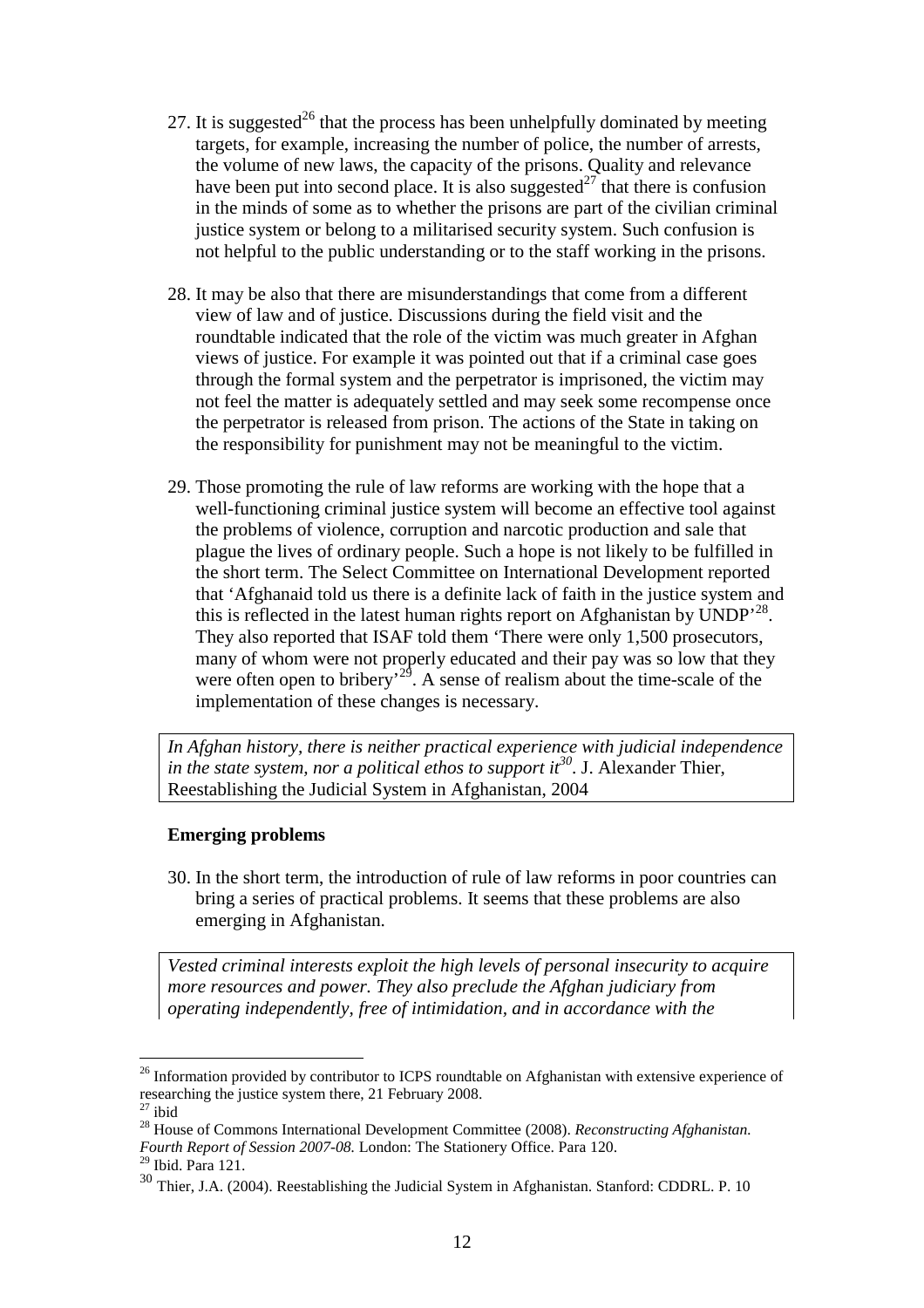## **A rising prison population**

31. As in other countries where justice reforms are introduced rapidly, the number of prisoners is increasing faster than are the resources to look after them humanely. The number of prisoners has increased as follows:

| Year              | 2001 | <b>March</b><br>2005 | <b>March</b><br>2007 | Oct<br>2007 | Dec<br>2007<br>(provisi<br>onal) |
|-------------------|------|----------------------|----------------------|-------------|----------------------------------|
| <b>Population</b> | 600  | 5,500                | 10,400               | 10,604      | 12,400                           |

- 32. An increase of 300 prisoners per month was reported to the Rome conference in July 2007. The prison capacity in October 2006 was estimated at  $7,421^{32}$ though it is not clear what measure (i.e. how much space per prisoner) was used for estimating this.
- 33. The increase in the number of prisoners between 2006 and 2007 was 107 per cent. Accurate prison population projections are very difficult to make. England and Wales publishes projections every year giving three possible figures – high, medium and low for seven years. Even with this breadth of projection the projections need to be revised every year. With this caveat it is worth considering the figures in the table below which show what the prison population would be by 2010 if this yearly rate of increase continued at the present level.

| Year                | 2001 | 2006  | Oct    | <b>Dec</b> | 2010     |
|---------------------|------|-------|--------|------------|----------|
|                     |      |       | 2007   | 2007       |          |
| <b>Population</b>   | 600  | 6,000 | 10,604 | 12,400     | 109,985* |
|                     |      |       |        |            |          |
| Rate per<br>100,000 | 1.9  | 19    | 33     | 38         | 316      |

*\*The figure for 2010 shows what the prison population would be if it continued to increase by 107% a year as it did between 2006 and 2007.* 

34. A comparison with neighbouring countries may be useful. These rates are:

 $\overline{a}$ <sup>31</sup> United Nations Development Programme (2007). *Afghanistan Human Development Report 2007.*  Islamabad: UNDP. *p.7.*

<sup>32</sup> Atabay, T. and English, P. (2008). *Afghanistan: Implementing Alternatives to Imprisonment in line with International Standards and National Legislation.* Vienna: UNODC.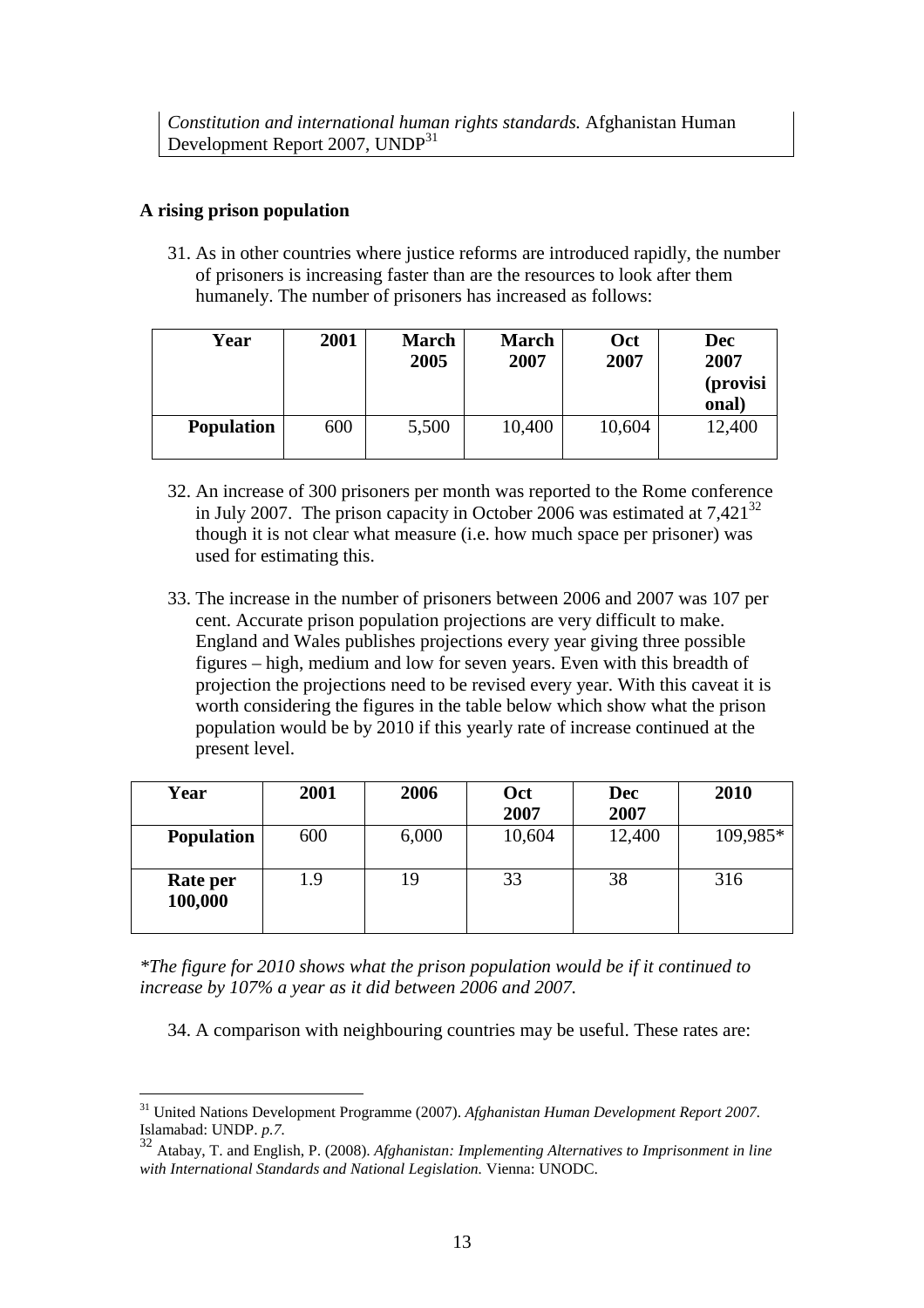| Iran         | າາາ                    |
|--------------|------------------------|
| Pakistan     | 57                     |
| Tajikistan   | 149                    |
| Turkmenistan | 489 (estimated figure) |
| Uzbekistan   | 184                    |

35. This imprisonment rate would put Afghanistan way out of line with other countries in the region, apart from Turkmenistan, well above the West European norm and much higher than the other countries in the Middle East and North Africa (figures below), all countries which have problems with prison overcrowding or bad prison conditions or both.<sup>33</sup>

| Country      | Imprisonment<br>rate per 100,000 |
|--------------|----------------------------------|
| Algeria      | 127                              |
| Jordan       | 104                              |
| Lebanon      | 168                              |
| Libya        | 209                              |
| Morocco      | 161                              |
| Saudi Arabia | 132                              |
| Syria        | 58                               |
| Yemen        | 83                               |

These statistics were taken from World Prison Brief *Online* at 31 March 2008. Statistics are not necessarily from the same year but represent the most recent figures available.

- 36. What accounts for this increase in the number of prisoners? Often such a rapid rise is caused by lop-sided criminal justice reform. The number of police is increased and it is suggested in their training that it is good performance to make a large number of arrests. Law reform increases the number of criminal offences for which imprisonment is available. The reform of the courts so that cases can be processed reasonably quickly is more complicated and takes longer than putting more police on the streets. The increase in prison capacity to hold the large number of pre-trial detainees and sentenced prisoners does not proceed at the same pace either. The result is more arrested people, often people whom it is easy to arrest because they are obvious targets such as small thieves or drug users. Such people are not able to pay for a way out, either licitly, through finding a lawyer and getting bail, or illicitly, through a bribe  $34$ .
- 37. This may be part of the explanation for what is happening in Afghanistan. It was suggested to us that the prison population has increased because there are too many police in relation to the number of lawyers and that the meeting of targets had a role.

 $33$  Since this report was written, UN figures suggest the figure 12,500 in December 2008.

<sup>34</sup> See OECD (2007). *OECD DAC Handbook on Security Sector Reform.* Paris: OECD.p.189.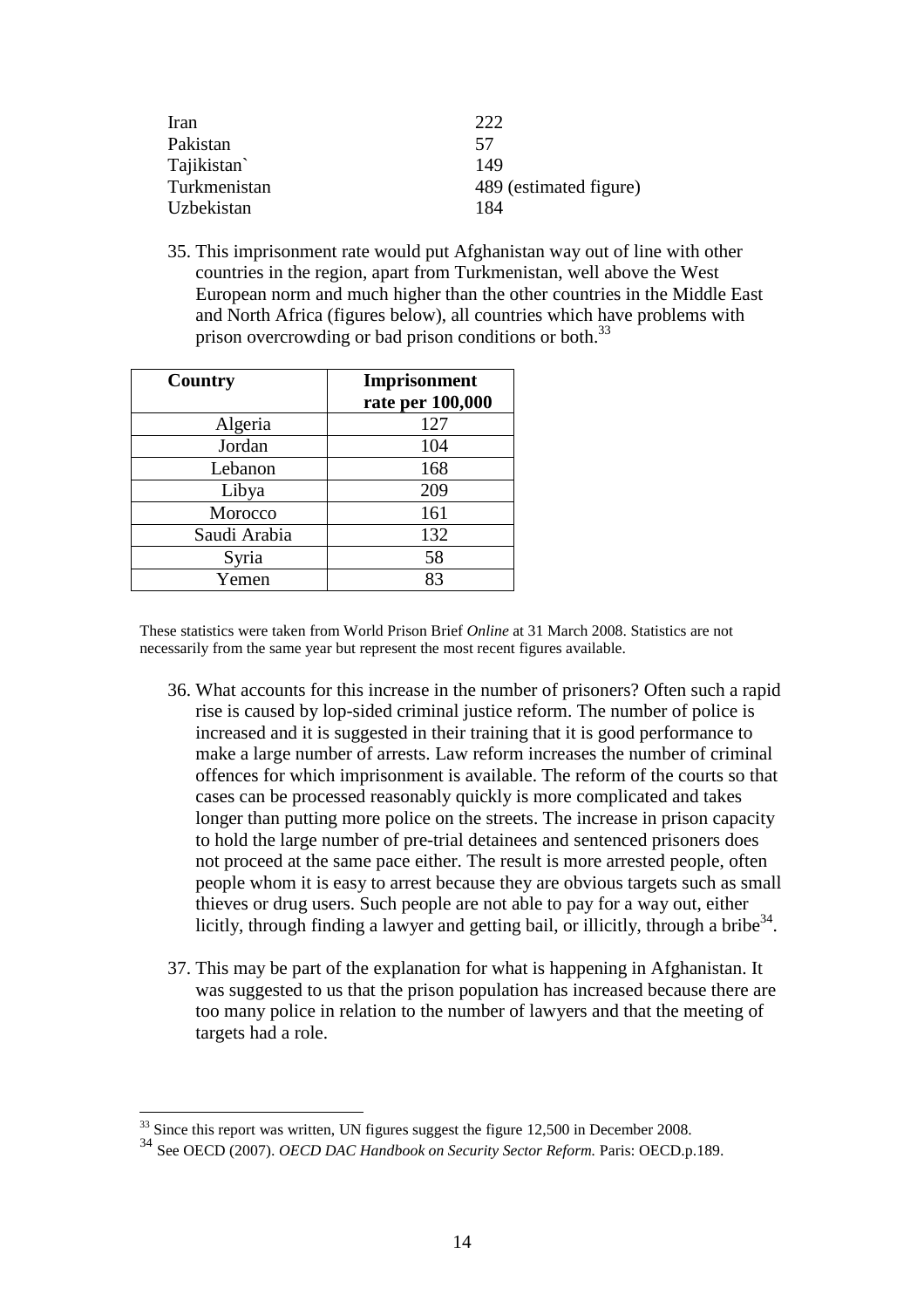- 38. In a situation of poverty like Afghanistan the potential for making some money out of imprisonment will also play a part. Corruption is widespread in prison systems through-out the world, particularly where prison staff are very poorly paid. Once people are in prison there is money to be made by not letting them out until they have paid. This too seems to be happening in Afghanistan and may account for some people staying in prison when their sentence has expired, waiting for the right piece of paper to get them out (although in fact the law does not require this).
- 39. Such rapid increases in the prison population cannot be accommodated in prisons that meet the most minimum international human right standards. As in the systems of most poor countries of the world the prison conditions in Afghanistan are bad, very bad or sometimes life-threatening. The buildings are in a serious disrepair and many prisoners are held in rented buildings. Where there are no facilities for women they may be kept in the private homes of district officials<sup>35</sup>. A new women's prison opened in early 2008 but at the time of the field visit it had not yet been used. Rebuilding and refurbishment programmes are in train but the funds provided are regarded as quite inadequate. Transport is not available to take prisoners to court or to hospital $36$ . Treatment in prison is reported to fall below international human rights standards.

*In Canada, the Harper government is under sustained attack in the House of Commons for allowing Canadian-captured prisoners to be mistreated by their Afghan jailers…* 

*No country involved in Afghanistan wants to be labelled a torturer. Last fall, Canada stopped handing over prisoners to the Afghan authorities, a day after an Afghan arrested by Canadians was determined to have been beaten by prison guards with an electrical cable. In fact, the Canadian Press has reported recently that Canadian troops have virtually stopped taking Afghan prisoners.*  Last month, Defence Minister Peter MacKay said that Canada's troops would not *hand over prisoners to Afghan authorities until the Canadian military feels that there have been some improvements in the Afghan prisons.* Montreal Gazette, 5 February 2008

40. Who are the people in prison? Are the prisons holding major and serious criminals, whose incarceration is necessary and justifiable for public protection? The facts are difficult to establish. A report in the Times newspaper indicated that 278 people convicted under the Counter-Narcotics law were in prison, including five border police sentenced to 16-18 years each in October for transporting 123kg (270lb) of pure crystal heroin in an official vehicle $3^7$ . However, as in poor countries generally, most of those in prison are

<sup>&</sup>lt;sup>35</sup> International Secretariat of the Prison Working Group and the Central Prisons Department (2007). *Rome Conference Afghan Prison Update*. Conference on the Rule of Law in Afghanistan. Rome, 2-3 July 2007.

<sup>&</sup>lt;sup>36</sup> International Secretariat of the Prison Working Group and the Central Prisons Department (2007). *Rome Conference Afghan Prison Update*. Conference on the Rule of Law in Afghanistan. Rome, 2-3 July 2007.

<sup>37</sup> Page, J. (2008) Wanted for empty prison: some convicted Afghan drug barons. *The Times,* 23 February 2008.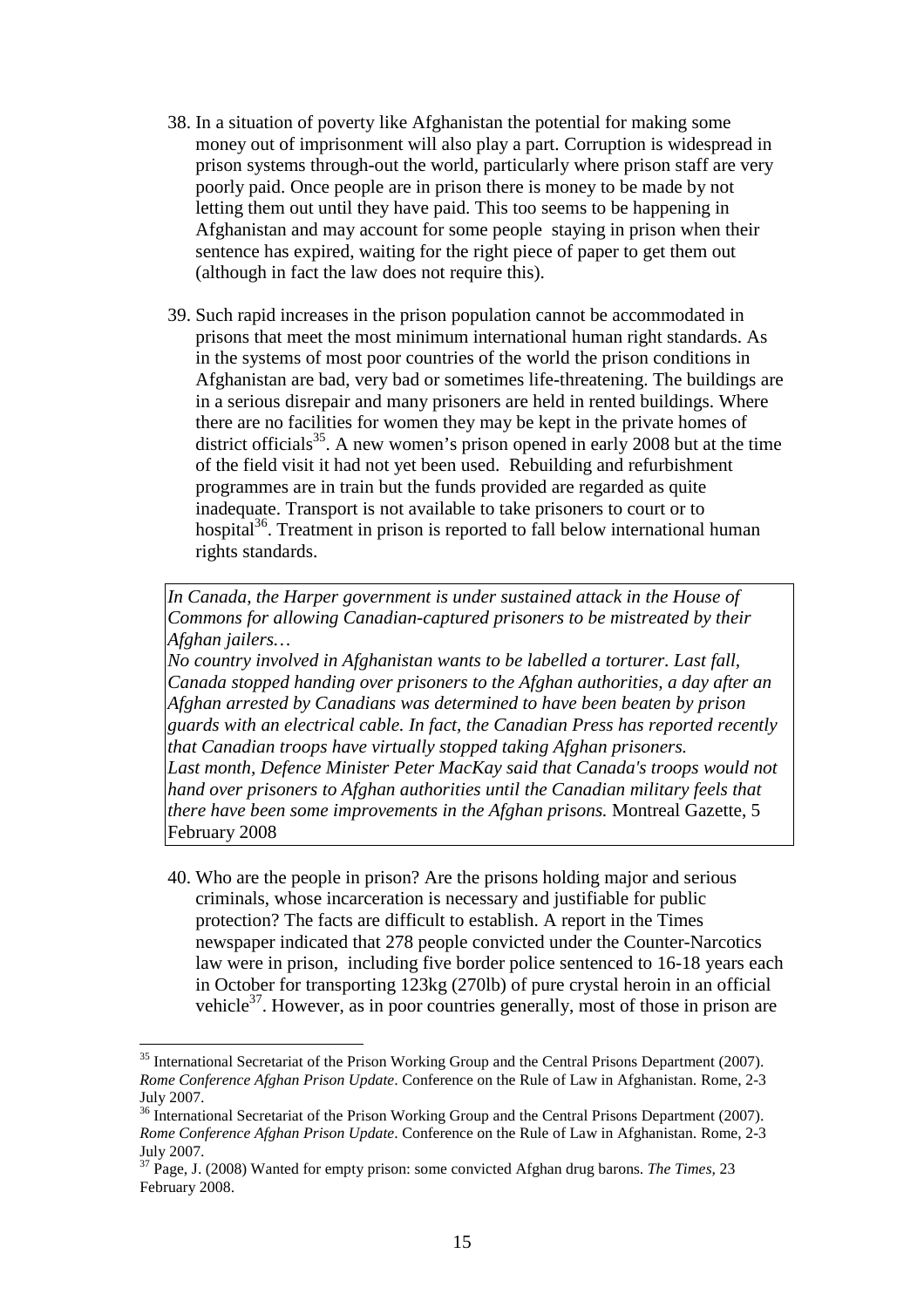the poor, the unwanted, and the unlucky, for example the taxi driver who killed a poor farmer's donkey in a road accident and was not able to raise the money for compensation because his family was far from Kabul<sup>38</sup>, the petty thief serving five years for stealing a bicycle<sup>39</sup>, the lowest level of operators in the drug trade. A very small study of 27 first offenders in Pul-i-Charkhi showed that 93% were poor or very poor and four out of five had not been legally represented at their trial.<sup>40</sup>

- 41. It is also suggested that some prisoners are held because they are unable to pay the consequential or complementary monetary penalty fine that accompanied the prison sentence. It is claimed by some that prisoners cannot leave without authorisation from the court or saranwal and there is some confusion about the correct procedure. The law says that the Attorney General should be informed that a prisoner is due to be released 15 days before the release date. If the Attorney General registers no objection then the prisoner can automatically be released. In practice, it is likely that a high number of prisoners are being held beyond their due date. $41$
- 42. Information is available on the characteristics of the women in prison. It shows that they are not serious or dangerous criminals. The number of women in prison rose from 86 in December 2004 to 304 in October 2007, of which many were imprisoned with their children<sup> $42$ </sup>. According to a UNODC report 'The numbers are expected to grow further, as the capacity of the formal justice system is developed and the rule of law prevails over traditional justice mechanisms. Currently the majority of female prisoners are being held for violating social, behavioural and religious norms.'<sup>43</sup> There is a shortage of women prison staff to look after the women prisoners.<sup>44</sup>
- 43. This basis for the imprisonment of women for violating social norms seems not to have changed since 2002 when, according to Martin Lau, the Ministry of Women's Affairs told him that most women were detained for a variety of offences related to family law such as refusing to live with their husbands, refusing to marry a husband chosen by their parents, or for having run away from either the parental or the matrimonial home.<sup>45</sup> The NGO Gender Action for Peace and Security report is quoted by the Select Committee: 'there is little access to justice for women in Afghanistan, they are poorly represented within

<sup>&</sup>lt;sup>38</sup> Example provided by contributor to ICPS roundtable on Afghanistan, 21 February 2008 and also reported in UN report 1 December 2008.

<sup>&</sup>lt;sup>39</sup> Information from UK Prisons Adviser

<sup>&</sup>lt;sup>40</sup> Atabay, T. and English, P. (2008). Afghanistan: Implementing Alternatives to Imprisonment in line with International Standards and National Legislation. Vienna: UNODC. Para 15.

<sup>&</sup>lt;sup>41</sup> Information provided by contributor to ICPS roundtable on Afghanistan, 21 February 2008 and also reported in UN

<sup>42&</sup>lt;br>Atabay, T. and English, P. (2008). Afghanistan: Implementing Alternatives to Imprisonment in line with International Standards and National Legislation. Vienna: UNODC P.5.

 $43$  Ibid p.5

<sup>&</sup>lt;sup>44</sup> International Secretariat of the Prison Working Group and the Central Prisons Department (2007). *Rome Conference Afghan Prison Update*. Conference on the Rule of Law in Afghanistan. Rome, 2-3 July 2007.

<sup>45</sup> Lau, M. (2003). *Afghanistan's Legal System and its Compatibility with International Human Rights Standards.* Geneva: International Commission of Jurists. P.25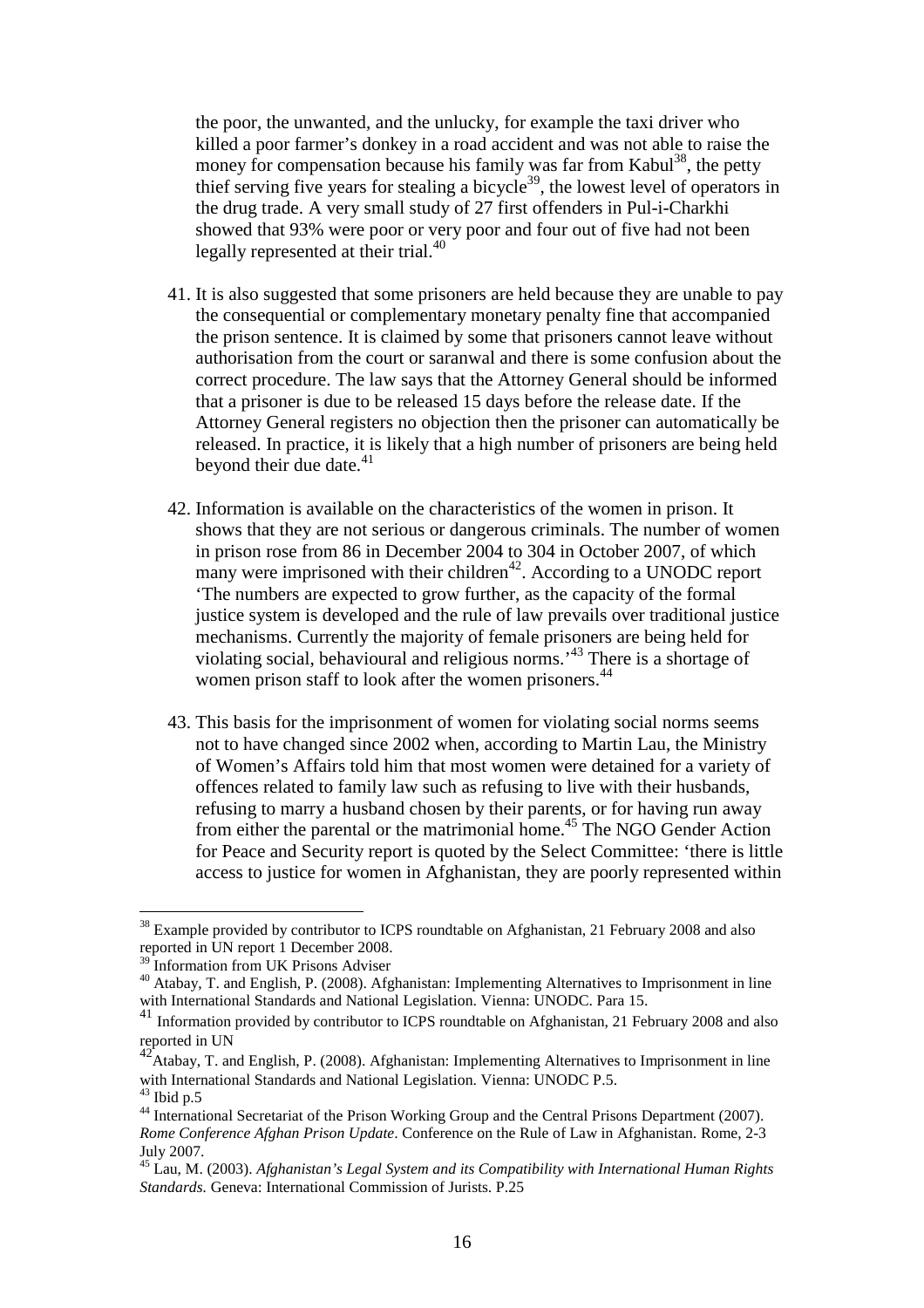the police and formal justice sector institutions, they have little representation in the informal or traditional dispute resolution mechanisms and the Ministry of Women's Affairs operates at a low capacity and with minimal influence on government policy.<sup>'46</sup>

44. It is reported that the courts face a backlog of cases<sup>47</sup> and thus the numbers in pre-trial detention continue to grow.

#### **Non-custodial sentences and alternatives to detention**

- 45. As in many countries, non-custodial sentences are provided for in the legislation but there are difficulties with their use. Currently, supervision by the police (Interim Criminal Procedure Code, Articles 86.3, 87 and  $88^{48}$  and fines, suspended sentences and treatment options for the mentally ill and drug addicted (the Penal Code) are all in theory available. Conditional release from prison is provided for in the Interim Criminal Procedure Code but there is only a cursory reference to it in the Law on Prisons and Detention Centres (see Annex 3). The decision to grant early release is made by judges who determine the conditions that must be followed.
- 46. When drug offences are being dealt with, the counter-narcotics law replaces the Penal Code and defendants are tried in a special court. However, it is suggested that not all courts in the provinces are using the counter-narcotics  $\overline{A}^{49}$ . Under the counter-narcotics law the fine is not available as a penalty, there is the possibility to add a large fine to imprisonment, and the sentencing is mandatory. Under the narcotics law sentences cannot be suspended. The one alternative to prison provided in the law is treatment, but after treatment the addict may then be sent to prison.
- 47. Such measures are very difficult to implement in poor countries where the infrastructure is weak and so far in Afghanistan little progress has been made to counterbalance the growth in custodial sentencing by encouraging police, prosecutors and judges to divert minor offenders from the prison system.
- 48. Alternatives to pre-trial detention are particularly important because waiting time for trials can be long and prison conditions for pre-trial detainees especially bad. Whether suspects can be held pre-trial and for how long depends very much on the provisions of the criminal procedure law, where the power to make decisions about detention lie and what the characteristics of the investigatory process are. So far these matters are far from clear and there are

<sup>46</sup> House of Commons International Development Committee (2008). *Reconstructing Afghanistan. Fourth Report of Session 2007-08.* London: The Stationery Office. Para 124.

<sup>47</sup> United Nations Development Programme (2007). *Afghanistan Human Development Report 2007.*  Islamabad: UNDP. P.8.

<sup>48</sup> United Nations Office on Drugs and Crime (2007). *Afghanistan: Female prisoners and their social reintegration.* New York: UNODC. P.6.

 $^{49}$  Information provided by contributor to ICPS roundtable on Afghanistan who recently carried out a large research study in Afghanistan, 21 February 2008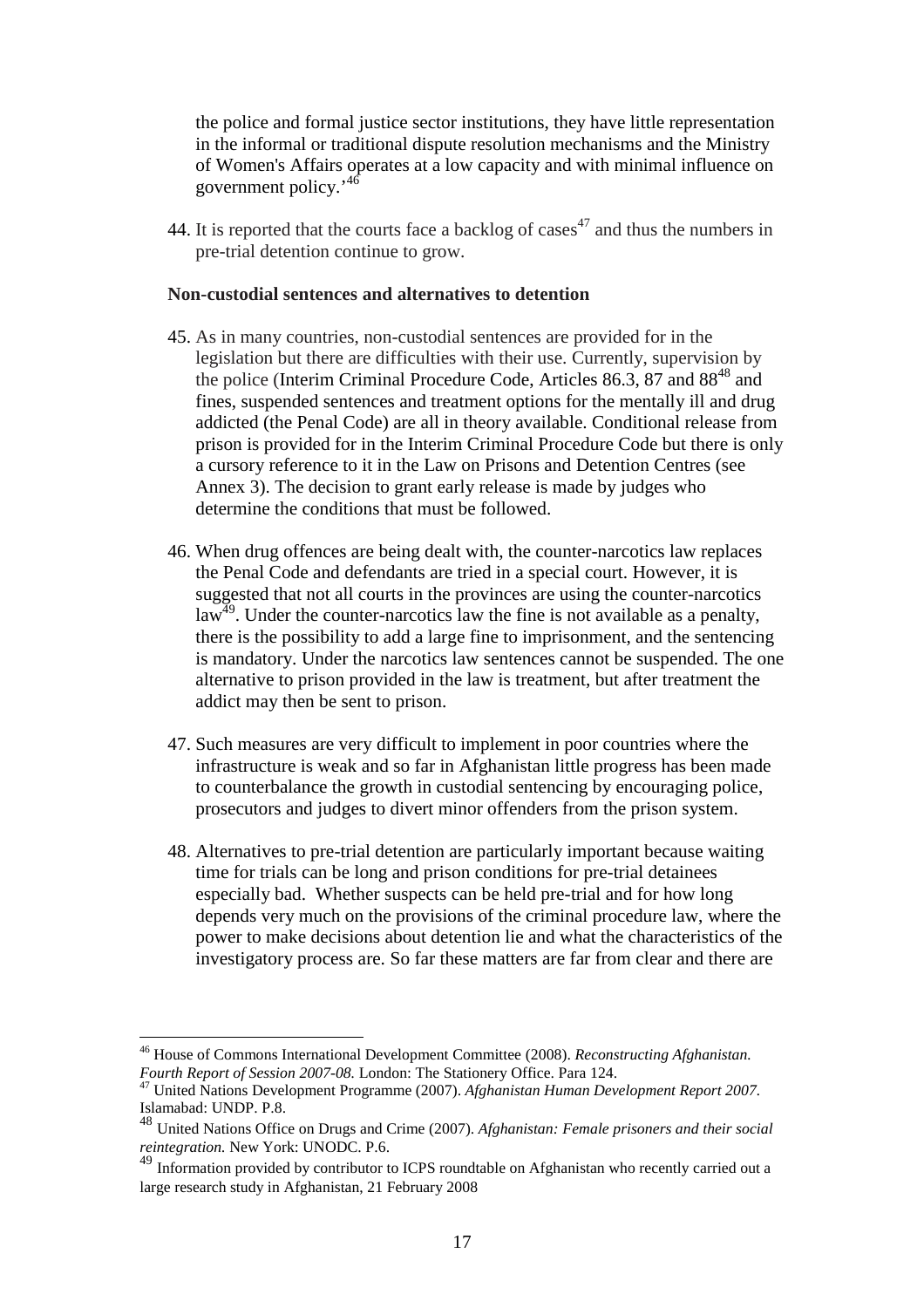many inconsistencies.<sup>50</sup> The proportion of pre-trial prisoners has apparently grown to 50 per cent of the total (reported in May  $2007$ )<sup>51</sup>. The proportion of pre-trial prisoners in developing countries is often 50 per cent or higher but this high proportion reflects a failure in the system to deal with cases speedily enough. The average proportion of pre-trial prisoners in West European countries is 28 per cent. $52$ 

#### **Juveniles in the system**

- 49. The treatment of juveniles is of particular concern because of their vulnerability and the potential for abuse. It is reported that in January 2008, 455 juveniles were in prison, of whom 437 were still not yet sentenced and 18 had been sentenced. It was suggested to us that most juveniles are imprisoned for theft.<sup>53</sup> In 1994 Afghanistan ratified the Convention on the Rights of the Child which requires children to be held separately from adults and for custody to be used as a last report and for the shortest possible time. The best interests of the child should be the priority in all actions involving children. A Juvenile Code was adopted in 2005 which embodies many of the requirements of the Convention and sets out possibilities for diverting a juvenile from custody. Further work is underway on regulations for the closed and open rehabilitation centres which will in due course provide alternatives for juveniles outside prison.
- 50. An analysis of 104 juvenile cases where the sentence had been confirmed showed that over half would have been eligible under this code for a nonprison sentence. However, there is currently only one day rehabilitation centre recently constructed in Kabul by UNICEF which is not yet operational<sup>54</sup>. Work is underway to establish the criteria by which juveniles will be selected for attendance at the centre. There are also concerns about the ability of children from different parts of the city to travel safely to the centre.<sup>55</sup>
- 51. The infrastructure to provide the alternatives to custody set out in the Code are not in place and no training on the new Code has been provided to prosecutors and judges. The Code is exemplary but the requirements it sets down require people to operate it with high levels of literary and legal education, extensive legal representation, and a range of facilities. No country as poor as Afghanistan has a functioning system remotely like the system predicated in the new Penal Code.

 $50$  Atabay, T. and English, P. (2008). Afghanistan: Implementing Alternatives to Imprisonment in line with International Standards and National Legislation. Vienna: UNODC

<sup>&</sup>lt;sup>51</sup> International Secretariat of the Prison Working Group and the Central Prisons Department (2007). *Rome Conference Afghan Prison Update*. Conference on the Rule of Law in Afghanistan. Rome, 2-3 July 2007.

 $52$  Figure taken from World Prison Brief Online at 31 March 2008. www.prisonstudies.org

<sup>53</sup> Information provided by contributor to ICPS roundtable on Afghanistan who recently carried out a large research study in Afghanistan, 21 February 2008

<sup>54</sup> Atabay, T. and English, P. (2008). *Afghanistan: Implementing Alternatives to Imprisonment in line with International Standards and National Legislation*. Vienna: UNODC. p.6.

<sup>&</sup>lt;sup>55</sup> Information given by UNODC in personal correspondence with Rob Allen.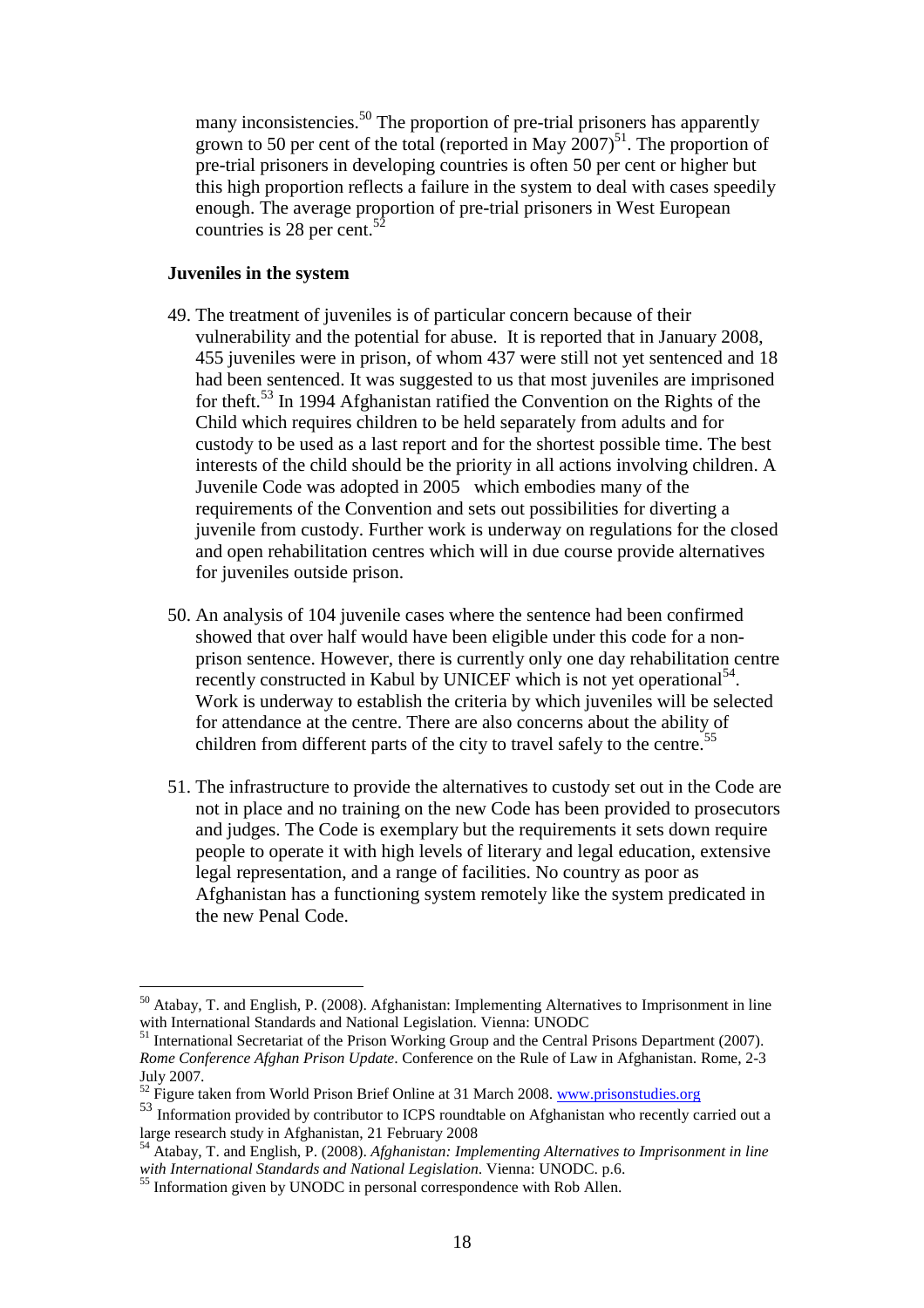52. Currently juveniles are still being held in adult prisons<sup>56</sup> and much needs to be done to ensure their safety and the establishment of proper facilities for children. There is a closed rehabilitation centre in Kabul where 78 boys and 20 girls were held instead of being in prison but such centres are not available outside the capital.

## **Justice sector a lower priority**

53. One reason for these emerging problems, it is suggested, is that justice sector reform has not received the funding priority that it should have had when compared with the police and the army. The Ministry of Justice expenditure including prisons is apparently three per cent of the total expenditure on security<sup>57</sup>. The House of Commons International Development Committee in its 2008 report recommends the UK Government should provide increased funding for the justice sector<sup>58</sup>. Within the justice sector the prison system is the poor relation. Apparently a police officer is paid \$70 a month (figure reported in May 2007) and a prison officer \$40. Salaries are sometimes not paid. The annual prisons budget in 2006 was \$10m and in the following year it  $\frac{1}{2}$  was \$9m<sup>59</sup>.

# **The traditional justice system**

*While remaining committed to universal principles of human rights and Afghan laws, we believe that a more collaborative relationship between the state and traditional justice bodies can help make justice and the rule of law more readily available to Afghans.<sup>60</sup>' President Karzai in Afghanistan Human Development Report 2007, UNDP.*

54. In recent years there has been more interest shown in informal justice systems by those involved in law and justice reform. Whereas in the past there was a tendency to concentrate on the police, courts and prisons and assume that the justice sector embraced just these, it is now accepted that, in many parts of the world, most people do not use the formal justice system to settle their disputes or to resolve crimes against them. Western systems based on written laws were not the norm in many regions of the world, and yet a form of order and access to justice prevailed. A major difference between the Western and these customary systems was however the approach, which aimed more to restore

 $\overline{a}$ <sup>56</sup> Atabay, T. and English, P. (2008). *Afghanistan: Implementing Alternatives to Imprisonment in line with International Standards and National Legislation.* Vienna: UNODC. P.73.

<sup>57</sup> Ibid p.9.

<sup>58</sup> House of Commons International Development Committee (2008). *Reconstructing Afghanistan. Fourth Report of Session 2007-08.* London: The Stationery Office. Para 100.

<sup>&</sup>lt;sup>59</sup> International Secretariat of the Prison Working Group and the Central Prisons Department (2007). *Rome Conference Afghan Prison Update*. Conference on the Rule of Law in Afghanistan. Rome, 2-3 July 2007.

<sup>60</sup> United Nations Development Programme (2007). *Afghanistan Human Development Report 2007.*  Islamabad: UNDP. *P.v.*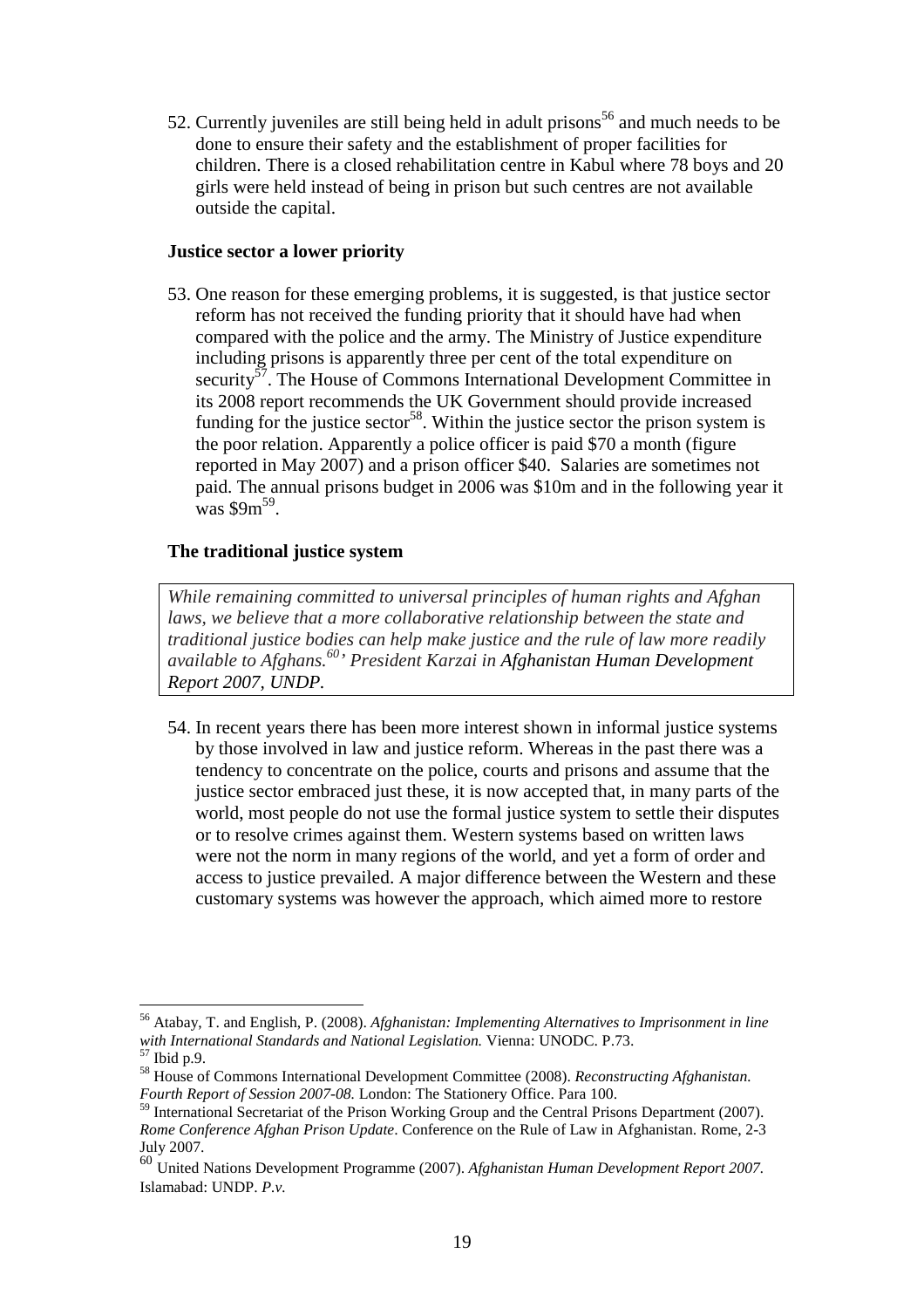harmony and reinforce social norms than to establish the facts in order to hold a perpetrator to account by imposing a sanction.<sup>61</sup>

*Pashtun norms of criminal law are based on the notion of restorative justice rather than on the notion of retributive justice relied upon in Western and international law. Rather than being sent to prison for a wrong committed, the wrongdoer is asked to pay Poar, or blood money, to the victim and to ask for forgiveness<sup>62</sup> .* International Legal Foundation, The Customary Laws of Afghanistan, 2004.

- 55. In non-state systems the emphasis falls on the social usefulness of the outcome more than on the correctness of the procedures. The emphasis is on the interests of the group and the community rather than the individual and the aim is to restore social harmony. The process of reaching a decision involves wide consultation and, often, public participation. Enforcement is secured through social pressure and a wide acceptance of the legitimacy of the  $process<sup>63</sup>$ .
- 56. Informal systems have the advantage of accessibility. They are conducted in a language the participants can understand without the need for interpreters. They are speedy. They are affordable and are therefore the systems mostly used by the poor.

*In post-conflict countries, where formal mechanisms may have completely disappeared or been discredited, informal systems of dispute resolution may be crucial to restoring some degree of law and order, and they may be all that is available for many years.* Ewa Wojkowska, Doing Justice: How informal justice systems can contribute, 2006<sup>64</sup>.

57. There has been considerable international interest and research into the traditional justice system in Afghanistan. Many commentators support its maintenance and development whilst others are vehemently opposed.

*The traditional Afghan civil society offers a model that is different from the western one of formally organized institutions outside the purview of state authority. It is rather one of autonomous, locally based structures of community authority. It is a longstanding characteristic of the Afghan polity, noted by historians, anthropologists, and political scientists alike, that the exercise of central government's power is dependent upon an arm's length relationship and equilibrium with local structures of community authority.* United States Agency for International Development, Afghanistan Rule of Law Project: Field Study of

<sup>61</sup> See Department for International Development (2004) *Non-state Justice and Security Systems.*  London: DfID, and Penal Reform International (2001). *Access to justice in sub-Saharan Africa.*  London: PRI

<sup>62</sup> The International Legal Foundation (2004). *The Customary Laws of Afghanistan.* New York: ILF. P.10.

<sup>63</sup> See Wojkowska, E. (2006). Doing Justice: How informal justice systems can contribute. Oslo: UNDP, and Penal Reform International (2001). Access to justice in sub-Saharan Africa. London: PRI. <sup>64</sup> Wojkowska, E. (2006). *Doing Justice: How informal justice systems can contribute.* Oslo: UNDP. P.5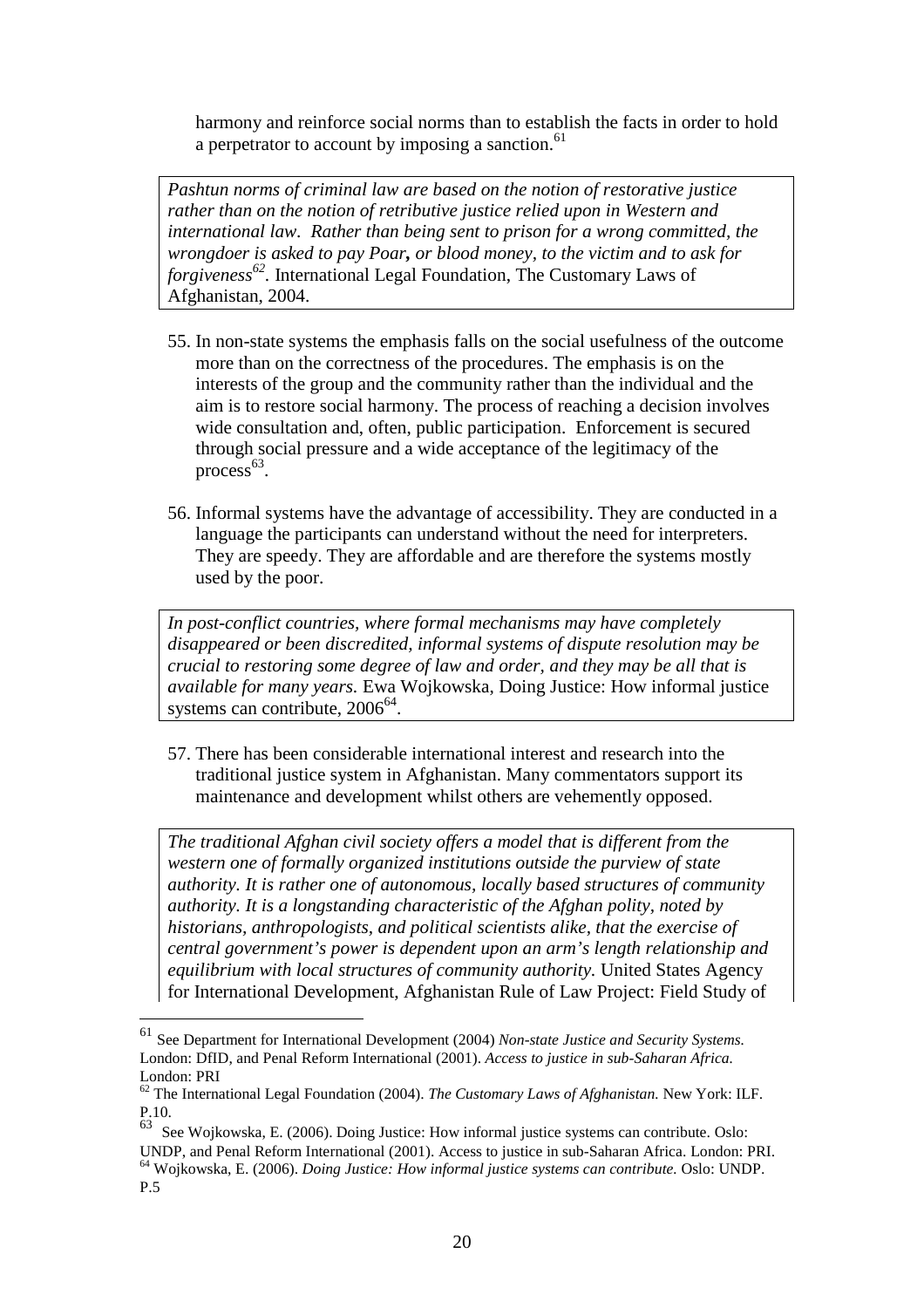Informal and Customary Justice in Afghanistan and Recommendations on Improving Access to Justice and Relations between Formal Courts and Informal Bodies, 2005<sup>65</sup> *.* 

- 58. It is reported that the non-state system of resolving disputes and conflicts is used by 80 per cent of the population though there is no data on the level of its use in particular to deal with criminal matters<sup>66</sup>. It is also reported that there are working links between the state and non-state systems and that Government officials send cases to the informal system, even cases of murder<sup>67</sup>.
- 59. At the Rome Conference in 2007 the World Bank representative said:

*'As a matter of priority, then, we need to put in place trusted systems for the arbitration and resolution of disputes — be they commercial, contractual, property-based or criminal.* 

*But in taking on this challenge I urge pragmatism: let us avoid a rush to import `best practice' solutions. Best-practice is usually local. In Afghanistan, traditional models of village decision-making are proving capable of partnering with the state to deliver local infrastructure. Our efforts in the justice sector need to build on the institutions that Afghans know; the institutions that they use and trust. We need to combine improvements in the formal justice system with the informal justice sector which undoubtedly will remain significant in Afghanistan for quite some time to come.* 

*Rapidly establishing a modern court system that is trusted by Afghans in more than 360 districts will be extremely difficult.'<sup>68</sup>*

- 60. At the Rome Conference a recommendation was accepted that there should be the development of a national policy on the informal justice system.<sup>69</sup>
- 61. However, whilst there is official acceptance that the reform of the traditional system should run alongside the reform of the formal system the continuation of the traditional system meets considerable opposition from some. There is widespread agreement that it is discriminatory towards women. The UNODC report on women in prison for instance notes that the formal system is welcome because 'the alternative of meting out justice to women in the

<sup>65</sup> United States Agency for International Development (2005). Afghanistan Rule of Law Project: Field Study of Informal and Customary Justice in Afghanistan and Recommendations on Improving Access to Justice and Relations between Formal Courts and Informal Bodies. Washington DC:USAID. P.4. <sup>66</sup> See United Nations Development Programme (2007). *Afghanistan Human Development Report 2007.* Islamabad: UNDP. P.9 and The International Legal Foundation (2004). *The Customary Laws of Afghanistan.* New York: ILF. P.4.

<sup>67</sup> .United States Agency for International Development (2005). Afghanistan Rule of Law Project: Field Study of Informal and Customary Justice in Afghanistan and Recommendations on Improving Access to Justice and Relations between Formal Courts and Informal Bodies. Washington DC:USAID. P.11.

<sup>68</sup> World Bank (2007) *Draft World Bank Statement, Rome Conference, July 3, 2007.* 

<sup>69</sup> International Secretariat of the Prison Working Group and the Central Prisons Department (2007). *Rome Conference Afghan Prison Update*. Conference on the Rule of Law in Afghanistan. Rome, 2-3 July 2007.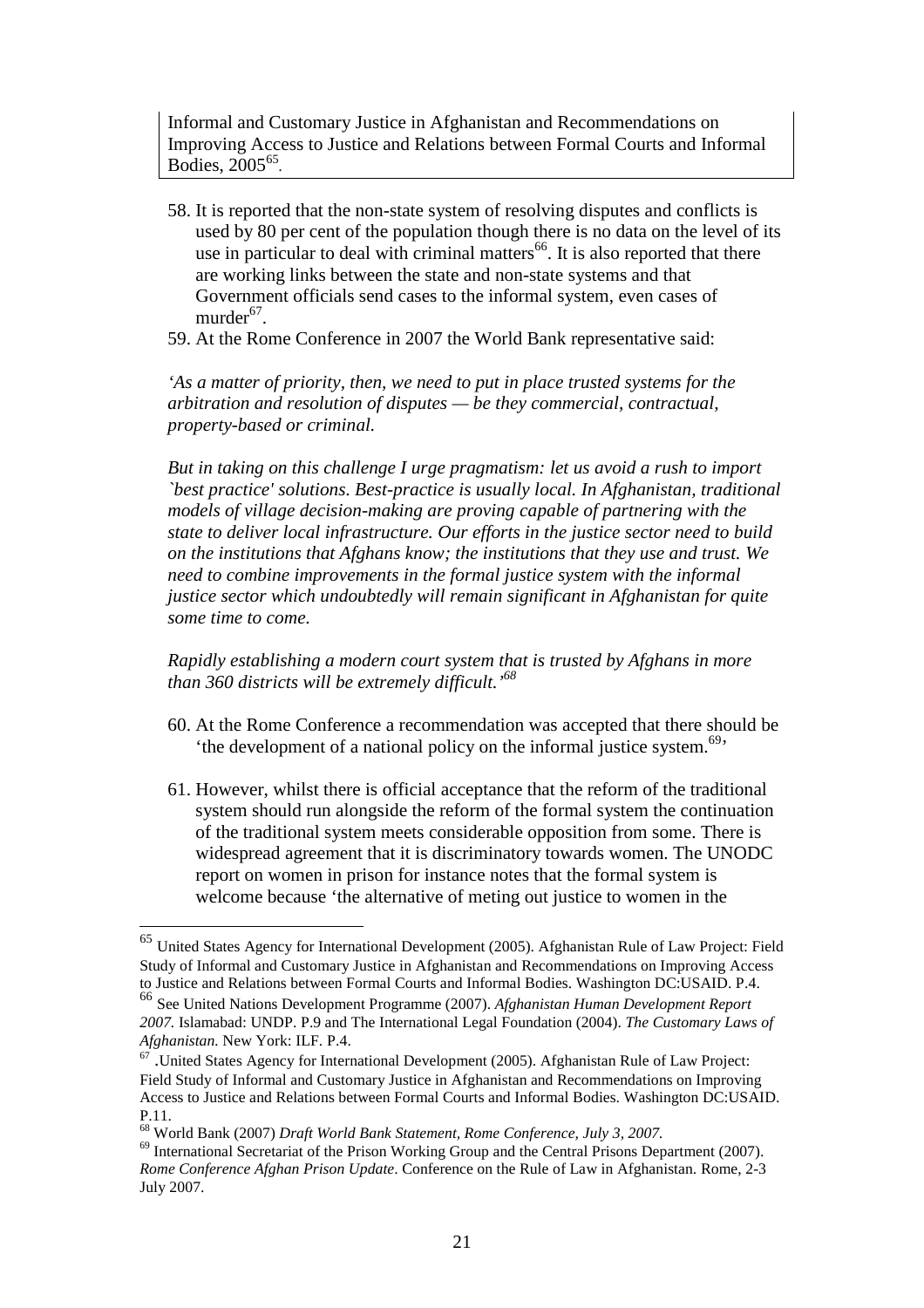traditional justice system, as it currently operates, is a much less desirable prospect<sup> $70$ </sup>. In answer to this some proponents argue that the formal system can also discriminate against women<sup>71</sup>.

*Women are discriminated against in all spheres of life in Afghanistan. Those that are imprisoned are not only victims of their social and economic circumstances, but also of an unfair criminal justice system, where males and patriarchal principles dominate.* United Nations Office on Drugs and Crime. Afghanistan: Female prisoners and their social reintegration, 2007.<sup>72</sup>

62. The traditional system as it currently operates enshrines a number of deficiencies that have been noted by commentators.

It involves some unacceptable practices such as settling a dispute by offering a female relative in marriage, although it is claimed that this is rare nowadays. It can be taken over by powerful elements in a community.

*However, it (the traditional system) is often staffed by ill-educated decision makers, relies on an unclear set of authorities and sources of law, can be inordinately and improperly influenced by local power, wealth or armed presence, and perpetuates norms and practices that are extremely detrimental to women. In all these liabilities, however, it is not alone, and the formal government courts suffer from all of them also, and to much the same degree.* United States Agency for International Development. Afghanistan Rule of Law Project: Field Study of Informal and Customary Justice in Afghanistan and Recommendations on Improving Access to Justice and Relations between Formal Courts and Informal Bodies  $2005^{73}$ .

63. There are suggestions that the informal system has been taken over by powerful 'local commanders and armed men'<sup>74</sup>, and that the traditional elders who conduct the dispute resolution have allied themselves with the local commanders.<sup>75</sup> Martin Lau said on the field visit that the High Court in Peshawar was full of cases of people from Pashtan areas trying to escape the jurisdiction of jirgas.

<sup>70</sup> United Nations Office on Drugs and Crime (2007). *Afghanistan: Female prisoners and their social reintegration.* New York: UNODC. P.6.

 $71$  Penal Reform International (2001). Access to justice in sub-Saharan Africa. London: PRI. And Wojkowska, E. (2006). Doing Justice: How informal justice systems can contribute. Oslo: UNDP. P.6.

<sup>72</sup> United Nations Office on Drugs and Crime (2007). *Afghanistan: Female prisoners and their social* 

reintegration. New York: UNODC. P.6.<br><sup>73</sup> .United States Agency for International Development (2005). *Afghanistan Rule of Law Project: Field Study of Informal and Customary Justice in Afghanistan and Recommendations on Improving Access to Justice and Relations between Formal Courts and Informal Bodies*. Washington DC:USAID. P.9.

<sup>74</sup> The International Legal Foundation (2004). *The Customary Laws of Afghanistan.* New York: ILF. P.53. and United States Agency for International Development (2005). *Afghanistan Rule of Law Project: Field Study of Informal and Customary Justice in Afghanistan and Recommendations on Improving Access to Justice and Relations between Formal Courts and Informal Bodies.* Washington DC:USAID. P. 13.

<sup>75</sup> The International Legal Foundation (2004). *The Customary Laws of Afghanistan.* New York: ILF. Pp54, 58.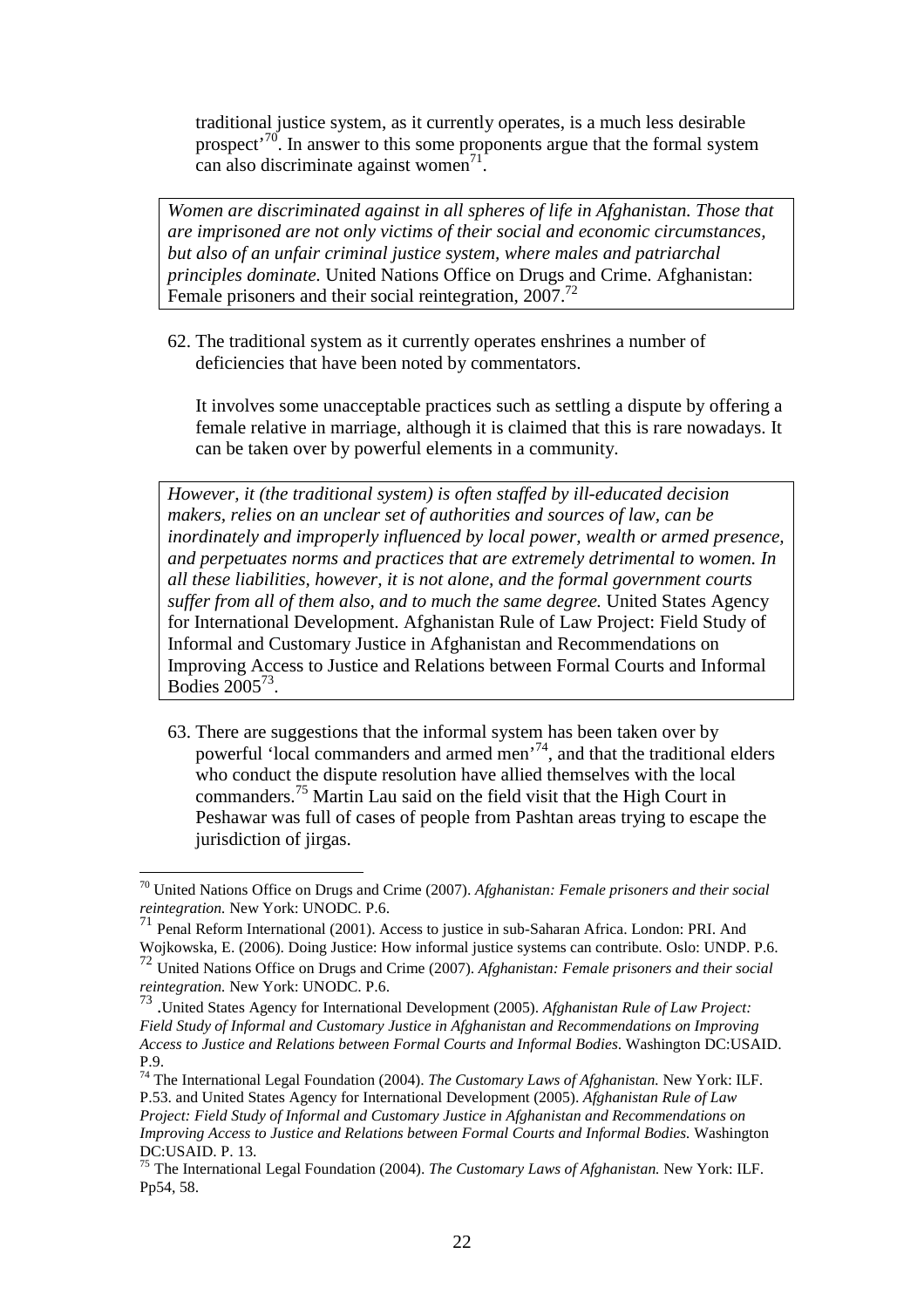*5. Concerns were raised about the informal justice system which currently deals with a large percentage of conflicts, especially in rural areas. The informal justice system presents a number of serious legal and human rights problems which require significant review and modification in order to ensure the protection of all citizens, especially women. Some participants suggested that the informal justice system should be gradually replaced by the formal system. Others noted that the formal legal system does not recognise any decisions made within the informal system. Still others suggested that this system might be appropriate for some types of conflict resolution, especially in civil matters.* M. Cherif Bassiouni, The Need for a Comprehensive Strategy for Justice Sector and Rule of Law Reform in Afghanistan, 2007.

- 64. There is little agreement on whether the justice reform programme should include the reform of the traditional system to bring it into line with international standards although all the official documents, including the latest of 24 March 2008 say they should. One argument against recognition of the informal system is that those who operate the system would expect to be paid, and once they were paid, corruption would play a part. Another is that when the informal system is recognised and linked in some official way to the formal system, and the formal system is distrusted, does the informal system lose some of its legitimacy by being so linked.
- 65. The Technical Advisory Group for Women and Children recommended to the Rome Conference that \$1m should be devoted to 'monitoring, review, redress and accountability mechanism to keep the informal justice operational within the formal legal system and to eliminate abhorrent practices.<sup>76</sup> Some have argued that a pluralistic approach to justice is the only realistic approach at this time.
- 66. The US Institute of Peace suggests in its study of state and non-state dispute resolution in Afghanistan that the '…government may wish to identify two types of crimes: those where prosecution is essential, and some recourse to community mechanisms may also be an important part of the process (e.g. murder); and those where prosecution may actually be avoided in favor of a community-based process approved by the court/prosecution (e.g. petty theft). $^{77}$
- 67. There are few examples of other jurisdictions with a cut-off point defining which cases should be dealt with informally. In some parts of Malawi where informal systems are prevalent and their development has been supported by DFID the police advised local chiefs who deal with cases that those cases where blood has been spilled should be handed over to the police to

 $76$  International Secretariat of the Prison Working Group and the Central Prisons Department (2007). *Rome Conference Afghan Prison Update*. Conference on the Rule of Law in Afghanistan. Rome, 2-3 July 2007.

 $77$  US Institute of Peace, The Clash of Two Goods, State and Non-State Dispute Resolution in Afghanistan, 2007 p. 23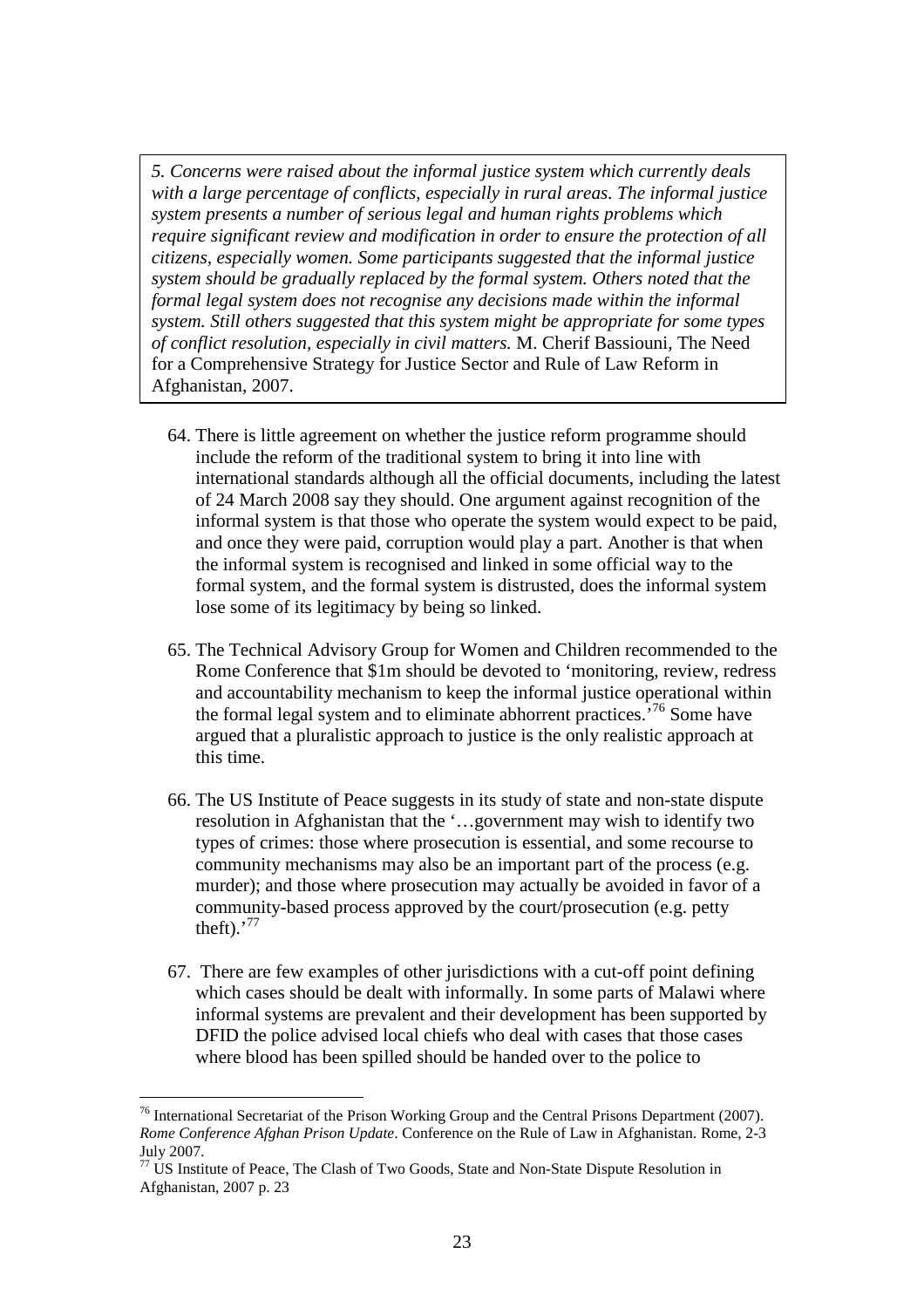investigate.<sup>78</sup> In Palestine the informal system tends to deal with cases below the level where hospital treatment is needed.  $79$ 

- 68. In taking forward the informal system therefore it seems reasonable to give it a place in dealing with minor crime, including lesser assaults, and also to take into account that the process only has validity where all parties to it accept the procedure and the legitimacy of the outcome.
- 69. The view expressed by a senior US official involved in justice reform seems to set out the most practical course.

*'I don't know anyone that thinks that TDR, as it is practiced in many places in Afghanistan or elsewhere in the world, is an adequate protector of womens' rights, or the rights of any minority, for that matter. However, I am also unaware of many places in Afghanistan where the formal justice does so, either.* 

*The TDR system is here, it has been here for hundreds of years, and it is going to stay here for many more years, especially while the formal justice system continues to be corrupt and discriminatory and until we can make a reasonably fair and affordable formal system accessible to the rural population.<sup>80</sup>*

*<sup>78</sup> Final Report for DFID Malawi, Review of Current Approaches to Penal Reform, Vivien Stern, July 2006, unpublished.* 

<sup>79</sup> ICPS Mission Report 2007

<sup>&</sup>lt;sup>80</sup> Personal correspondence with Rob Allen.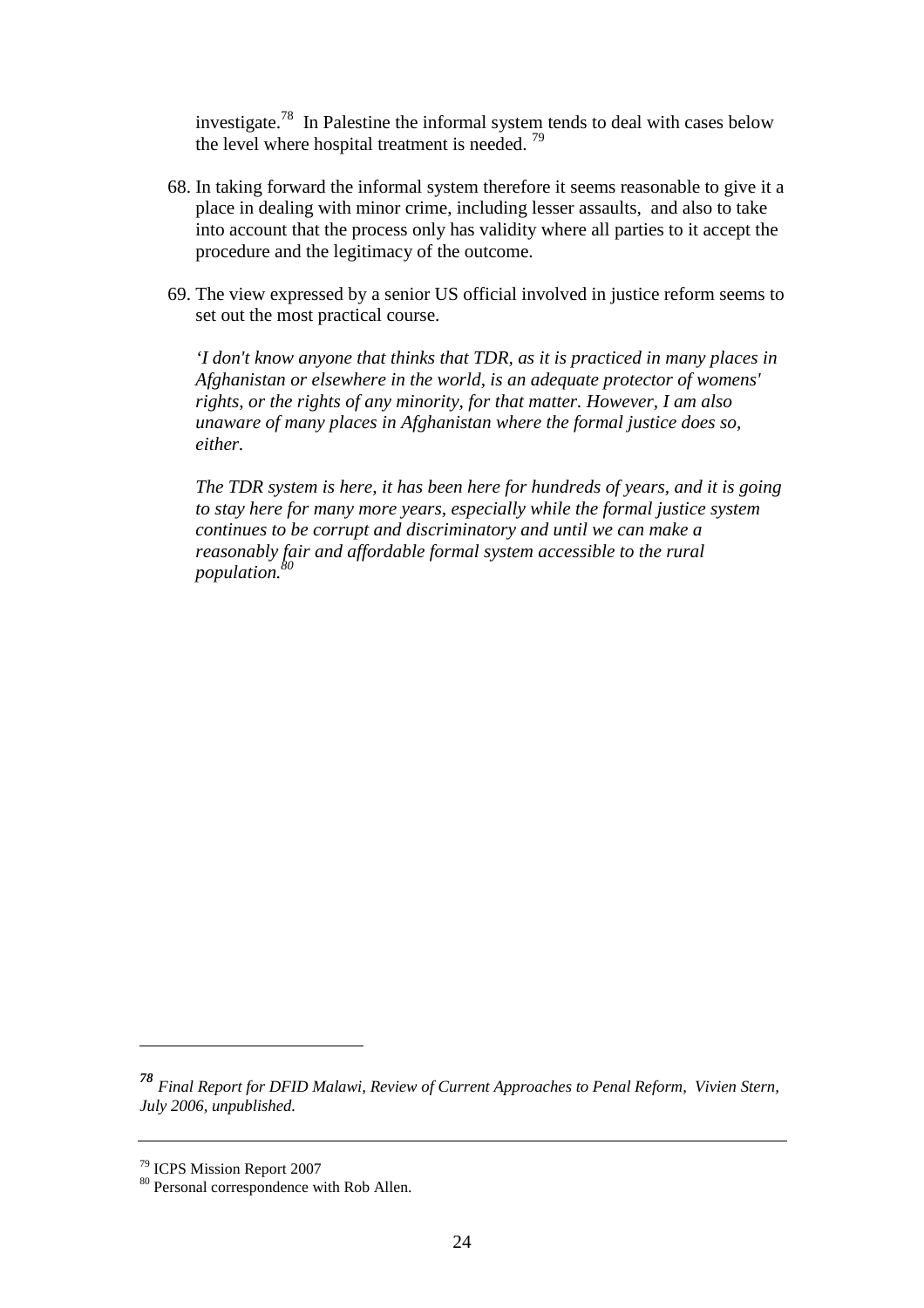# **Section Three**

 $\overline{a}$ 

## **Introducing alternatives to prison**

*Afghanistan is not ready for alternatives. The security situation is too poor, and until it is better alternatives could not be considered. We need a harsh response. Without it a boy who steals a hen will become a violent gangster.* Deputy Attorney General Samedi at a meeting during the field trip*.* 

- 70. The prison population has doubled in the past year. To replace the provincial prisons that are rented or severely dilapidated is estimated to cost \$37.2m. The annual salary bill for the existing 3,800 prison staff is \$9m and the number of staff probably needs to increase substantially, probably to double the current numbers $^{81}$ . It is hard to justify the expenditure of such sums in the current situation.
- 71. According to UNODC the cost of one prisoner per year is estimated to be \$708. Although this is not high by international standards it compares with \$75 spent per year on a student and \$5-6 per person on a basic health package<sup>82</sup>. Imprisonment is therefore an expensive option and the arguments for using it minimally are strong when there are so many other demands on the national budget.

*'The international aid field of law and development focuses too much on law, lawyers, and state institutions, and too little on development, the poor, and civil society.'* Stephen Golub, Beyond Rule of Law Orthodoxy: The Legal Empowerment Alternative, 2003.

- 72. In this report we are looking at alternatives to prison in the widest sense. We are considering alternatives to bringing people into the criminal justice system when it is unnecessary or undesirable for social or welfare reasons. We are considering alternatives to the formal court process and considering a structure for the criminal justice system that ensures that prison is not used unnecessarily and disproportionately for the vulnerable.
- 73. For prison not to be overused and for Afghanistan not to end up as many poor countries do with prisons full of poor people, prisons so under-resourced that death rates are high, prisons which make no contribution to the security of the country or to its conformity with its human rights obligations, measures should be considered to filter as far as possible entry to prison at the pre-trial and sentencing stage and to facilitate an early exit when appropriate.

<sup>&</sup>lt;sup>81</sup> International Secretariat of the Prison Working Group and the Central Prisons Department (2007). *Rome Conference Afghan Prison Update*. Conference on the Rule of Law in Afghanistan. Rome, 2-3 July 2007.

<sup>82</sup> Atabay, T. and English, P. (2008). Afghanistan: Implementing Alternatives to Imprisonment in line with International Standards and National Legislation. Vienna: UNODC. P.9.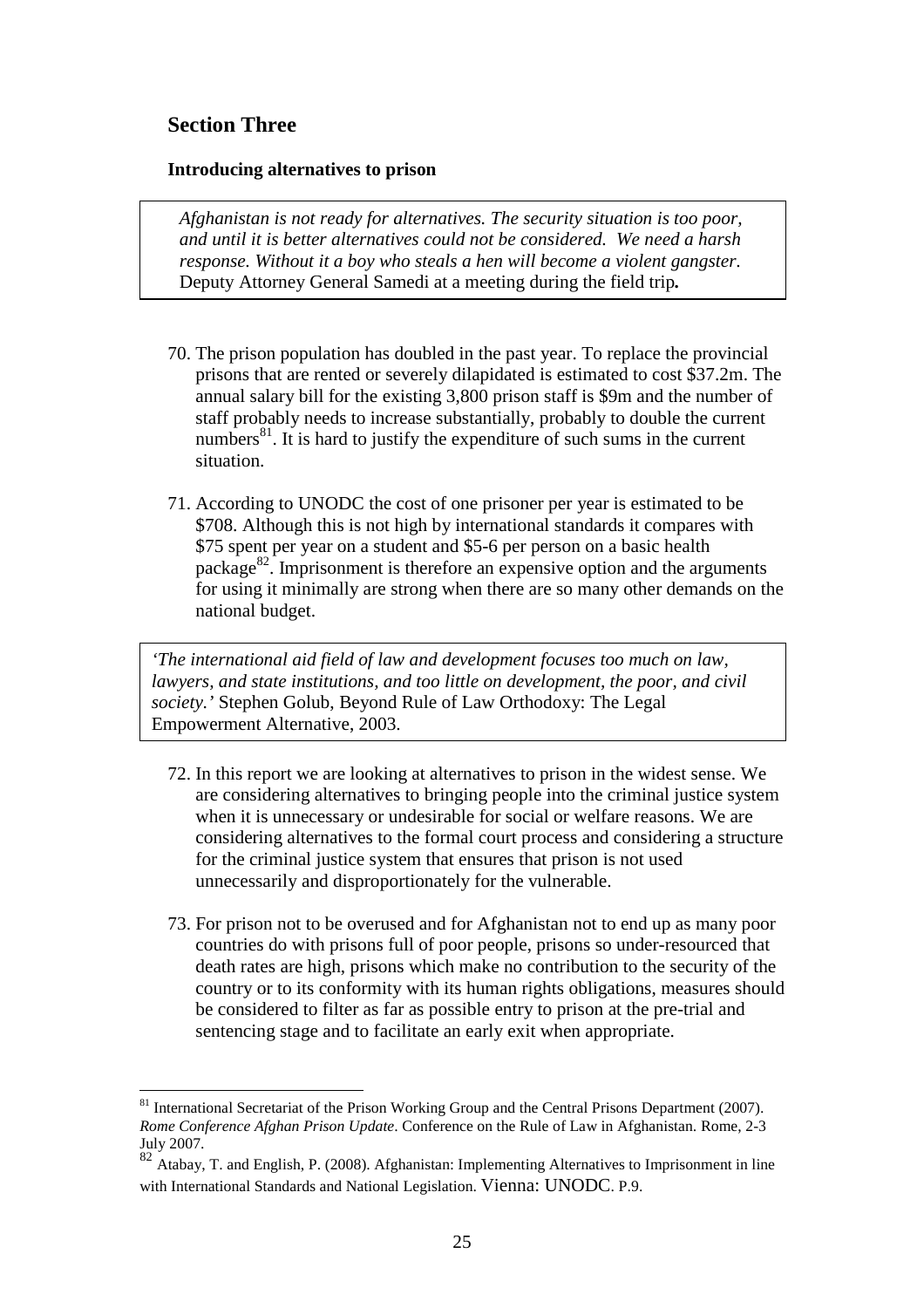#### **International experience on introducing alternatives to prison sentences**

- 74. The time is not right for the creation of new sentencing options in the law, nor the establishment of a department of the Ministry of Justice dedicated to supervising the convicted people sentenced to alternatives to prison on the lines of a probation or criminal justice social work service. In England and Wales this work is done by a probation service centrally managed by the Ministry of Justice. In Scotland the same work is done by a department of the social work services provided by local authorities. The introduction of a range of alternative sentences does not often lead to a reduction in the use of imprisonment even when this is the objective. The sentencing patterns in England and Wales over the past 20 years make this clear.
- 75. The table below shows how the percentage of those sentenced to imprisonment can increase at the same time as the use of alternatives such as community service and probation increase, but at the expense of fines, not at the expense of imprisonment.

| Year | <b>Discharge</b> | <b>Fine</b> | <b>Probation</b> | Commun-<br>ity                        | <b>Combinat-</b><br>ion Order              | <b>Immediate</b><br>prison |
|------|------------------|-------------|------------------|---------------------------------------|--------------------------------------------|----------------------------|
|      |                  |             |                  | <b>Service</b>                        |                                            |                            |
|      |                  |             |                  |                                       |                                            |                            |
|      |                  |             |                  |                                       |                                            |                            |
| 1980 | $\overline{7}$   | 52          | 5                | $\overline{\mathcal{A}}$              |                                            | 17                         |
| 1981 | $\bf 8$          | 49          | $6\phantom{1}$   | 5                                     |                                            | 18                         |
| 1982 | $\bf8$           | 47          | $6\phantom{.}$   | $\, 6$                                |                                            | 19                         |
| 1983 | $\boldsymbol{9}$ | 47          | $\bf 6$          | $\overline{7}$                        |                                            | 19                         |
| 1984 | $\overline{9}$   | 45          | $\overline{7}$   | $\overline{7}$                        |                                            | 20                         |
| 1985 | 9                | 43          | $\overline{7}$   | $\overline{7}$                        |                                            | 21                         |
| 1986 | 10               | 41          | $\overline{7}$   | $\overline{7}$                        |                                            | 21                         |
| 1987 | 10               | 41          | 8                | $\overline{7}$                        |                                            | 21                         |
| 1988 | 10               | 41          | 8                | $\overline{7}$                        |                                            | 20                         |
| 1989 | 12               | 43          | 8                | $\frac{6}{7}$                         |                                            | 19                         |
| 1990 | 13               | 43          | 8                |                                       |                                            | 17                         |
| 1991 | 15               | 39          | $\bf 8$          | $\bf 8$                               |                                            | 18                         |
| 1992 | 17               | 37          | 9                | $\mathsf{9}$                          | $\mathbf 0$                                | 18                         |
| 1993 | 18               | 38          | 10               | 11                                    | $\overline{2}$                             | 18                         |
| 1994 | 16               | 36          | 11               | 11                                    | $\overline{2}$                             | 20                         |
| 1995 | 15               | 34          | 11               | 11                                    | 3                                          | 24                         |
| 1996 | 14               | 33          | 11               | 10                                    | $\frac{3}{3}$                              | 26                         |
| 1997 | 14               | 32          | 11               | $\boldsymbol{9}$                      |                                            | 26                         |
| 1998 | 14               | 32          | 11               | 9                                     | $\overline{\mathbf{4}}$                    | 27                         |
| 1999 | 13               | 31          | 11               | 9                                     | 3                                          | 28                         |
| 2000 | 13               | 28          | 11               | 9                                     |                                            | 30                         |
| 2001 | 14               | 27          | 12               | $\begin{array}{c} 9 \\ 8 \end{array}$ | $\begin{array}{c} 3 \\ 2 \\ 2 \end{array}$ | 30                         |
| 2002 | 14               | 26          | 12               |                                       |                                            | 30                         |
|      |                  |             |                  |                                       |                                            |                            |

## **Males aged 21 and over sentenced for indictable offences in England and Wales 1980-2002, by types of sentence (%).**

**Home Office Criminal statistics, England and Wales, annual volumes, 1980-1998 and 2000<sup>83</sup>**

Method of data collection in 2003 so later figures are not easy to compare.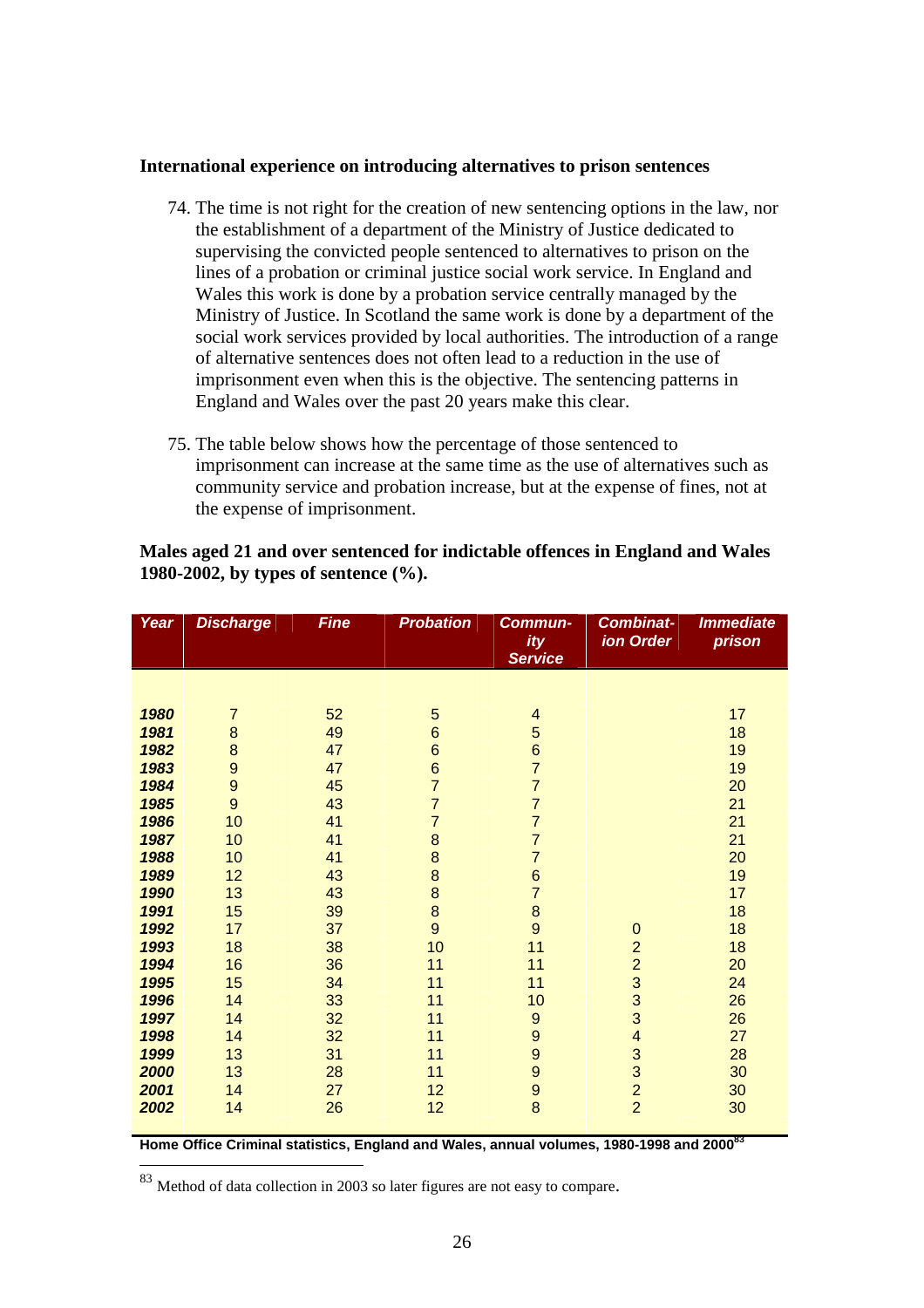- 76. Many countries have in their law the possibility of sentencing a convicted person to community service or unpaid work for the benefit of others. It is a disposal with many advantages. It is publicly popular, not expensive to implement and the work done can bring some benefit to society. Deputy Chief Justice Bihar of the Supreme Court said on the field visit that he considered that it would be better for some of those serving short prison sentences to be undertaking unpaid work cleaning up cities instead.
- 77. However, there is no example in the developing world, and few in the developed world $84$ , where the introduction of community service has effectively substituted community service orders for prison sentences. A scheme that achieved this in Zimbabwe (see section four page 32) was set up under very exceptional circumstances and is no longer functional for obvious reasons. Similar schemes introduced in Uganda, Kenya and Malawi were not generally successful. There is no current example of a successful community service scheme in any developing country that operates as a viable alternative to prison.
- 78. In a developing country setting the problems are numerous. The potential for corruption in administering community service orders is substantial. For example offenders can pay others to do the work for them; supervisors can put the offenders to work on projects in which they have a financial interest, and there are problems in establishing a service that would not discriminate against women. There are also cultural implications. The shame of being seen carrying out such a penalty might be too great for it to be viable<sup>85</sup>. It is hard to see how it could be applicable to women in Afghanistan. The cost of establishing a scheme as part of the justice system would be substantial. There would be costs of supervision and arrangements for what to do when an order is breached. New legislation would be needed.
- 79. However the principle of paying back to the community that is the basis of community service orders is a strong one in the traditional Afghan system and the reforms of that system $86$  would incorporate some of the spirit behind the idea of community service in the West without the attendant difficulties.
- 80. It is often suggested that there should be established a specific professionalised service such as a probation service to supervise offenders, where that supervision is a sentence of a court and used in a case where a prison sentence would have been a possibility. There is no evidence that the introduction of such a service in a society where it is not culturally acceptable is feasible or effective. There are no examples of the successful introduction of such a service in a country as poor and as fragmented as Afghanistan. The costs would be substantial. In its draft report on implementing alternatives the

<sup>84</sup> See Stern, V. (2002). *Developing alternatives to prison in Central and Eastern Europe and Central Asia*. Budapest: COLPI.

<sup>85</sup> Suggestion provided by contributor to ICPS roundtable on Afghanistan, 21 February 2008

<sup>86</sup> Stern V. (1999). *Alternatives to prison in developing countries.* London: ICPS.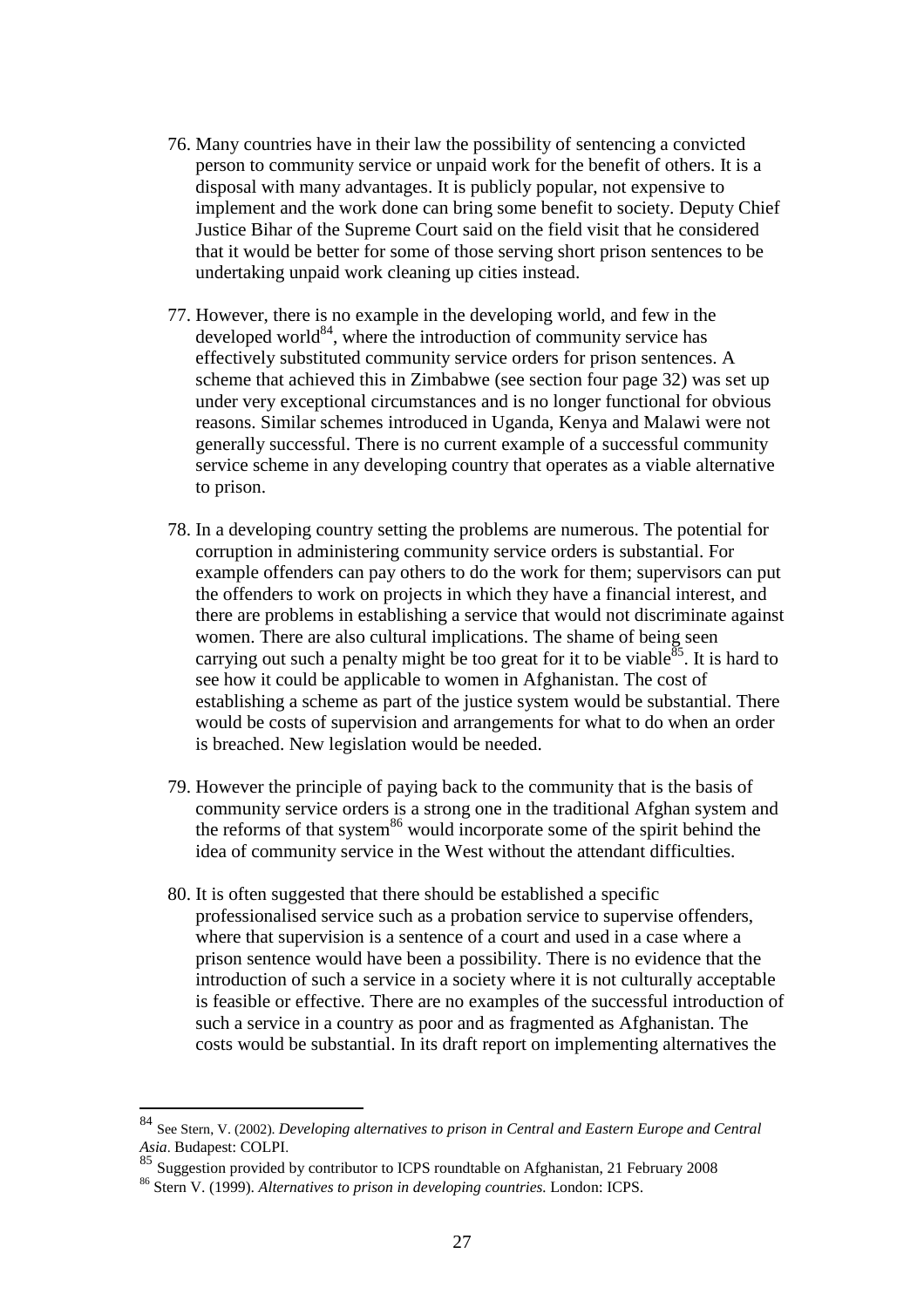UNODC reaches the same conclusion about community service and probation supervision $^{87}$ .

- 81. There could be advantages in establishing a programme of support for NGOs and other civil society organisations to become involved in the criminal justice system and take on some of the functions that are performed by probation and criminal justice social work services in other contexts, such as dealing with the welfare problems of offenders, providing advice and support in dealing with the criminal justice process, assisting with providing facilities where those inappropriately placed in prison can to be moved to, linking offenders to the agencies that can help them.
- 82. Fines are an important element but there are problems about their extension. Collecting fines can be difficult and we are aware of the large numbers of those incarcerated in the prisons of the developing world whose offence is not being able to pay a fine of very small value but which is quite beyond the means of the offender. The system of fines in Afghanistan is already problematic and adds to the levels of imprisonment since many penalties consist of a fine and imprisonment as well. Furthermore the fines can be so high that the imprisoned person cannot pay them without further illegality. In addition as explained above many prisoners are not released from prison although their sentence has expired because it is believed they can be kept in if they still have outstanding fines to pay or an official has to check whether they still have outstanding fines to pay. However, it would be beneficial to resolve these anomalies so that the fine can play a more useful part in the system and bring in some money for the government.

# **Reducing pre-trial detention**

- 83. It is a characteristic of countries in the process of reform to see the numbers in pre-trial detention rise rapidly and defendants spend long periods waiting for trial, sometimes longer than the sentence for the offence in question. There are human rights implications in the use of pre-trial detention since all pre-trial prisoners must be presumed innocent until found guilty. The international human right instruments require that pre-trial detention should be used sparingly and there should be a presumption in favour of not holding suspects in detention pre-trial.
- 84. The number of pre-trial detainees in a country is affected by several factors. The pre-trial prisons are filled by the actions of the police and the prosecution. The police arrest suspects who are then detained. Subsequently some of them will be convicted and sentenced to prison. If the police are judged by how many suspects they arrest rather than by their overall contribution to public safety they may spend their time arresting many small time offenders rather than looking for the perpetrators of serious crimes.

<sup>87</sup> Atabay, T. and English, P. (2008). *Afghanistan: Implementing Alternatives to Imprisonment in line with International Standards and National Legislation.* Vienna: UNODC. P.88.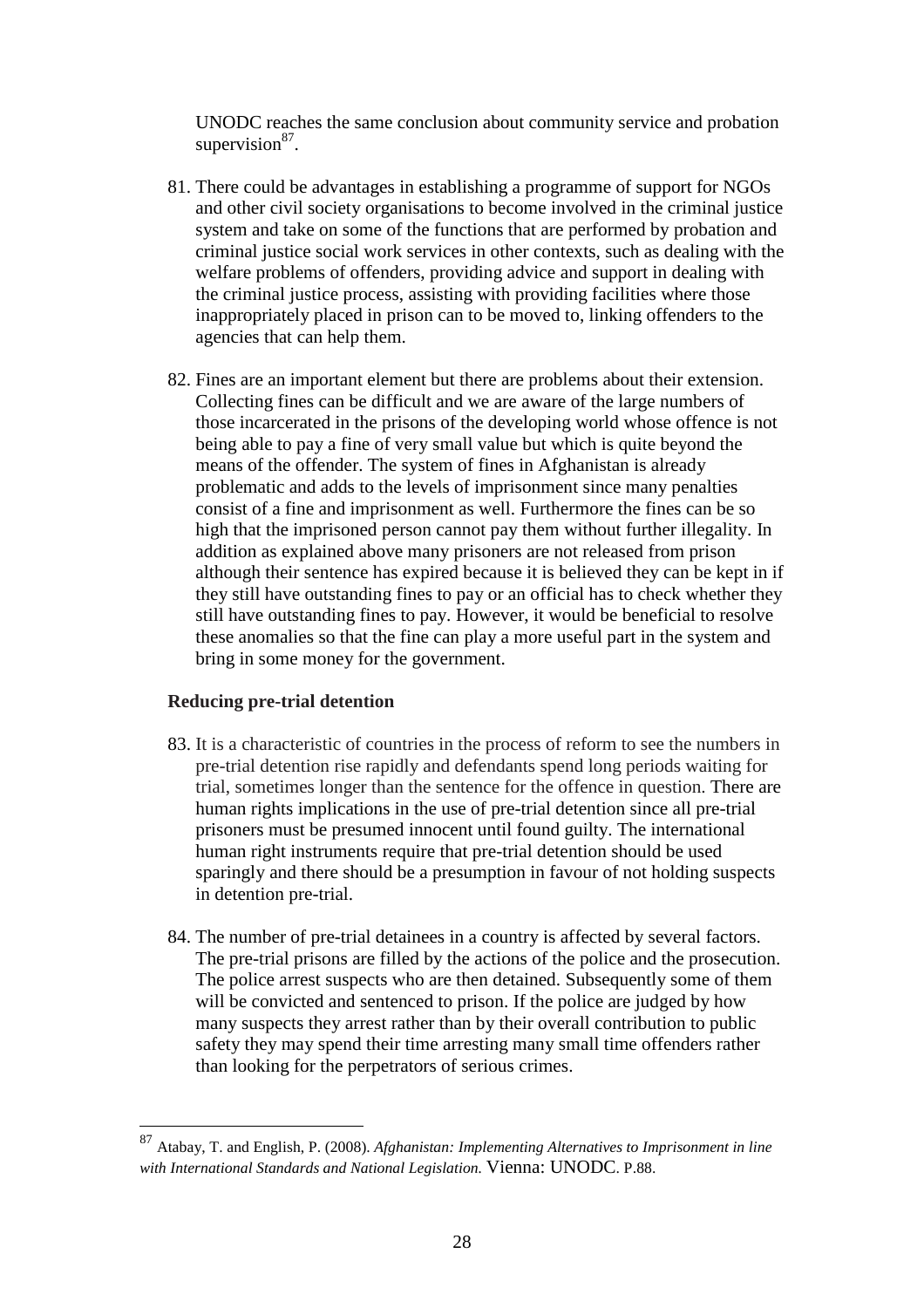How long people are held in pre-trial detention depends on:

- the speed of the police or prosecutor's investigation
- the capacity of the system to transport defendants from prison to court
- the workload in the courts and the resources available to conduct trials
- the availability of legal advice and public defenders for pre-trial detainees.
- 85. In countries where corruption is a factor, those with money will pay to avoid pre-trial detention and suspects with no money will be detained. In some countries transport to get defendants to court is only available to those who can pay and indigent defendants may stay in prison longer.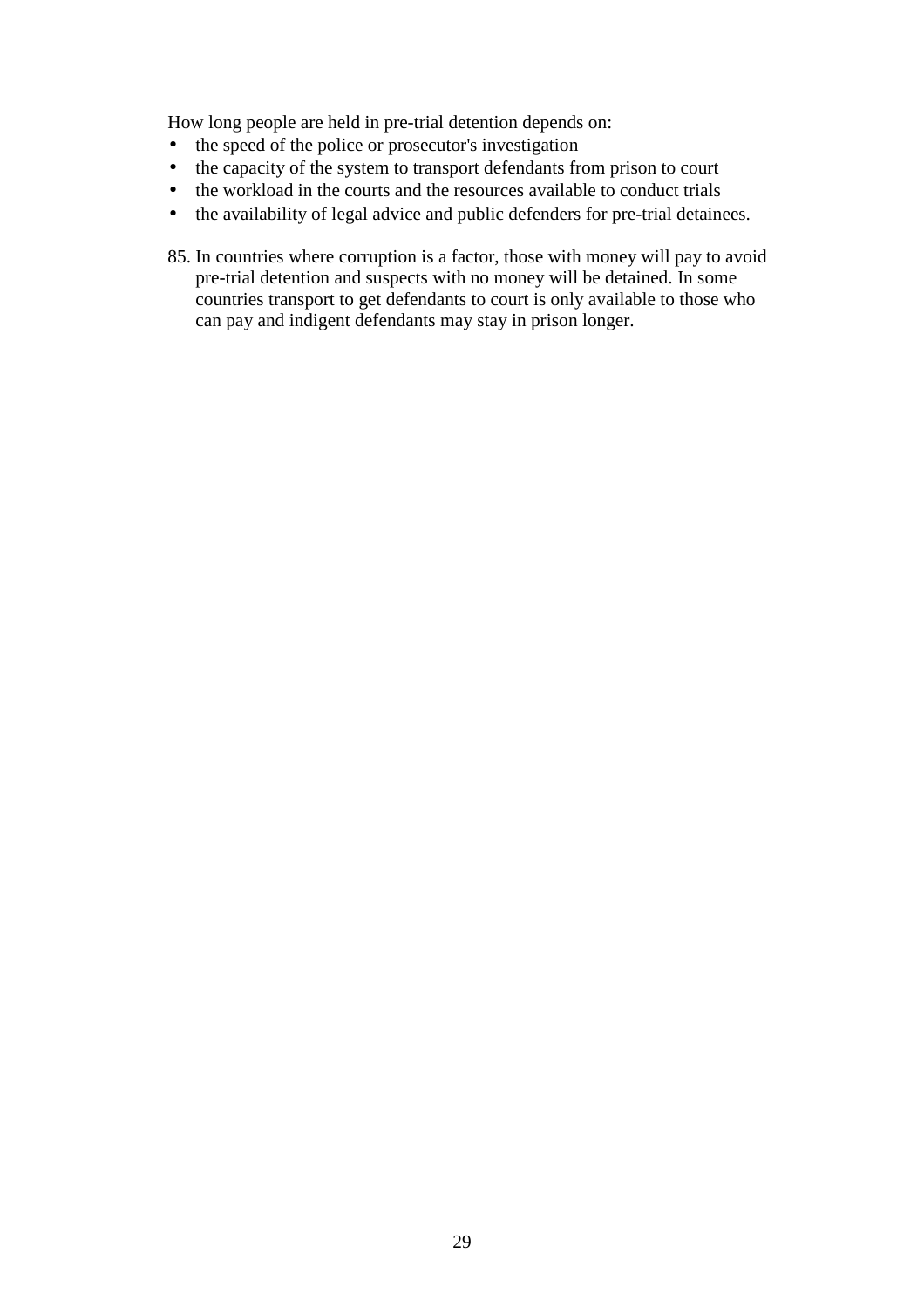# **Section Four**

## **Learning from experience – some case studies from other jurisdictions**

86. In this section we have collected some examples of work done on alternatives to prison in other jurisdictions that have some similarities with Afghanistan although we accept entirely that the conditions in Afghanistan are unique.

Community service as an alternative to prison

# *Case study - The Zimbabwe Community Service Scheme*

*A community service scheme was established in Zimbabwe in August 1992. The establishment of the scheme followed research which was carried out into the composition of the prison population. The study showed that 60 per cent of those in prison were serving sentences of three months or less. It was safe to assume they were minor offenders, either imprisoned for lesser offences or because they had failed to pay a fine. Based on this information the community service scheme was introduced.* 

*In the first four years after the scheme was implemented around seventeen thousand prisoners participated in community service and nearly 90% of them completed the work successfully.* 

*Because finances were limited, the scheme began without paid staff. Instead, a National Committee was established consisting of members who had other jobs. The Committee consisted of High Court Judges, the Chief Magistrate, the Secretary of Justice, Legal and Parliamentary Affairs, the Commissioner of Police, the Commissioner of Prisons, the Director of Public Prosecutions, and others. The purpose of the Committee was to formulate policies and oversee the smooth implementation of the scheme. The National Committee drew up guidelines to ensure that community service was used as an alternative to prison rather than as an additional sentencing option. When magistrates passed a prison sentence of less than 12 months, they were required to explain why community service was not used. The court staff would make the orders, ensure that the offender was placed and check that the order was completed. The supervision of the offenders would be carried out by the heads of the social agencies involved; schools, hospitals and old peoples' homes. The organisation of the scheme locally would be under the aegis of a District Committee on Community Service chaired by the District Magistrate. Eventually funding for some paid staff came from the EU and ODA (now DfID)* 

*The Zimbabwe model had a number of features that aroused world-wide interest. These included:* 

- *The key role of the judiciary*
- *The committee structure, which ensured the involvement and commitment of all those whose co-operation was necessary for the successful operation of the scheme*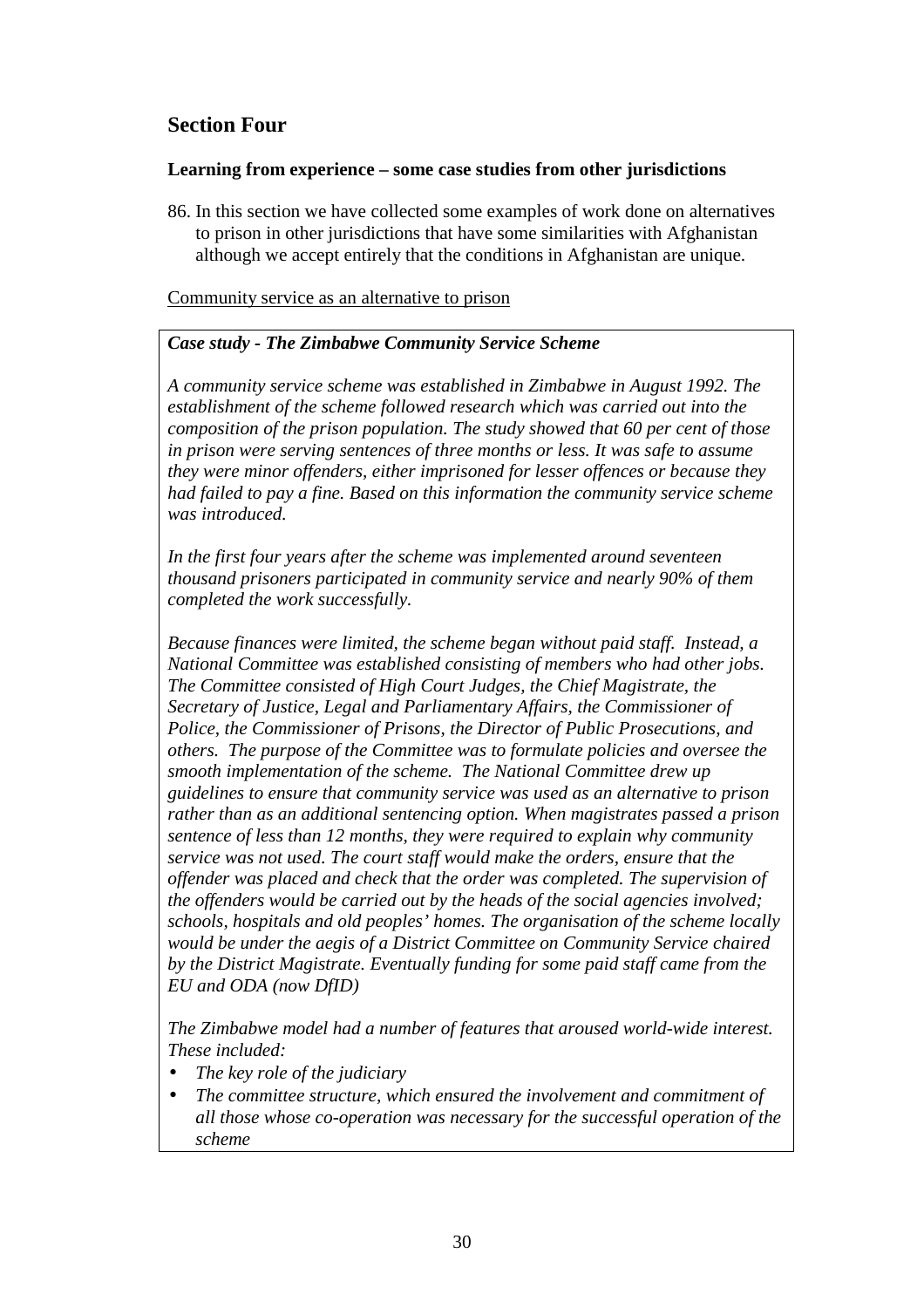- *The priority that was given by those establishing the scheme to inform the public, consult them about the introduction and operation of the scheme and win public support*
- *The maximum use of existing staff and volunteer resources to ensure that only small amounts of new expenditure were needed*
- *Effectiveness in preventing the prison population from rising above current levels*

Vivien Stern, Alternatives to Prison in Developing Countries, 1999.

87. The lesson from the Zimbabwe scheme is that for an alternative to custody to be introduced and to function as a genuine alternative, getting people out of prison rather than adding to the number of people under orders of the court, many pre-conditions are necessary which are not found in most environments. The project was initiated and run by the judiciary and rarely does the judiciary become involved in this way. Court administration was at a level that enabled the local magistrate's courts to manage the scheme on their patch. Civic awareness was at a high enough level for the staff of hospitals and schools to see the social benefits of taking on the supervision of an offender on community service. None of these pre-conditions are currently in place in Afghanistan and indeed they are not available in other developing countries either.

# Providing legal aid and advice

# *Case study – Timap for Justice*

*Timap for Justice is a joint venture of the Open Society Justice Initiative and the Sierra Leone National Forum for Human Rights which have set up a para-legal service. When it was set up there were only 100 trained lawyers in the country* 

*Timap's paralegals address justice problems that arise between people and the authorities, such as corruption in government services, as well as disputes between individuals, including instances of domestic violence and failure to pay child support. The paralegals use mediation, advocacy and community organizing to resolve such problems. Their efforts are complicated by Sierra Leone's dualist legal structure, which features both a formal legal system of courts and lawyers based on the English model, and a customary system based on traditional approaches to justice. Timap's paralegals apply their knowledge of formal law and their familiarity with local customs to navigate between the two legal systems.* 

*After a needs assessment process, five chiefdoms were selected, three in Bo District in the south and two in Tonkolili District in the north. Thirteen paralegals, all of whom have at least a secondary school education, were recruited and hired from the chiefdoms where they now work. Before starting work they received training in law, the workings of government, and paralegal skills. The directors continue to train and supervise the paralegals as the work goes on.*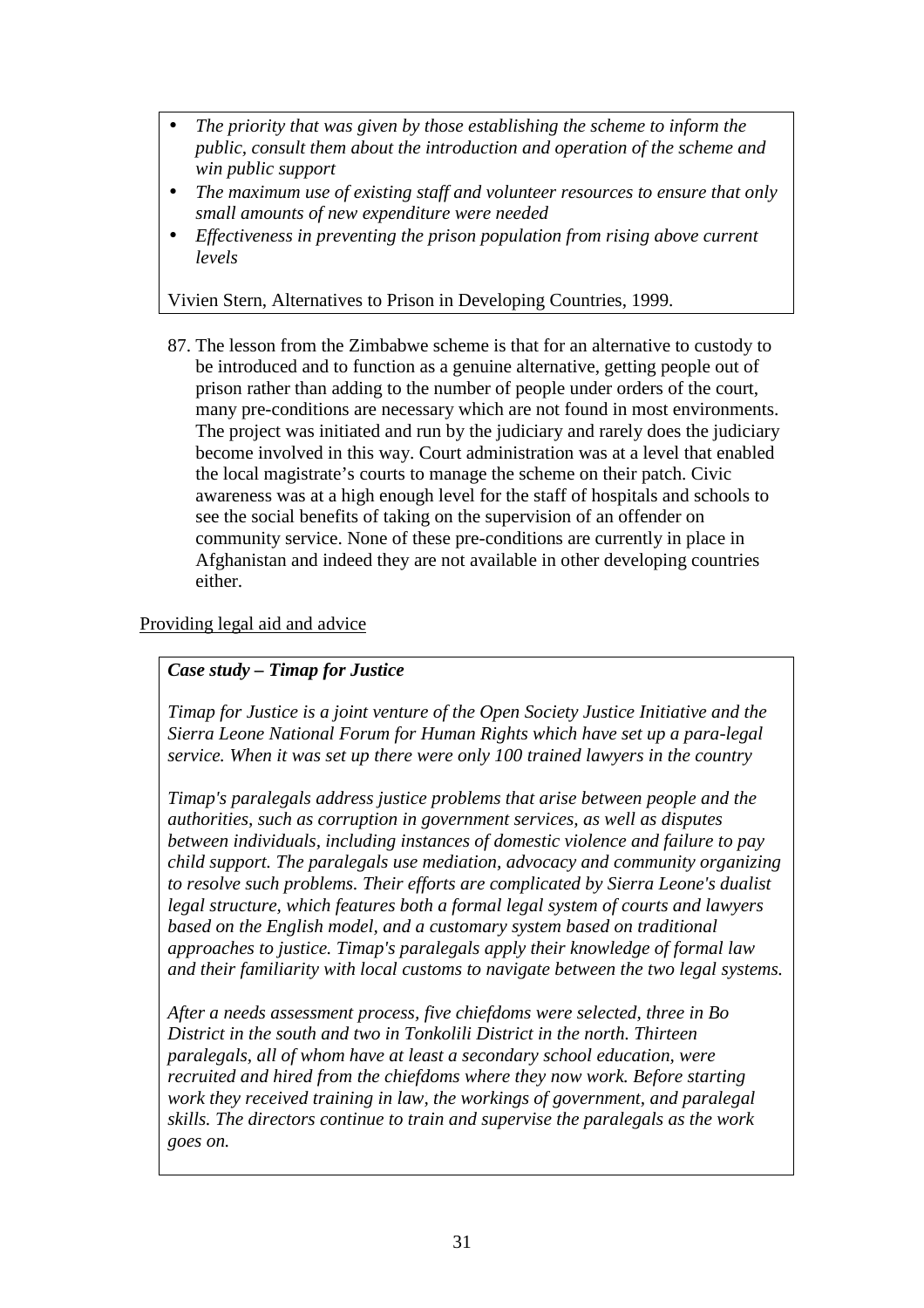*Timap's paralegals are laypeople, and more than half have only a secondary school education. For most of them, this work is their first exposure to law. For the designation "paralegal" to have meaning, then, and for their association with the law not to be empty, Timap believes it is paramount that the paralegals receive continuous supervision and training from lawyers.* 

*The attorney-project directors spend more than half of every month travelling among the program's eight offices, reviewing paralegals' handling of cases, working directly with selected clients, and providing training on pertinent areas of the law or the workings of government. On the other hand, formal law and government represent only a part of the resources upon which Timap draws. Indeed, the paralegals have greater expertise than do Timap's directors with regard to the customary law and institutions in their own localities; they also best understand the clients' needs and limitations.* 

*The paralegals use diverse methods to tackle individual and community problems. For individual problems (a woman beaten by her husband, or a juvenile wrongfully detained), they provide information on rights and procedures, mediate conflicts, and assist clients in dealing with government and chiefdom authorities. For community problems (the prevalence of domestic violence in the community, or a police practice of detaining juveniles with adults), they engage in community education and dialogue, advocate for change with both traditional and formal authorities, and organize community members to undertake collective action. In a small number of cases, chosen either because the injustice is particularly severe or because of the possibility of legal impact, the directing lawyers provide direct legal representation or high-level advocacy.* 

*In Sierra Leone cases are rarely appealed from the customary to the statutory system. However, when customary court decisions are unjust, Timap for Justice may seek recourse in the formal system. Community oversight boards, appointed by community members and approved by the program directors, monitor the paralegals' work to ensure that the program is serving the needs of the chiefdom.* 

Vivek Maru, Between Law and Society: Paralegals and the Provision of Justice Services in Sierra Leone and Worldwide, 2006.<sup>88</sup>

88. The lessons from the Timap for Justice project are that legal services can be provided in the absence of enough trained lawyers, as indeed the work of the International Legal Foundation in Afghanistan has also shown. The project also shows how the formal and informal systems can be seen as equal and legitimate parts of the justice system and there can be interchange between the one and the other. Timap has found a way of raising the standards in the customary system which seems to be successful.

 $\overline{a}$ <sup>88</sup> Maru, V. (2006). Between Law and Society: Paralegals and the Provision of Justice Services in Sierra Leone and Worldwide, in *The Yale Journal of International Law,* Vol.31, no.2.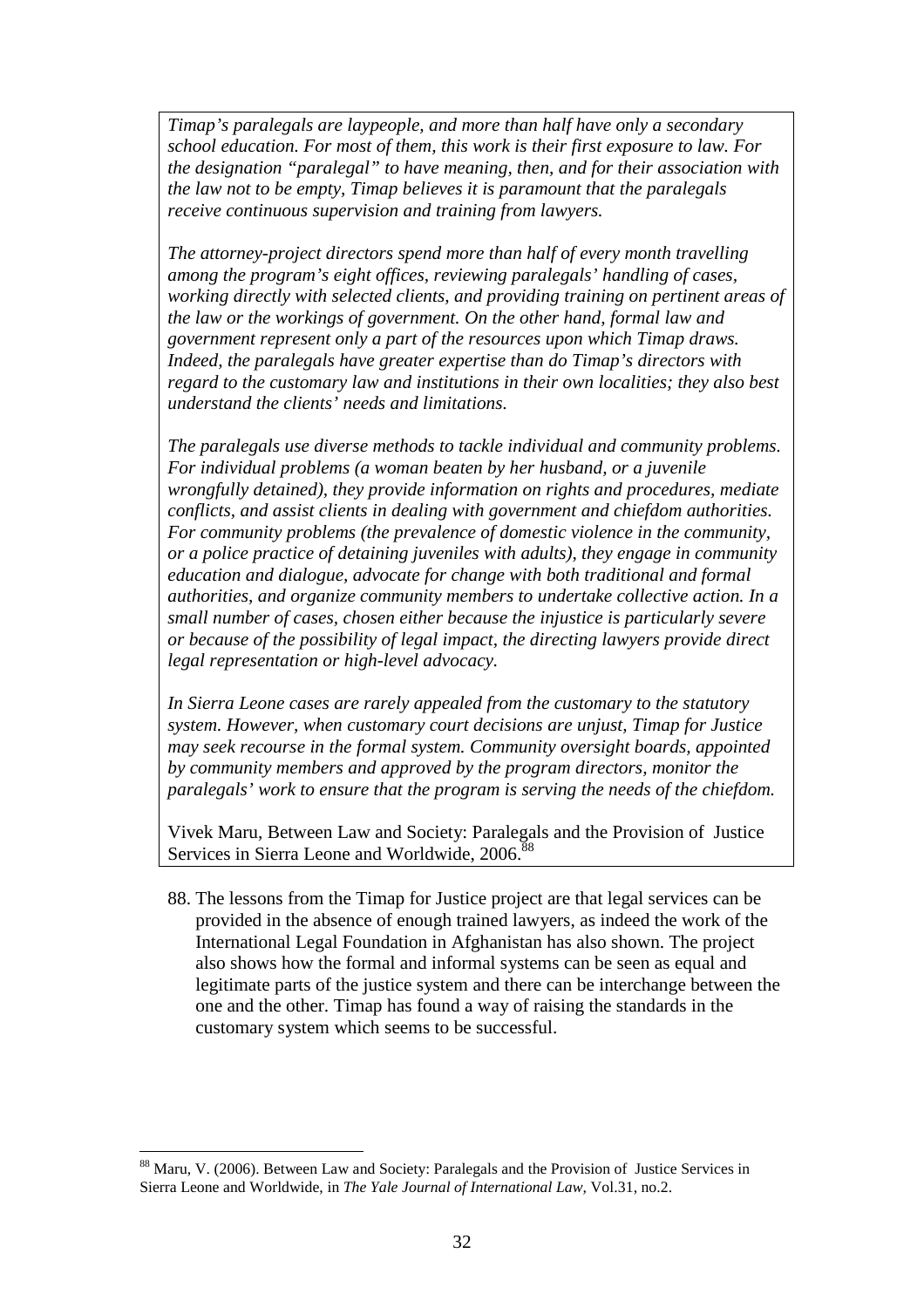Reducing inappropriate pre-trial detention

# *Case study – Camp Courts in Bihar, India*

*In Bihar, India, judicial officials periodically visit prisons to review cases and dispense rulings on the spot. These "camp courts" only handle matters involving "small time offenders."* 

*Prior to the camp courts, over 12,000 pre-trial prisoners were "lodged in various jails of Bihar, waiting to be tried for minor offences." Many had been "languishing for more time than the sentences" when the local high court "directed jail authorities to organize camp courts in the State's jails to hasten the disposal of minor cases." …"Judicial magistrates and executive magistrates of respective districts" preside over the camp courts. Before each session, a superintendent of the local prison submits a list of prisoners eligible to participate.* 

*The Bihar camp courts convene on the last Saturday of every month. The camp courts have been highly effective at reducing the backlog of "simple bailable criminal cases and other simple compoundable cases of criminal nature." For example, at camp courts "held all over the state on [one] Saturday, at least 5,383 petty criminal cases were disposed of in a single day."* 

*Good practices in reducing pre-trial detention, Penal Reform International, 2003<sup>89</sup>* 

89. It is very common for prisons in a poor country to be full of 'simple, bailable criminal cases'. The Bihar project is one way of dealing with this, providing access to justice and reducing unnecessary imprisonment. Other methods include paralegals going into prisons to assist detainees in making their case for bail and the prison governor being given the power to review cases and release those who should not be being held.

# Improving the situation of women

# *Case study – Justice for women in Yemen*

*Oxfam is working in Yemen to improve women's access to justice. They work with local partner organisations to raise poor women's awareness of their legal rights, to provide legal aid and counselling, and to support female prisoners.* 

*The Women's National Committee (WNC) promotes dialogue with decision makers to ensure justice for women. One problem they addressed was that of women prisoners who had completed their sentence but were forbidden to leave prison unless a male guardian collected them. The WNC put pressure on the Ministry of Interior and got the rule changed. The Yemeni Women's Union, supported by Oxfam in five districts, has 36 volunteer lawyers who provide free legal support to poor women in prisons,* 

 $\overline{a}$ <sup>89</sup> From *Good Practices in Reducing Pre-trial Detention*, Penal Reform International, 2003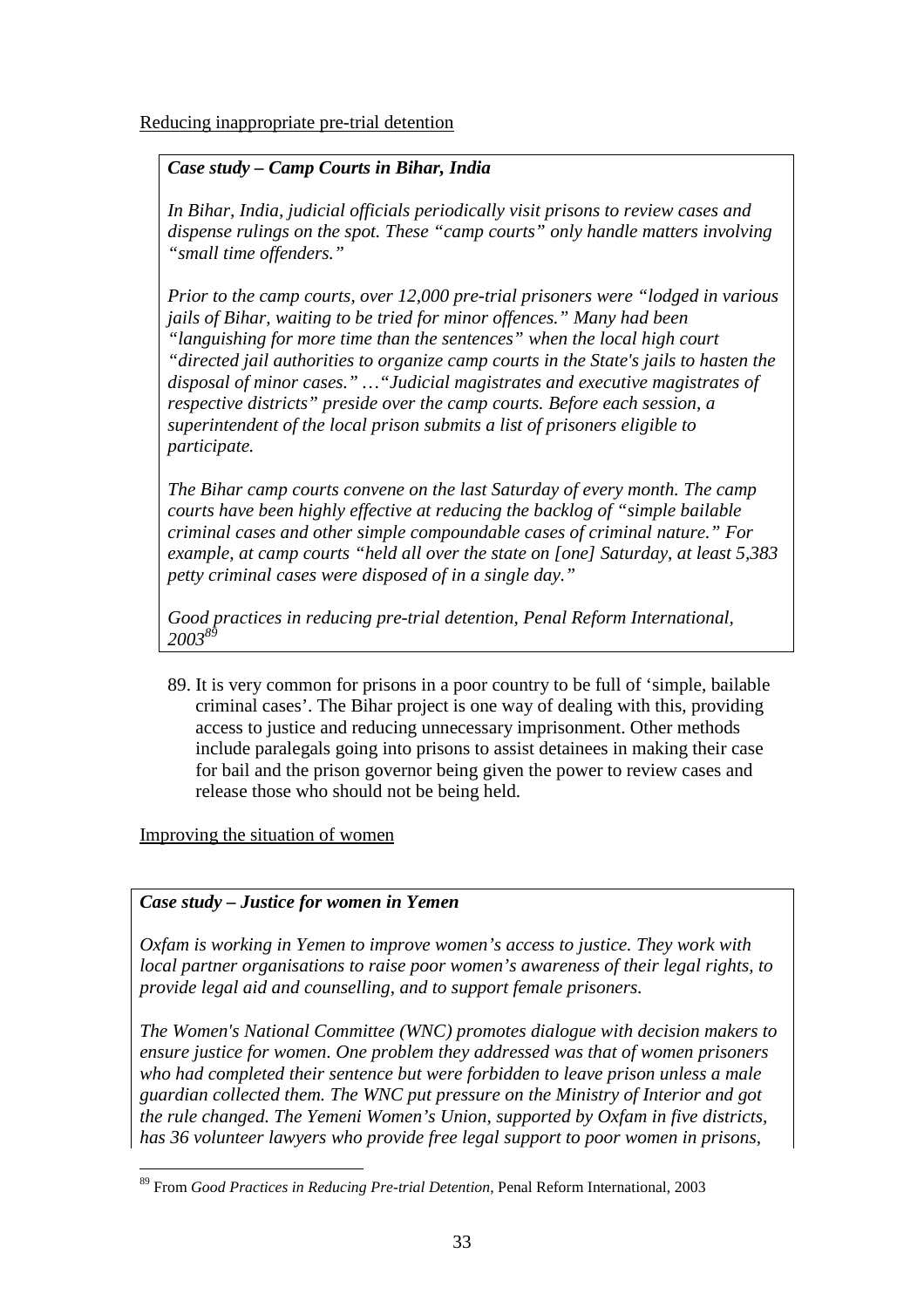*courts and police stations. As a result, 450 female prisoners were released in 2004 and 2005. According to a report from December 2007: 'There is not a single woman in prison after the completion of their detention period', Mutaher Ali Naji, general manager of Sanaa Central Prison, said. 'We release them when they have served their sentence period and they are free to go where they want. There are shelters that women can go to after being released from prison or for those women who have no home to go to, among them the centre for women in Aden and the GTZ shelter.'<sup>90</sup>*

Elham Hassan, Women unjustly detained in prisons. *Yemen Observer,* 17 December 2007

90. The Yemen project shows the importance of getting lawyers into prisons as well as courts and police stations to divert them from prison. The establishment of shelters is also needed so that there is somewhere for the diverted women to go.

Transforming the traditional system

# *Case study – access to justice in Bangladesh*

*The Bangladesh Legal Aid and Services Trust (BLAST) is the largest legal aid organisation in Bangladesh. It was established in 1993 and is registered as an NGO with the NGO Affairs Bureau of the Government of Bangladesh. BLAST's mission is to make the legal system accessible to the poor and the disadvantaged. In addition to its legal aid services BLAST has become involved in making the shalish system of village mediation less discriminatory against women. In its Annual Report 2006 BLAST describes this process:* 

*The "access to justice" for rural Bangladeshi women is seriously limited. It is fair to state that poor women in rural Bangladesh would have no access to formal institutions of justice if it were not for the activities of a handful of NGOs…if a poor woman wanted to access justice, it is unclear how she would do so, and who she would go to. The formal courts are largely inaccessible. They are commonly perceived to be corrupt and, hence, costly; take far too long to deliver justice; their procedures are not transparent; and the forms of justice they deliver are often contrary to local norms…The quasi-formal dispute resolution services at the Union Parishad level (the lowest tier of local government) is a considerably more accessible institution. The Arbitration Council and the Village Courts are UP institutions that resolve civil disputes. However, these institutions have become largely non-functional. The locally elected UP representatives prefer to conduct dispute resolution through shalish, a traditional and informal village level institution, rather than through the more rule-bound Arbitration Councils and Village Courts. The informal shalish has been in existence in South Asia for at least 2,500 years. It is better understood as a process than an institution. A group of respected village leaders (matbars) congregate at the request of one of two* 

 $\overline{a}$ <sup>90</sup> Hassan, E. (2007). Women unjustly detained in prisons. *Yemen Observer,* 17 December 2007.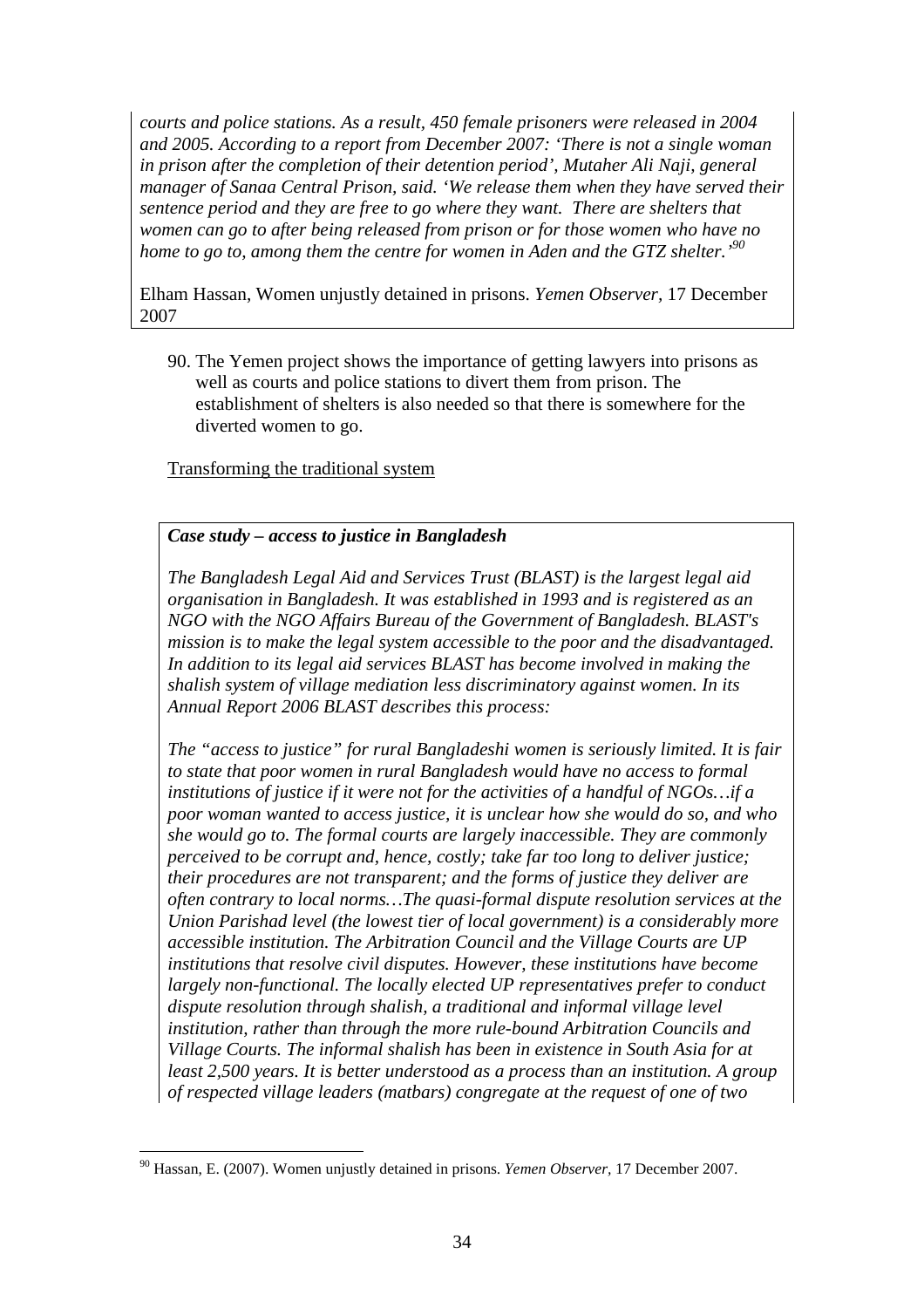*disputing parties, to resolve their dispute. The main aim of the shalish is restorative rather than retributive.* 

*These processes are, by and large, the preferred source of justice for most rural Bangladeshis. They offer speedy and cheap resolutions. Their procedures are largely transparent and there are fewer chances for fraud, as the community is more likely to know the true events. They are also more in tune with the traditional values of justice held by most villagers. However, our survey found that 51% of respondents thought that the shalish did not provide justice for the poor and for women. [Therefore] an ongoing BLAST action research project …began in 120 villages in the six divisions of Bangladesh. 12 PNGOs implemented the village-based projects. Prominent village residents who are generally involved in shalish and the locally elected representative are formed into a Nagorik Odhikar Committee (4 men and 2 women). A further six local educated and professional women and the locally elected woman member are organized into a Nari Shohayota Dol. A social communication strategy focusing on gender relations and human rights which included folk theatre, music events, video events, films, and uthan boithoks – was implemented in each village. The social communication issues were centred on women's rights, gender relations, and related legal issues. The most important impact of our program has been an increase in the tendency of women to seek justice in response to rights violations. This increase, in turn, is tied to several important village level changes in the effective demand and institutional supply of justice that can also be attributed to the program.* 

*Program activities have made the traditional village shalish more gendersensitive and pro-poor. The NOCs, composed of traditional shalishkars, have played an important role. The increased participation of woman in TDRs is a direct success of this program. The emergence of Nari Shalishkars from amongst the women members of the NOC has been a remarkable success. Safia Begum, a nari shalishkar in a village in Comilla, told us the following about her participation in the local shalish:* 

*If my arguments during shalish are logical and reasonable, then they are well received by everyone. I might make a mistake. If I do, and the other shalishkars can reasonably explain to me why I am mistaken, I don't mind. But, if I make a reasonable point, and they still don't accept it, I protest strongly and demand that they listen to me. As a result, everyone accepts my arguments. The effective demand for justice amongst women has also risen due to increased awareness about the law, knowledge about the availability of pro bono legal aid, and challenges to patriarchal norms and values; which, in turn, have been brought about (to a significant degree) by our program activities.'* 

*The activities of BLAST have been supported by DFID for several years and a further programme of support is being considered.* 

BLAST Annual Report 2005-2006.<sup>91</sup>

 $\overline{a}$ <sup>91</sup> Bangladesh Legal Aid Service (2007). *Annual Activities Report 2005-2006.* Dhaka: BLAST. P.5.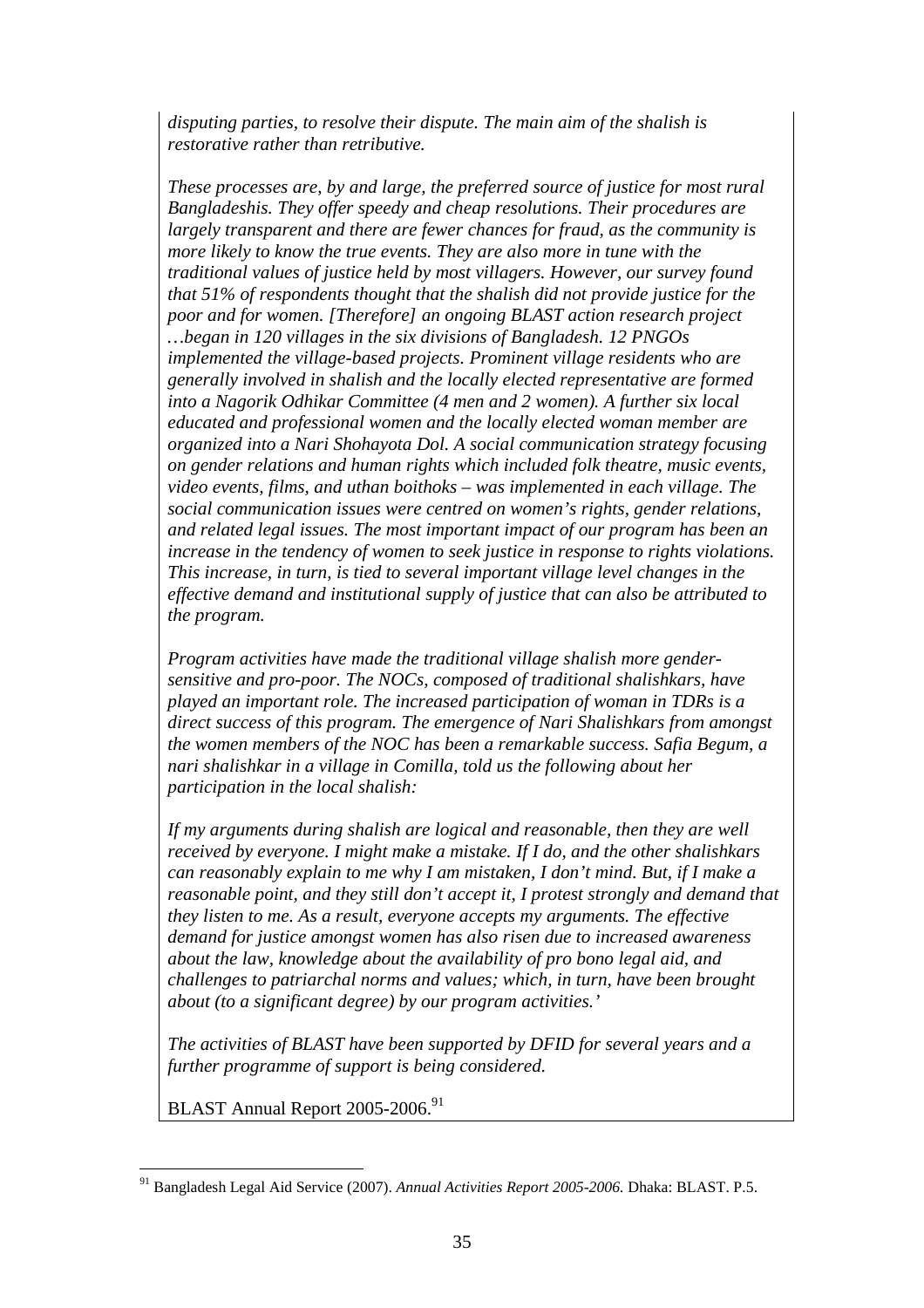91. The activities of BLAST show how much activity can be undertaken by a well-run and well-supported NGO. BLAST works at all levels where legal help and legal education is needed. Its work to increase the role of women in the traditional 'shalish' system is a model that is well worth study.

Transparency, public education, public involvement

*Case study – public education in Cambodia* 

# *LICADHO Cambodian League for the Promotion and Defence of Human Rights*

*LICADHO is a national Cambodian human rights organization. Since its establishment in 1992, it has been at the forefront of efforts to protect civil and political and economic and social rights in Cambodia and to promote respect for them by the Cambodian government and institutions.* 

*Amongst its activities it runs a Monitoring Office which investigates human rights violations and assists victims with the legal process. Specially-trained staff also monitor 18 prisons to assess conditions and ensure that pre-trial detainees have access to legal representation. The Medical Office provides medical assistance to prisoners and prison officials in 18 prisons, as well as providing medical care and referrals for victims of human rights violations.* 

*In addition, LICADHO conducts advocacy at the national level to bring about reforms, and works with other local and international NGOs to influence the government. LICADHO regularly produces comprehensive reports and briefing papers, and is one of the main sources of information on human rights in Cambodia.* 

*Licadho publishes reports about Cambodian prisoners which keep prison conditions in the public eye and highlight abuses. The latest such report, published in March 2008, tells the story of one mother and her child in prison and draws attention to the corrupt system which led to the woman's imprisonment and the harshness of the prison conditions in which she and her child live. <sup>92</sup>*

Prison conditions in Cambodia: The story of a mother and child, Licadho 2008

92. Licadho is an example of a very competent organisation that spreads information about legal rights and legal abuses using accessible methods of communication.

<sup>92</sup> Licadho (2008). *Prison conditions in Cambodia: The story of a mother and child.* Phnom Penh: Licadho.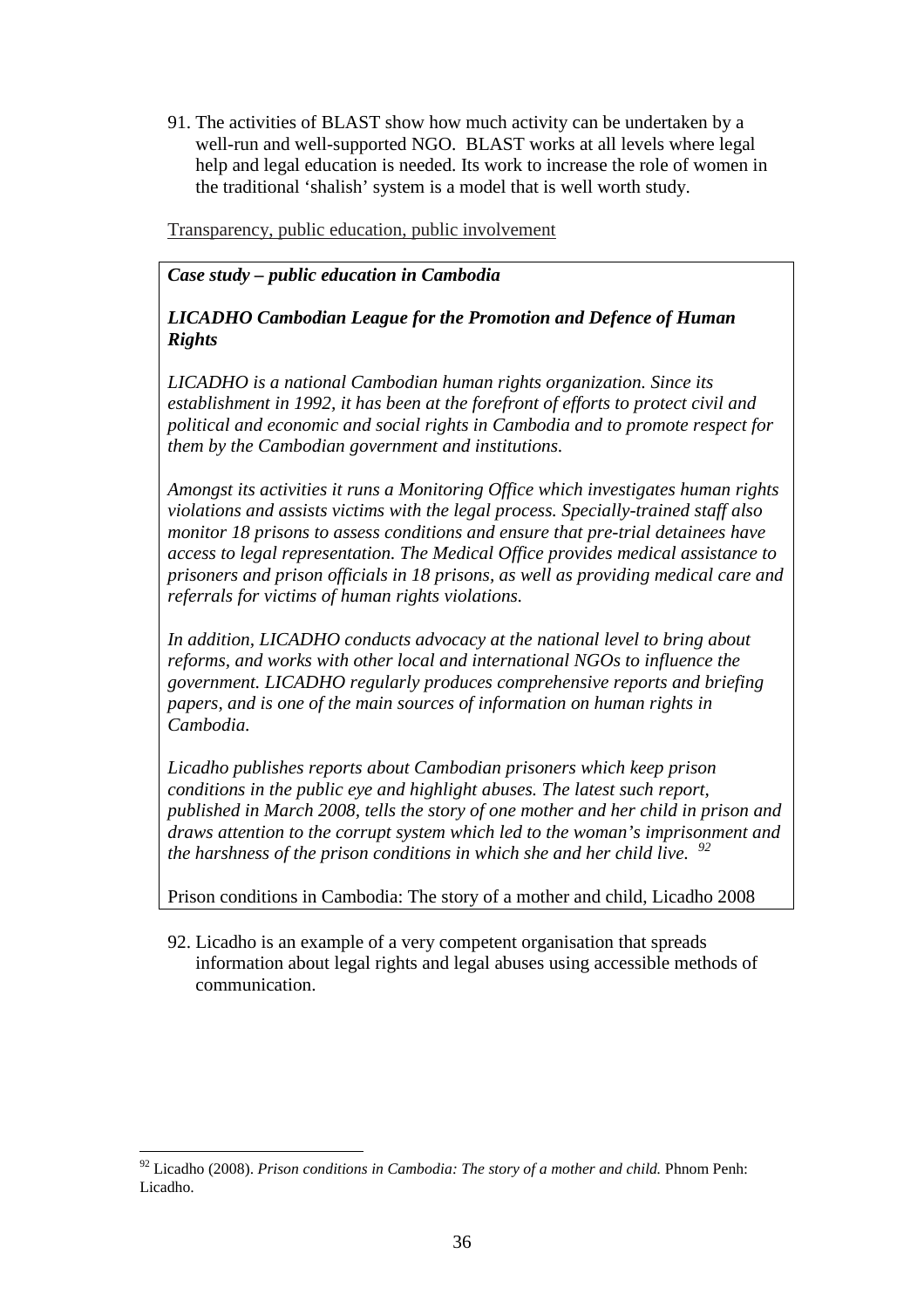# **Section Five**

## **Suggestions for measures to reduce the use of imprisonment in Afghanistan**

- 93. The reform of the justice system seems to have taken place within the world of legislation, law enforcement, detection, conviction and punishment on the assumption that the basis for a formal justice system is already in place. This is understandable given the constraints. If, however, there is to be a functioning system in Afghanistan more account will need to be taken of the wider social environment, the strengths and weaknesses of existing institutions, the levels of corruption, the availability of electricity, possible unintended consequences of new laws and new institutions, the opportunity costs of various forms of spending and the importance of access to justice for the population as a whole.
- 94. There would be advantages in taking a way forward that tries to shift the direction of travel and establish some structures, plans and functioning programmes that could:
	- slow the rise in the prison population
	- ensure greater justice for those going through the system
	- enable money to be used more wisely for the betterment of the people of Afghanistan
- 95. Since justice reform in Afghanistan is going to take a long time (all commentators agree on this) actions need to establish the basics of a sustainable system that will continue to deliver over time. It takes time for ideas to take hold and for organisations to grow. BLAST in Bangladesh (see case study, section 4) developed over ten years. The legal aid work depends on expanding legal training which will be a slow process.
- 96. Any proposals for Afghanistan need to take account of the realities that are part of justice systems in poor countries. Corruption is deep-rooted and will not be easily curbed. Prisons are likely to be used as a repository for the poor and the unfortunate and for unsolved social and health problems. Tolerance of the idea of alternatives to prison is likely to be limited and needs nurturing through public education and debate.
- 97. The controversy over whether the traditional justice system should be supported or not will continue to rage, but in the meantime the system is there. It is familiar to the people. It is deemed to be reformable by a number of commentators and it is affordable. It is also worth noting that some Western systems are moving towards an interest in a form of justice which is more community-oriented and less formal. For example the Secretary for Justice, Jack Straw, said in a recent speech "...the courts need to understand better the problems of that community. They need to have contact with the community. They need to respond to the community.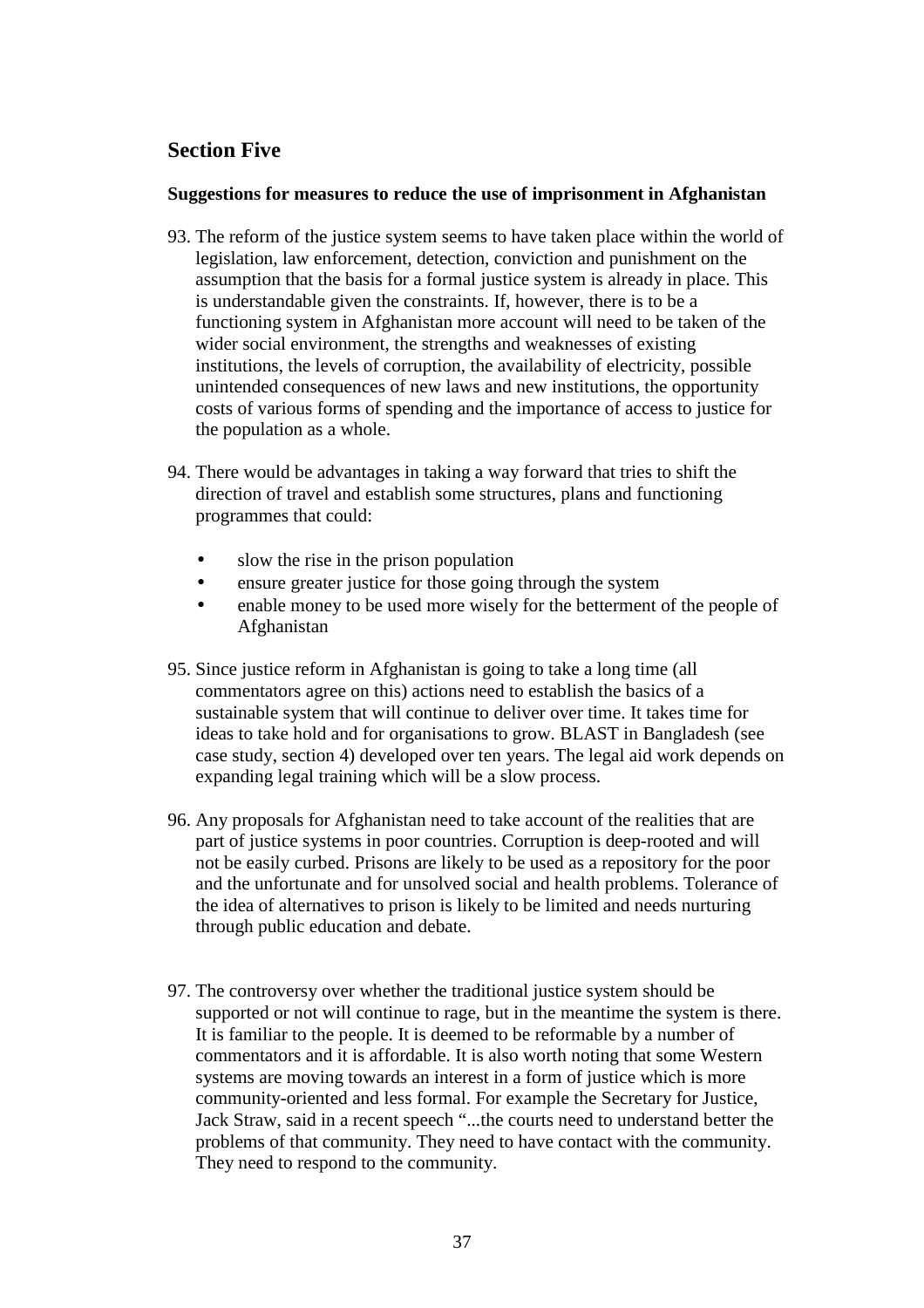Over time, and following from the success of where it is already common practice, I would like to see many more district judges and magistrates playing an active role in community discussions. 'Community engagement' is what the Lord Phillips, the Lord Chief Justice has called for, and something for which he has my full support."<sup>93</sup>

- 98. Affordability is a very important consideration. The formal system of courts with fully legally trained personnel and properly resourced and managed prisons is highly costly for any poor country. It is hard to justify in any terms a huge increase in imprisonment when the country is so poor, particularly when the international community is aiming at prisons which are in conformity with international human rights standards. The figures in paragraph 79 comparing the cost of a year's imprisonment with the cost of a year's basic health care are especially telling.
- 99. We echo the concerns of others (for example the UNODC) about the effects of the counter narcotics laws. Any changes in the operation of this law to ensure its emphasis to concentrating on the major players and moving to treatment options or non-custodial penalties for the addicted and the small players would benefit the people of Afghanistan and save precious resources.

## **Policy directions**

 $\overline{a}$ 

100. Reform of the justice system in Afghanistan needs to be seen in the wider context of the development of Afghan society.

*'Today's heavy emphasis on judges, lawyers, and courts is analogous to what the public health field would look like if it mainly focused on urban hospitals and the doctors staffing them, and largely ignored nurses, other health workers, maternal and public education, other preventive approaches, rural and community health issues, building community capacities, and nonmedical strategies (such as improving sanitation and water supply).'* <sup>94</sup>Stephen Golub, Beyond the Rule of Law Orthodoxy: The Legal Empowerment Alternative, 2003.

101. The balance of the expenditure on justice reform is skewed too far in the direction of enforcement and prosecution and the attention of the donor community seems to be similarly skewed.

<sup>93</sup> Speech by The Right Honourable Jack Straw MP, Lord Chancellor and Secretary of State for Justice at the Royal Society of Arts on public confidence in the criminal justice system, 26 March 2008.

<sup>94</sup> Golub, S. (2003). *Beyond Rule of Law Orthodoxy: The Legal Empowerment Alternative.*  Washington DC: Carnegie Endowment for International Peace. P.6.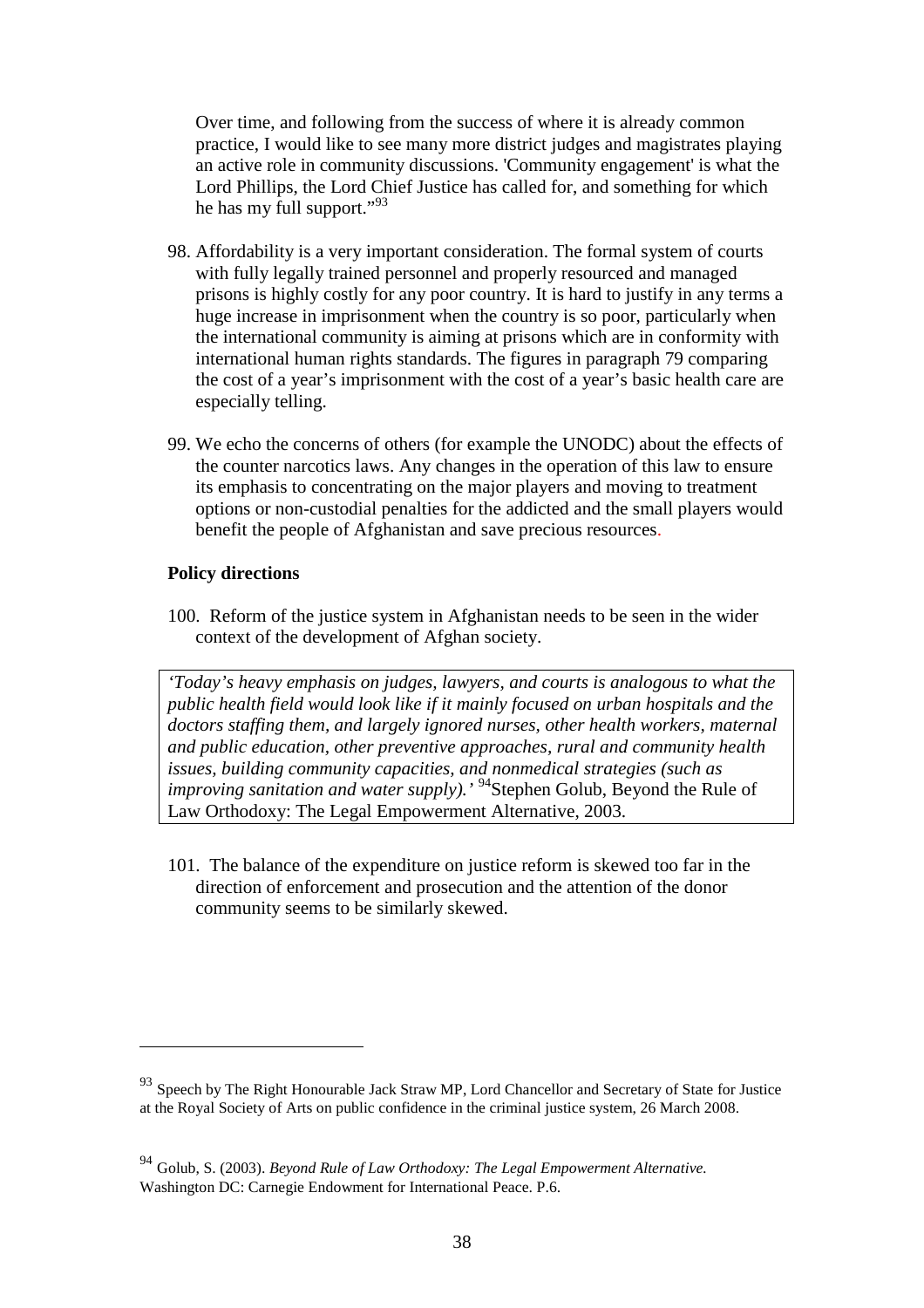- 102. The UK Government's approach as set out in the *National Security Strategy of the United Kingdom<sup>95</sup>* calls for 'concerted, sustained, and integrated effort across security, politics and governance, and economic development' (4.41).
- 103. The counter-narcotics law of 2005 passed by Presidential decree is being reviewed and has been under consideration by the Afghan parliament for over a year. A reform of this law is highly desirable based on an analysis of its impact so far on the narcotics export business and on the small time smugglers and users who are caught up in its operations. There is as far as we know no evidence from any jurisdiction in the world that such laws make a major impact on the narcotics trade. However they can add to violence, increase corruption and make the prisons less manageable. They can also lead to the incarceration of many sick and addicted people whose drug addiction leads to needle-sharing and the spread of  $HIV/ADS<sup>56</sup>$ . The Counter-Narcotics law should not apply to juveniles and this should be clarified $^{97}$
- 104. A shift in the relationships at the national governmental level is desirable. The health and welfare ministries should be more involved in the discussions about the justice system reform, the implications and costs for them of imprisoning more socially marginalised people and the role for them in providing for the mentally ill people in prison and the drug addicts, the women and the juveniles. We understand mental health facilities are woefully inadequate, with provision only available in Kabul and Herat<sup>98</sup>.

### **Annex 1**

<sup>95</sup> Cabinet Office (2008) *The National Security Strategy of the United Kingdom: Security in an interdependent world*. London: The Stationery Office.

<sup>96</sup> Atabay, T. and English, P. (2008). *Afghanistan: Implementing Alternatives to Imprisonment in line with International Standards and National Legislation*. Vienna: UNODC. P.5.

<sup>97</sup> Atabay, T. and English, P. (2008). *Afghanistan: Implementing Alternatives to Imprisonment in line with International Standards and National Legislation*. Vienna: UNODC . Para 6.

<sup>&</sup>lt;sup>98</sup> Information provided by contributor to ICPS roundtable on Afghanistan, 21 February 2008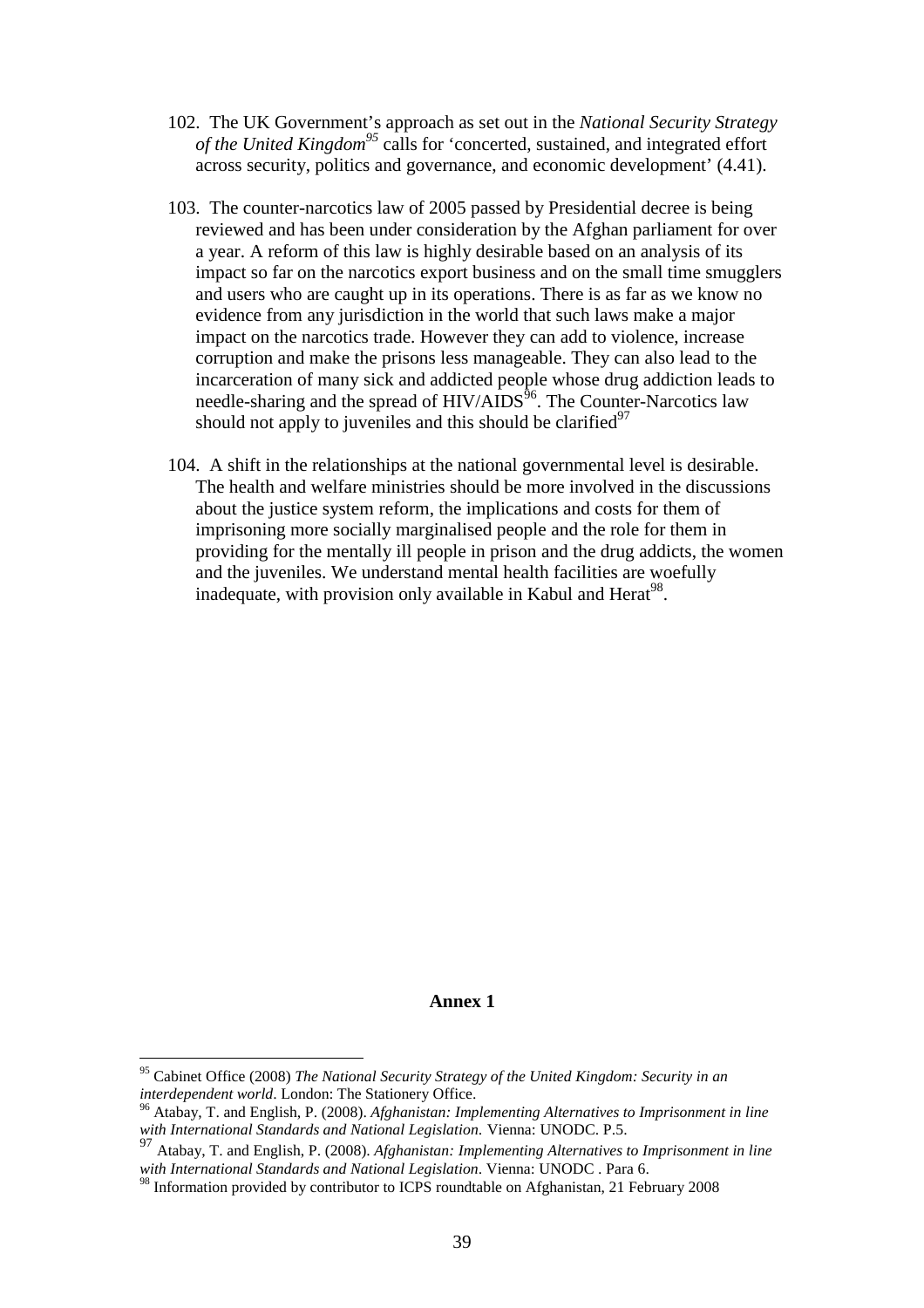## **Legal Provisions Relating to Alternatives to Prison for Adults**

1. The **Penal Code 1976** sets out six principal punishments

- Execution.
- Continued imprisonment 16-20 years
- Long imprisonment 5-15 years
- Medium imprisonment 1-5 years
- Short imprisonment 1 day -1 year
- Cash punishment (fines) (Art 97)

2. Cash penalties are not permitted in felonies, unless the law has clearly stipulated (Art 110)

3. Consequential and Complementary punishments are also applied, involving deprivations of rights and privileges and confiscation (art 112-120)

4. Security measures can also be imposed including Quarantine in relevant hospitals, prohibition of movement and residence in certain areas, deprivations of rights, debarment from professions. (art 121-140)

5. Punishments can be reduced on grounds of extenuating circumstances and compassion (art 141-147)

6. Crimes whose punishment is imprisonment of up to two years or cash fine of up to twenty four thousand Afghanis can be dealt with by a suspended sentence. (art 161- 166)

7. The Code allows for general and special amnesties.(art 170-171)

8. A person convicted of public drunkenness can be sent to hospital rather than prison (Art 352)

## **Interim Criminal Code for Courts 2004**

1. Gives saranwal and police key roles in executing sanctions alternative to imprisonment and fines (Art 86/87)

2. Allows saranwal to defer prison sentence of pregnant women and parents of children when both sentenced (Art 89)

3. Requires saranwal to transfer mentally ill prisoners to medical centre (Art 89)

4. Allows Courts to order conditional release at three quarter point of sentence after at least nine months; and after at least 15 years of a life sentence (Art 90-93)

## **Criminal Procedure Code 1965 (as amended)**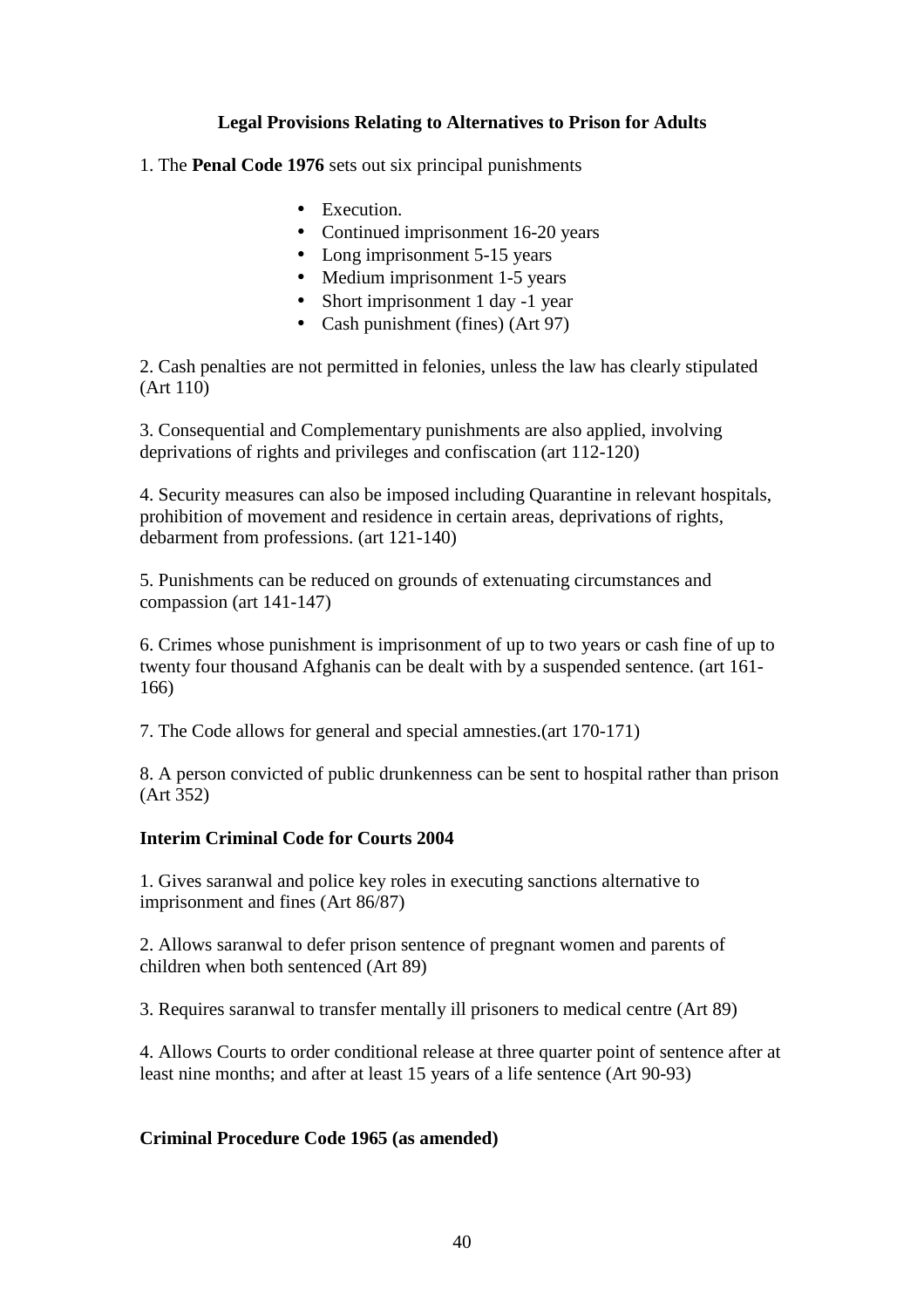1Prosecutors can issue temporary release on bail – certain offences exempted

## **Law of Prison and Detention Centres 2005**

- **1.** If the file of an accused is not completed in nine months, the prison administration must notify the court or attorney 15 days before the end of the period. If there is no reply, the accused person shall be released. (Art 20.4)
- **2.** The prison administration does not have the right to keep a prisoner for a longer period than his sentence term. (Art 50)

### **Counter Narcotics Law**

If a doctor certifies a person is addicted, the court may exempt him from prison and fine and require an addict to attend a detoxification or drug treatment centre. (art 27)

## **Annex 2**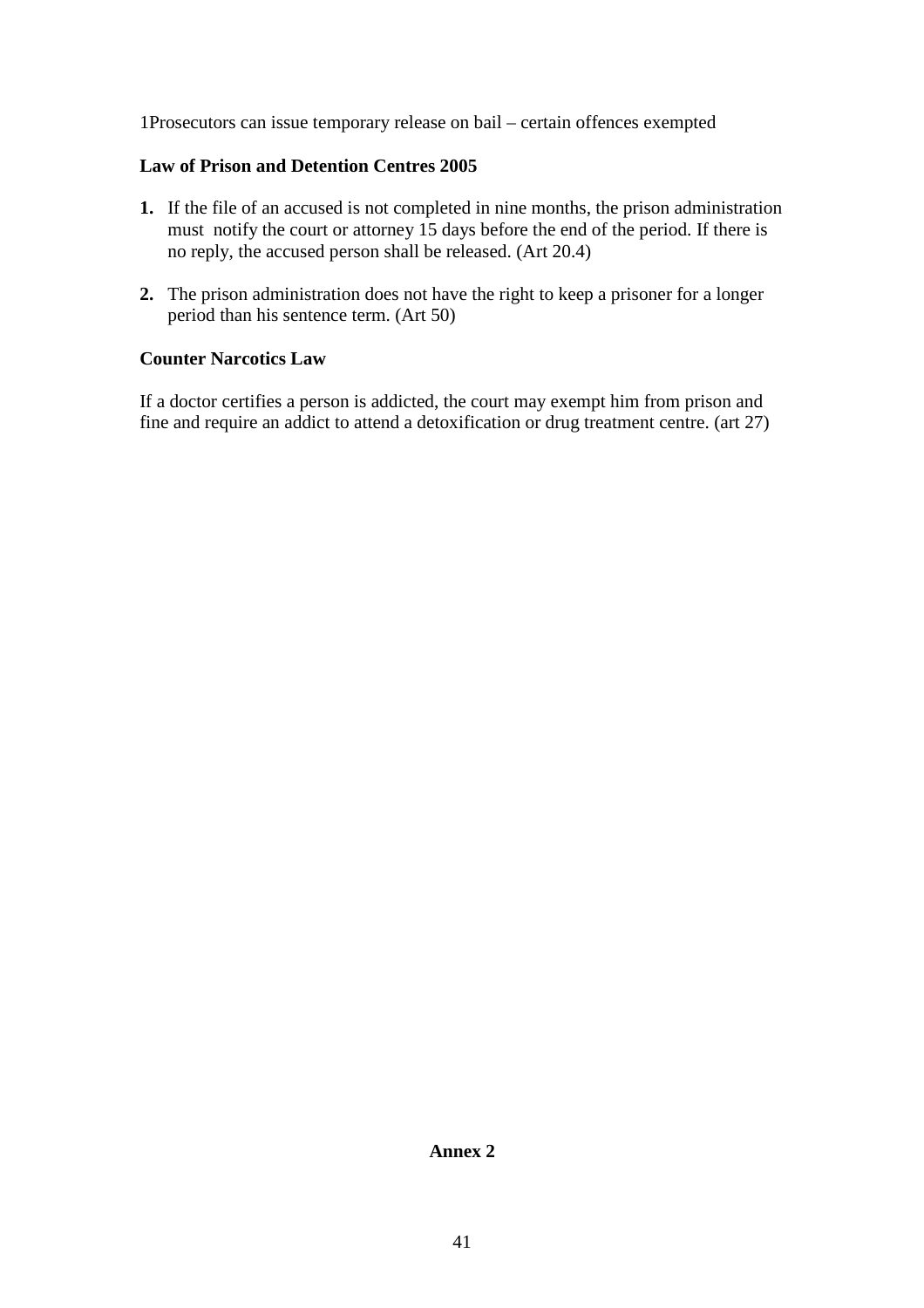# **Costs of Prison and Alternatives**

- 1. Information about the costs of prison is difficult to obtain. It is reported that spending on prisons account for 70% of the Ministry of Justice budget.
- 2. The UNODC estimates the annual MoJ costs per prisoner at \$708 USD. Dividing the 2007 prisons budget of \$9 million by the year end population of 12,400 gives a similar unit cost of \$725 per prisoner.
- 3. If unit costs remain the same, and the prison population increases at the rate of increase from 2006-2007, the prisons budget would rise to more than \$77 million by 2010.
- 4. The lack of systematic data about prisoners makes it difficult to estimate the numbers potentially eligible for alternative options.
- 5. UNODC studies of juveniles found almost half of those under sentence were serving 2 years or less (about 20% under a year); a small pilot study of adult male first time offenders found that 1 in 3 were serving sentences of two tears or less. A study of women found that only 5% were serving 2 years or under. The 2 years or under group is in theory eligible for suspended sentences
- 6. As for untried detainees, there is little data about the extent to which bail is applied for and refused.
- 7. In addition to running costs there is a major programme of capital investment in prisons and the uplifting of staff pay and conditions. The cost of 31 new prisons is estimated to be \$37.2 million.
- 8. While further work is clearly needed on the scope for alternatives the costs suggest an urgent need for some investment in the infrastructure of alternatives.

#### **Annex 3**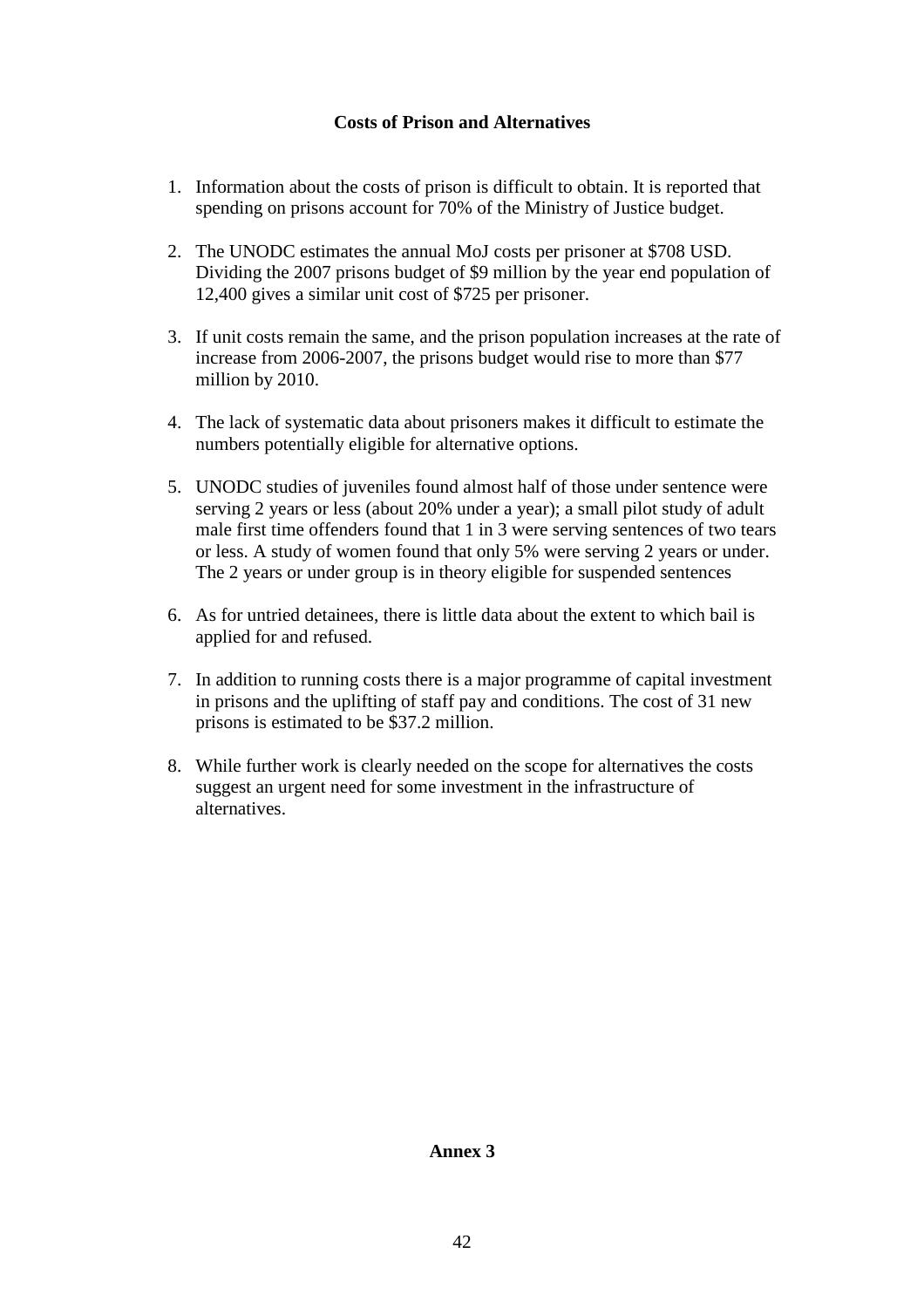## **Bibliography**

Atabay, T. and English, P. (2008). *Afghanistan: Implementing Alternatives to Imprisonment in line with International Standards and National Legislation. Vienna:* UNODC.

Bassiouni, M. C. (2007) *The Need for a Comprehensive Strategy for Justice Sector and Rule of Law Reform in Afghanistan*. Report of Professor M. Cherif Bassiouni, Rapporteur of the Institutional Strategies Panel, Rome Conference on Rule of Law in Afghanistan.

Carothers, T. (ed) (2006). *Promoting the Rule of Law Abroad: In search of knowledge.* Washington DC: Carnegie Endowment for International Peace.

Department for International Development (2004) *Non-state Justice and Security Systems.* London: DfID.

Golub, S. (2003). *Beyond Rule of Law Orthodoxy: The Legal Empowerment Alternative.* Washington DC: Carnegie Endowment for International Peace.

House of Commons International Development Committee (2008). *Reconstructing Afghanistan. Fourth Report of Session 2007-08.* London: The Stationery Office.

International Narcotics Control Board (2008). *Report of the International Narcotics Control Board for 2007.* New York: UN.

International Secretariat of the Prison Working Group and the Central Prisons Department (2007). *Rome Conference Afghan Prison Update*. Conference on the Rule of Law in Afghanistan. Rome, 2-3 July 2007.

Jali Commission (2005). *White Paper on Corrections in South Africa.* Pretoria: Department of Correctional Services

Klein, A. Day, M. and Harriott, A. (eds) (2004) *Caribbean Drugs: From Criminalization to Harm Reduction.* London: Zed Books;

Lau, M. (2003). *Afghanistan's Legal System and its Compatibility with International Human Rights Standards.* Geneva: International Commission of Jurists.

Maru, V. (2006). *Between Law and Society: Paralegals and the Provision of Primary Justice Services in Sierra Leone.* New York: Open Society Institute.

Murdoch, J. (2006). *The treatment of prisoners: European standards.* Strasbourg: Council of Europe.

OECD (2007). *OECD DAC Handbook on Security Sector Reform.* Paris: OECD.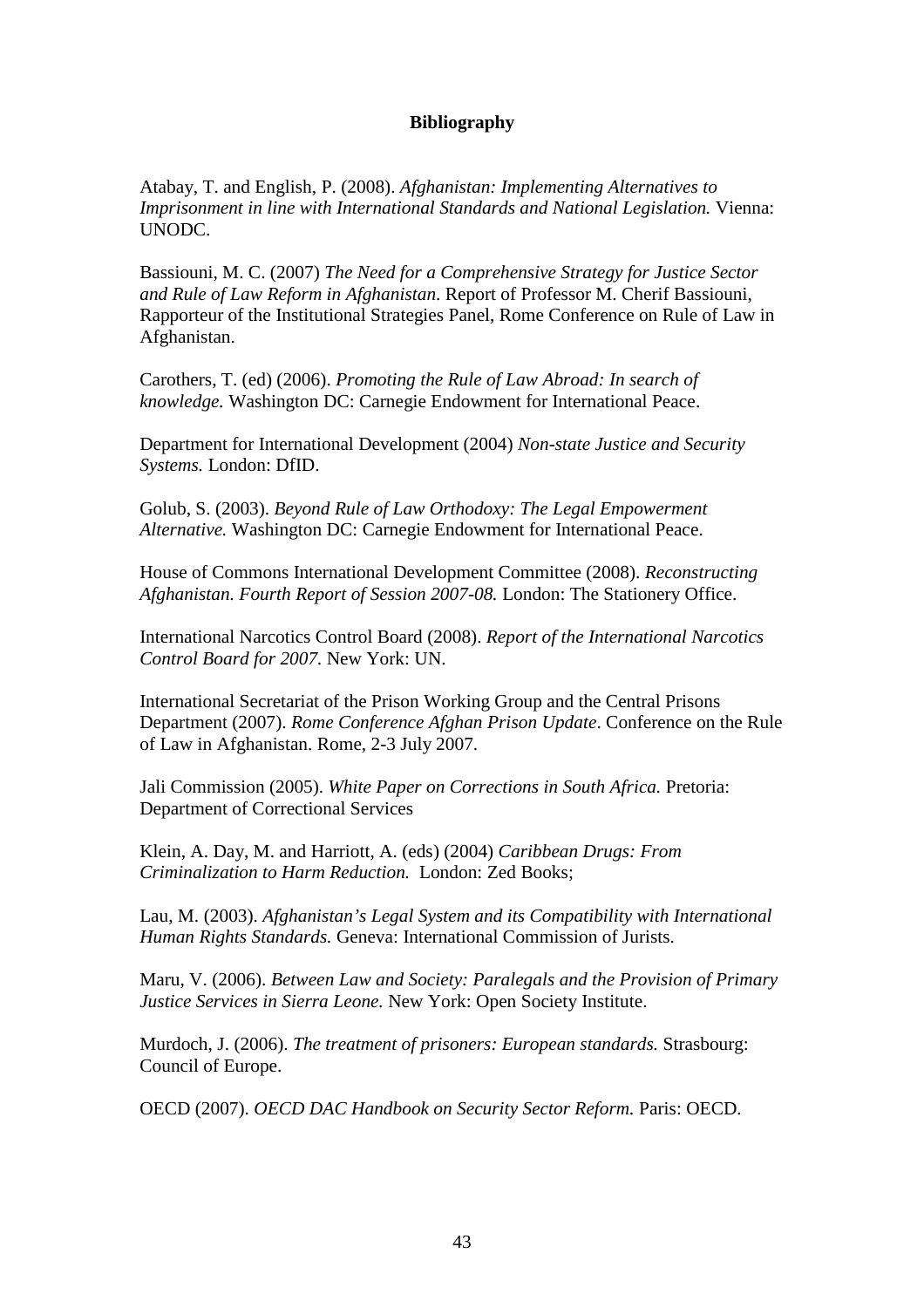Office of the United Nations High Commissioner for Human Rights (2006). *Rule-of-*Law Tools for Post-conflict States: Mapping the Justice Sector. New York: UNHCHR.

Penal Reform International (2001). *Access to justice in sub-Saharan Africa.* London: PRI.

Penal Reform International (2003). *Good Practices in Reducing Pre-trial Detention*. London: PRI.

Safa, O. (2007). *Conflict Resolution and Reconciliation in the Arab World: The Work of Civil Society Organisations in Lebanon and Morocco.* Berlin: Berghof Research Center for Constructive Conflict Management.

Samuels, K. (2006). *Rule of Law Reform in Post-Conflict Countries: Operational Initiatives and Lessons Learnt.* Washington DC: World Bank.

Schiraldi, V. and Zeidenberg, J. (2003) *Costs and Benefits? The Impact of Drug Imprisonment in New Jersey*, Washington D.C*,* Justice Policy Institute;

Shankardass, R.D. and Haider, S. (2004) *Barred from Life Scarred for Life: Experiences of Women in the Criminal Justice System.* Gurgaon: PRAJA

Stern V. (1999). *Alternatives to prison in developing countries.* London: ICPS.

Stern, V. (2002). *Developing alternatives to prison in Central and Eastern Europe and Central Asia.* Budapest*:* COLPI.

Tarzi, A. (2006). *Historical Relationship between State and Non-State Judicial Sectors in Afghanistan.* Washington DC: USIP.

The International Legal Foundation (2004). *The Customary Laws of Afghanistan.*  New York: ILF.

Thier, J.A. (2004). *Reestablishing the Judicial System in Afghanistan.* Stanford: CDDRL.

United Nations Development Programme (2007). *Afghanistan Human Development Report 2007.* Islamabad: UNDP.

United Nations Office on Drugs and Crime (2007). *Afghanistan: Female prisoners and their social reintegration.* New York: UNODC.

United States Agency for International Development (2005). *Afghanistan Rule of Law Project: Field Study of Informal and Customary Justice in Afghanistan and Recommendations on Improving Access to Justice and Relations between Formal Courts and Informal Bodies.* Washington DC:USAID.

United States Institute of Peace (2006). *Conference on the Relationship between State and Non-State Judicial Sectors in Afghanistan.* Washington DC: USIP.